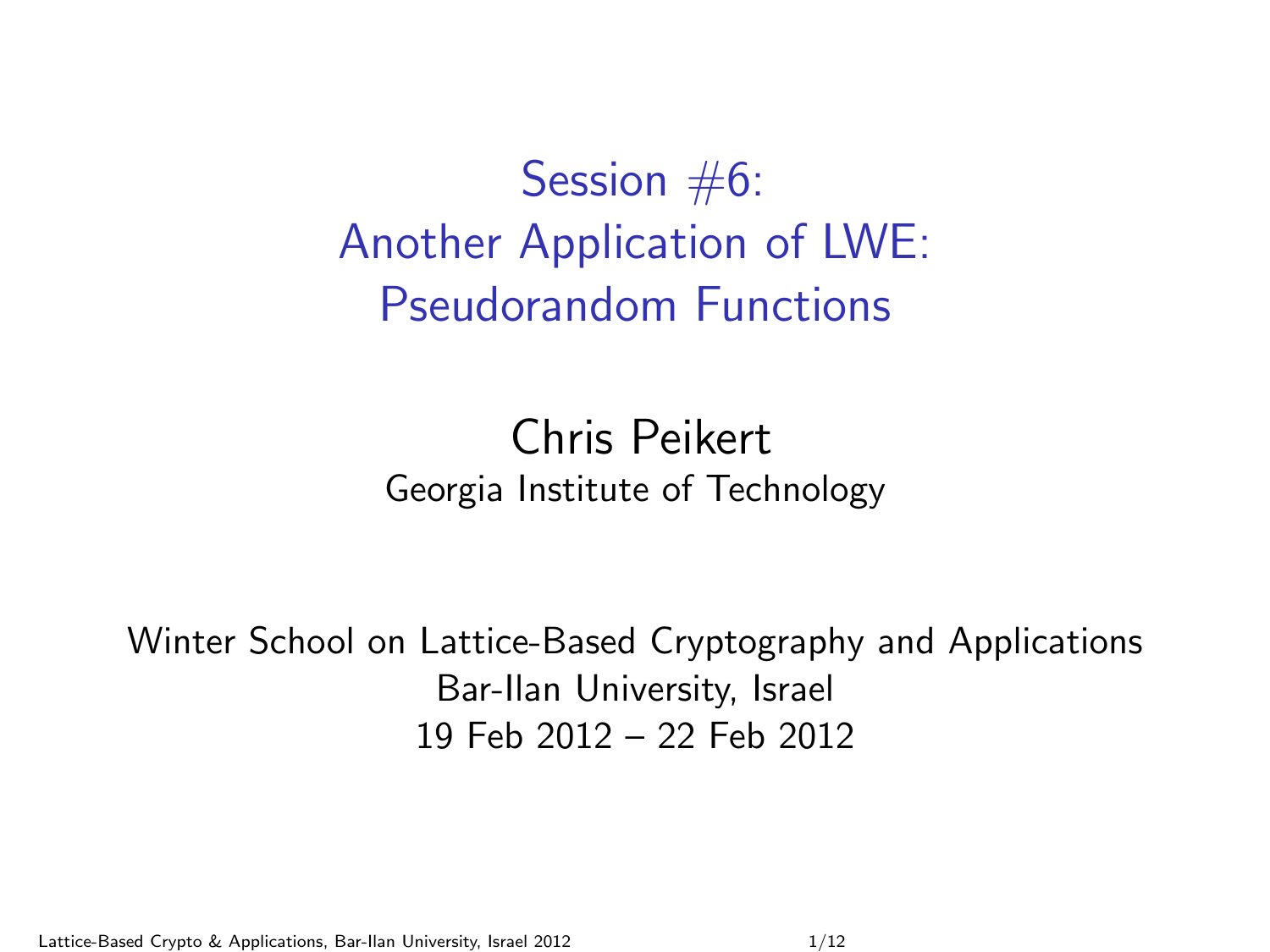### Pseudorandom Functions [GGM'84]

A family  $\mathcal{F} = \{F_s : \{0,1\}^k \to D\}$  s.t. given adaptive query access,



(The "seed" or "secret key" for  $F_s$  is s.)

(Images courtesy xkcd.org)

Lattice-Based Crypto & Applications, Bar-Ilan University, Israel 2012 2/12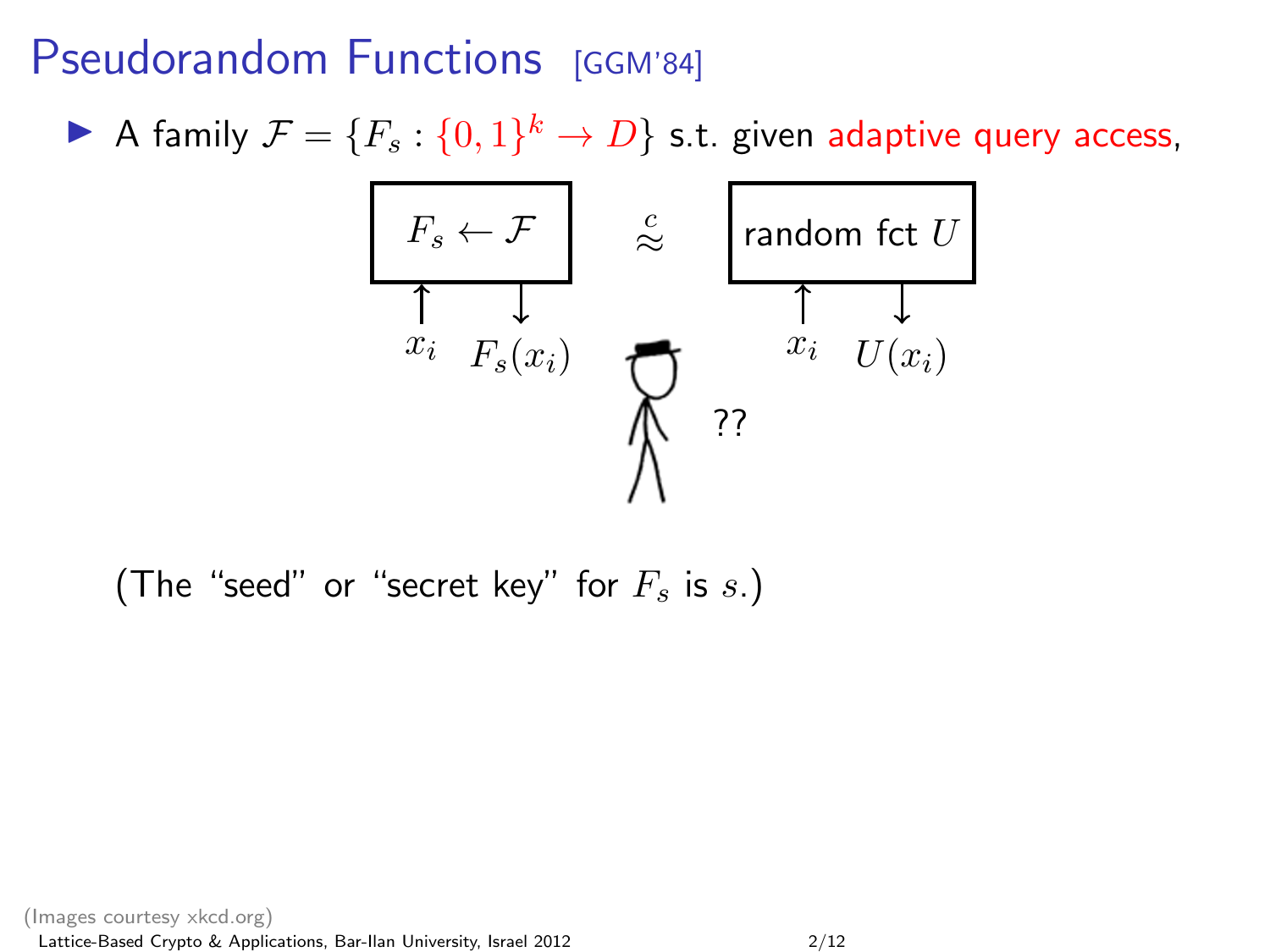### Pseudorandom Functions [GGM'84]

 $\blacktriangleright$  A family  $\mathcal{F} = \{F_s : \{0,1\}^k \to D\}$  s.t. given adaptive query access,



(The "seed" or "secret key" for  $F_s$  is s.)

 $\triangleright$  Countless applications in symmetric cryptography: (efficient) encryption, authentication, friend-or-foe . . .

(Images courtesy xkcd.org)

Lattice-Based Crypto & Applications, Bar-Ilan University, Israel 2012 2/12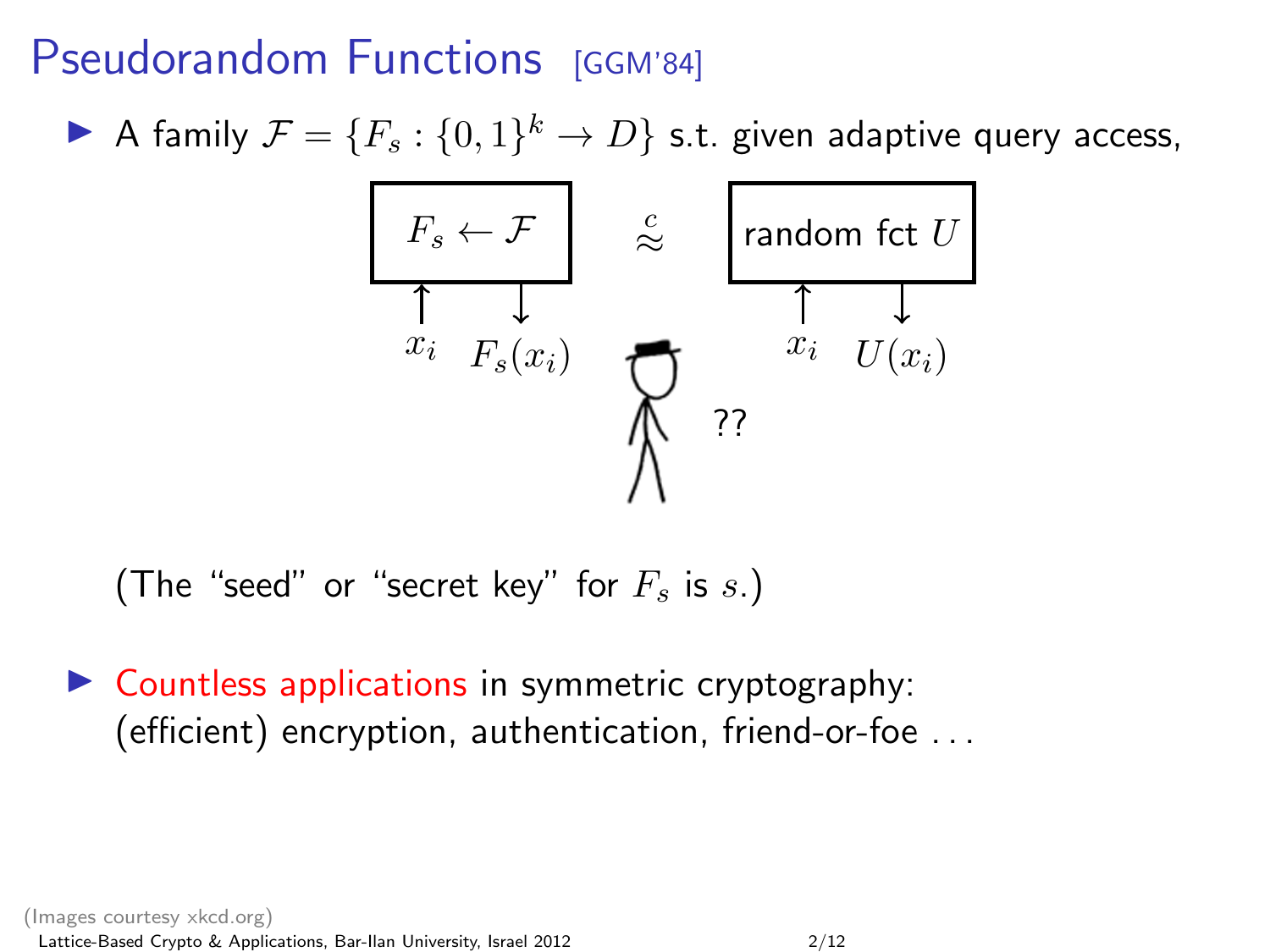- **1** Heuristically: AES etc.
	- $\vee$  Fast!
	- $\vee$  Withstand known cryptanalytic techniques (linear, differential, ...)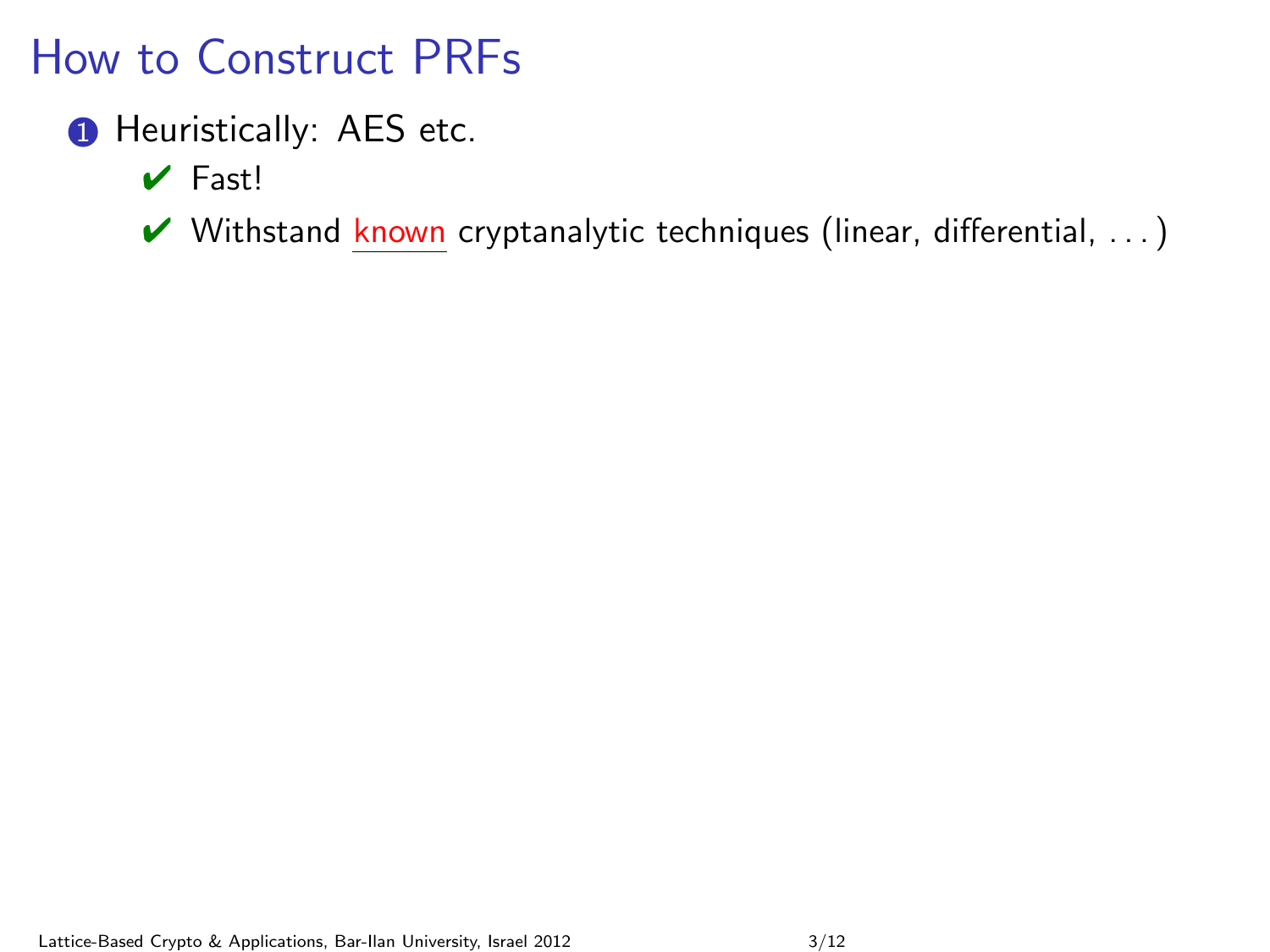- **1** Heuristically: AES etc.
	- $\vee$  Fast!
	- $\vee$  Withstand known cryptanalytic techniques (linear, differential, ...)
	- ✗ PRF security is subtle: want provable (reductionist) guarantees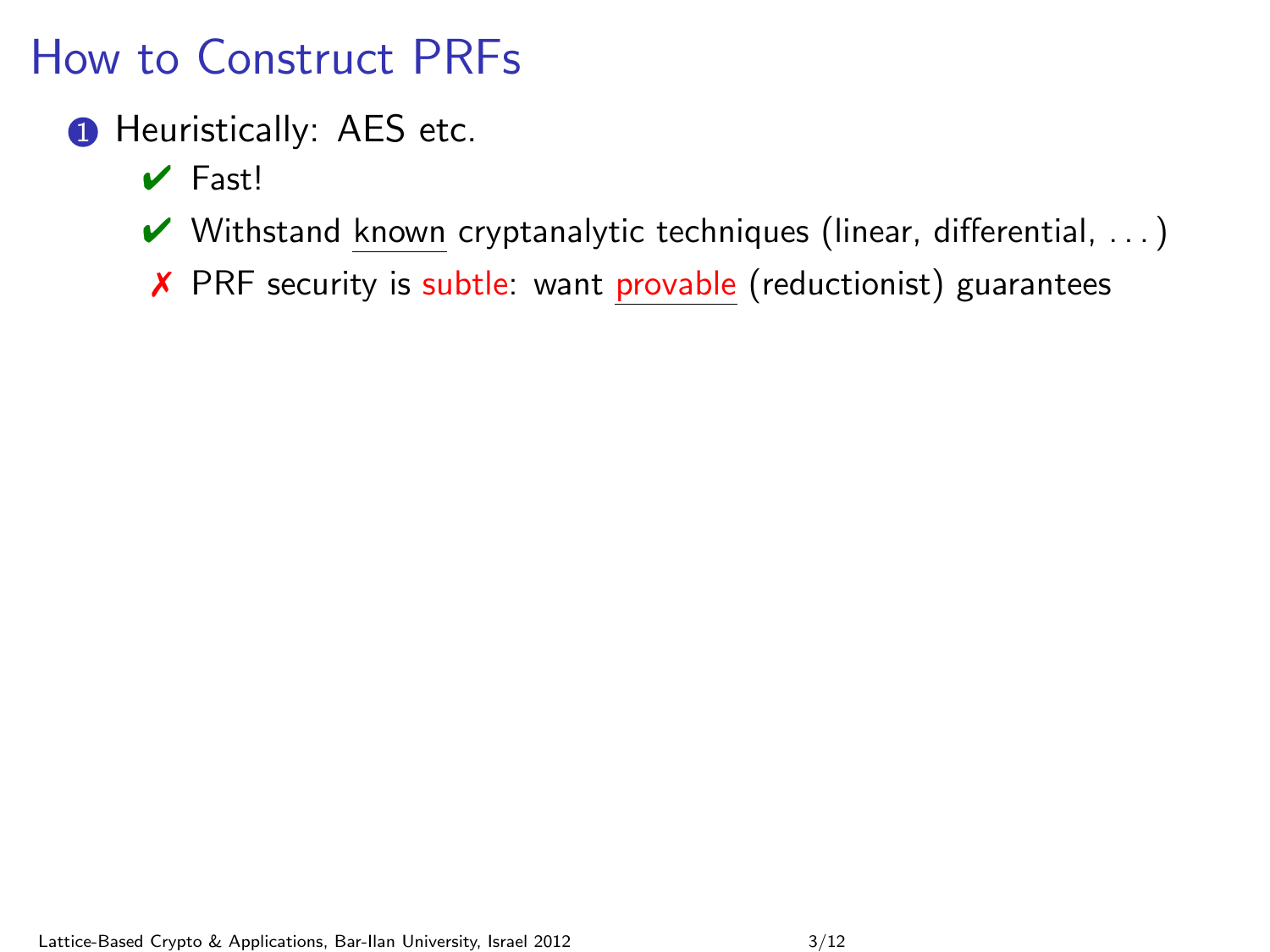- **1** Heuristically: AES etc.
	- $\vee$  Fast!
	- $\vee$  Withstand known cryptanalytic techniques (linear, differential, ...)
	- ✗ PRF security is subtle: want provable (reductionist) guarantees

**2** Goldreich-Goldwasser-Micali [GGM'84]

 $\blacktriangleright$  Based on any (doubling) PRG.  $F_s(x_1 \cdots x_k) = G_{x_k}(\cdots G_{x_1}(s) \cdots)$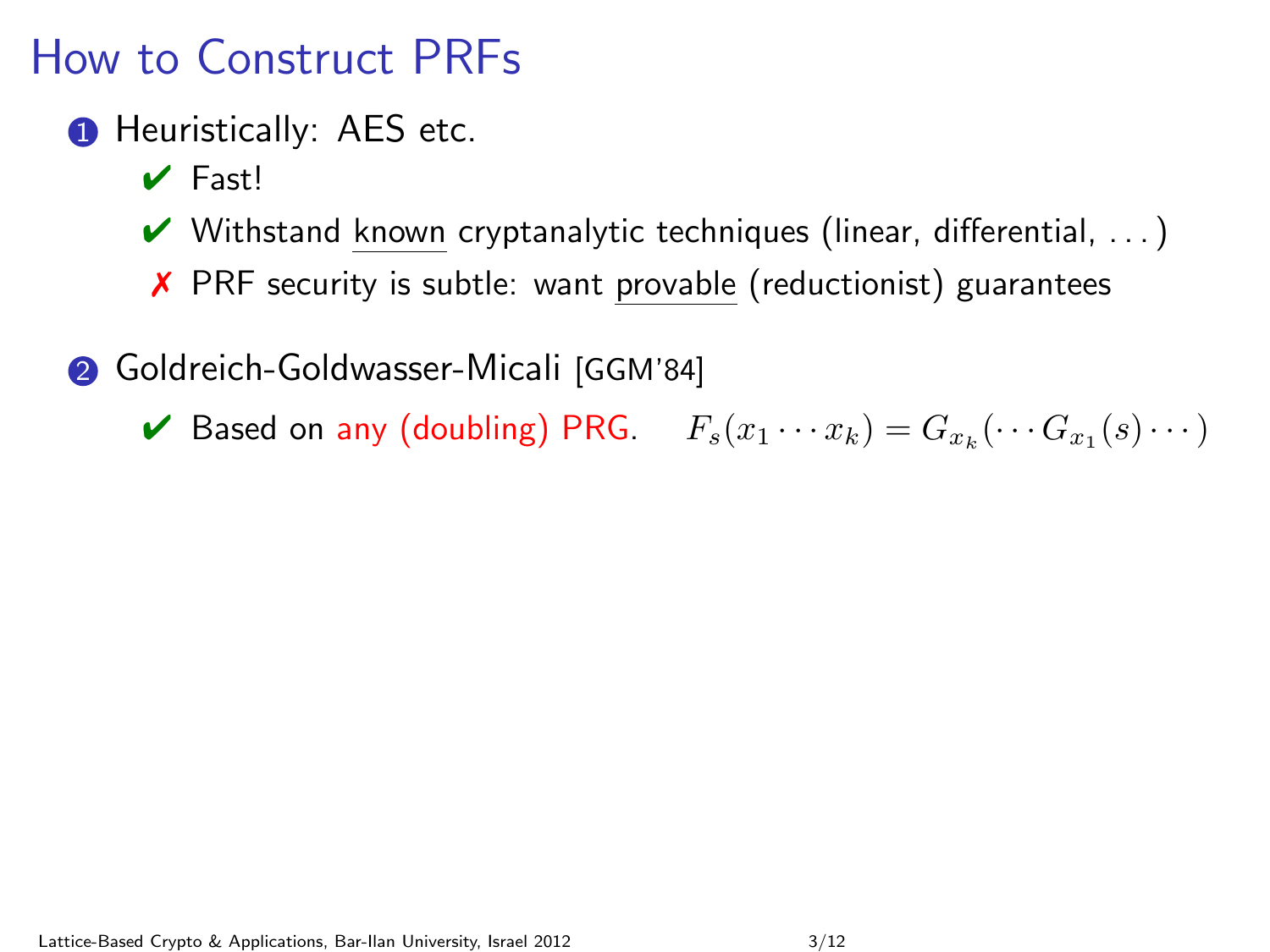- **1** Heuristically: AES etc.
	- $\vee$  Fast!
	- $\vee$  Withstand known cryptanalytic techniques (linear, differential, ...)
	- ✗ PRF security is subtle: want provable (reductionist) guarantees
- **2** Goldreich-Goldwasser-Micali [GGM'84]
	- $\blacktriangleright$  Based on any (doubling) PRG.  $F_s(x_1 \cdots x_k) = G_{x_k}(\cdots G_{x_1}(s) \cdots)$
	- **★** Inherently sequential:  $\geq k$  iterations (circuit depth)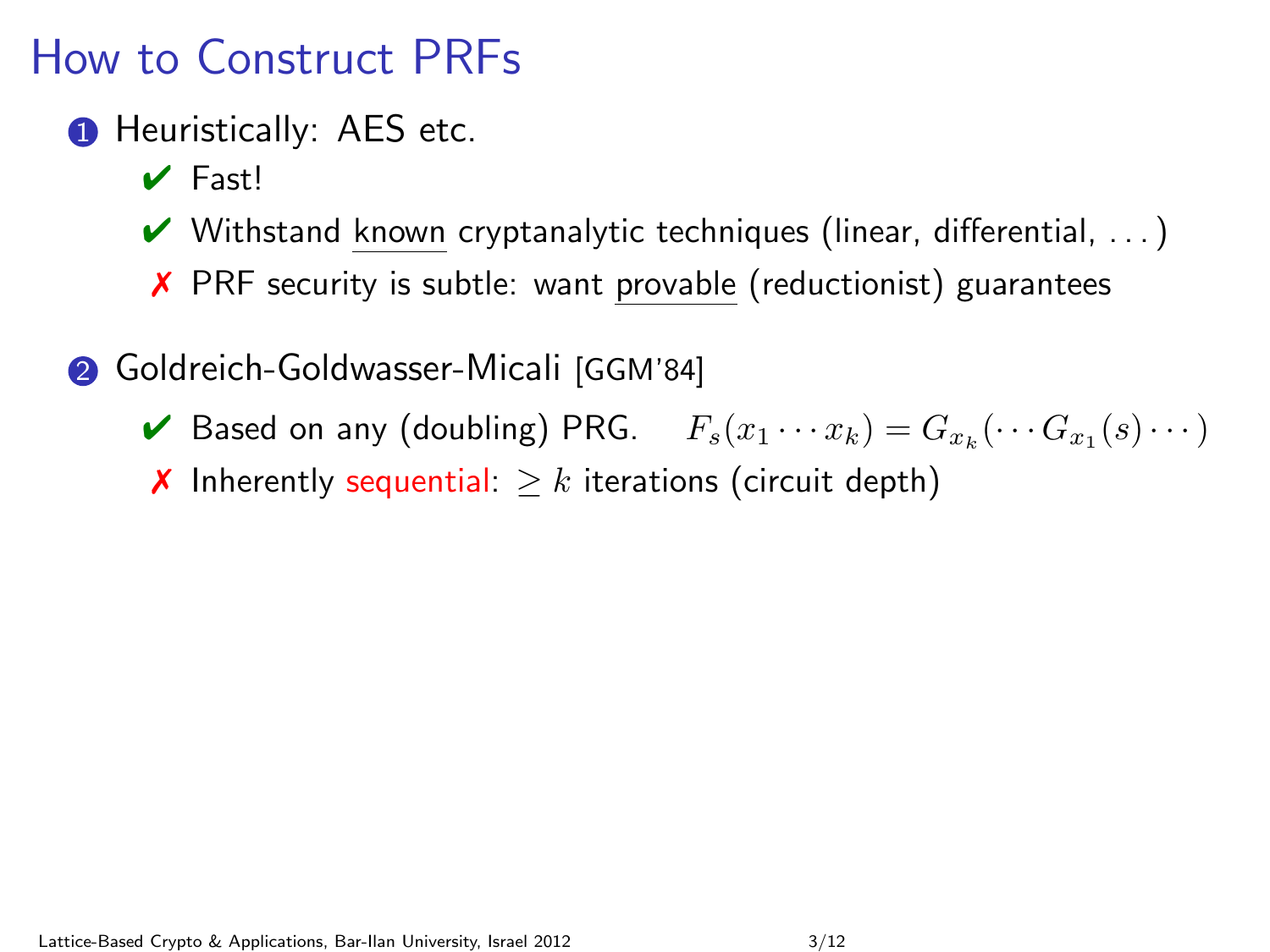- **1** Heuristically: AES etc.
	- $\vee$  Fast!
	- $\vee$  Withstand known cryptanalytic techniques (linear, differential, ...)
	- ✗ PRF security is subtle: want provable (reductionist) guarantees
- 2 Goldreich-Goldwasser-Micali [GGM'84]
	- $\blacktriangleright$  Based on any (doubling) PRG.  $F_s(x_1 \cdots x_k) = G_{x_k}(\cdots G_{x_1}(s) \cdots)$
	- **★** Inherently sequential:  $\geq k$  iterations (circuit depth)
- 3 Naor-Reingold(-Rosen) [NR'95,NR'97,NRR'00]
	- $\vee$  Based on "synthesizers" or number theory (DDH, factoring)
	- $\checkmark$  Low-depth: NC<sup>2</sup>, NC<sup>1</sup> or even TC<sup>0</sup> [O(1) depth w/ threshold gates]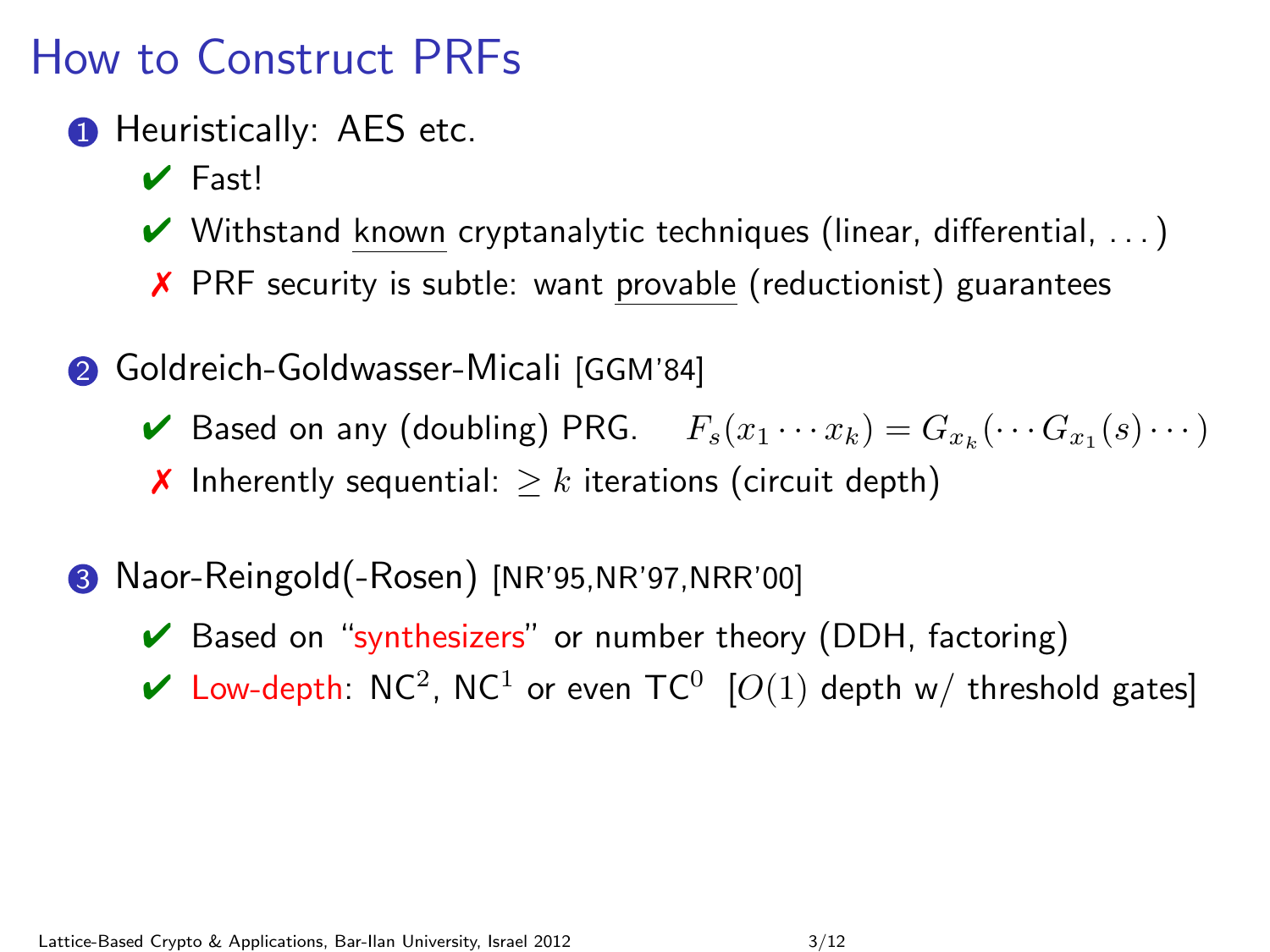- **1** Heuristically: AES etc.
	- $\vee$  Fast!
	- $\vee$  Withstand known cryptanalytic techniques (linear, differential, ...)
	- ✗ PRF security is subtle: want provable (reductionist) guarantees
- 2 Goldreich-Goldwasser-Micali [GGM'84]
	- $\blacktriangleright$  Based on any (doubling) PRG.  $F_s(x_1 \cdots x_k) = G_{x_k}(\cdots G_{x_1}(s) \cdots)$
	- **★** Inherently sequential:  $\geq k$  iterations (circuit depth)
- 3 Naor-Reingold(-Rosen) [NR'95,NR'97,NRR'00]
	- $\vee$  Based on "synthesizers" or number theory (DDH, factoring)
	- ► Low-depth: NC<sup>2</sup>, NC<sup>1</sup> or even TC<sup>0</sup> [O(1) depth w/ threshold gates]
	- X Huge circuits that need much preprocessing
	- ✗ No "post-quantum" construction under standard assumptions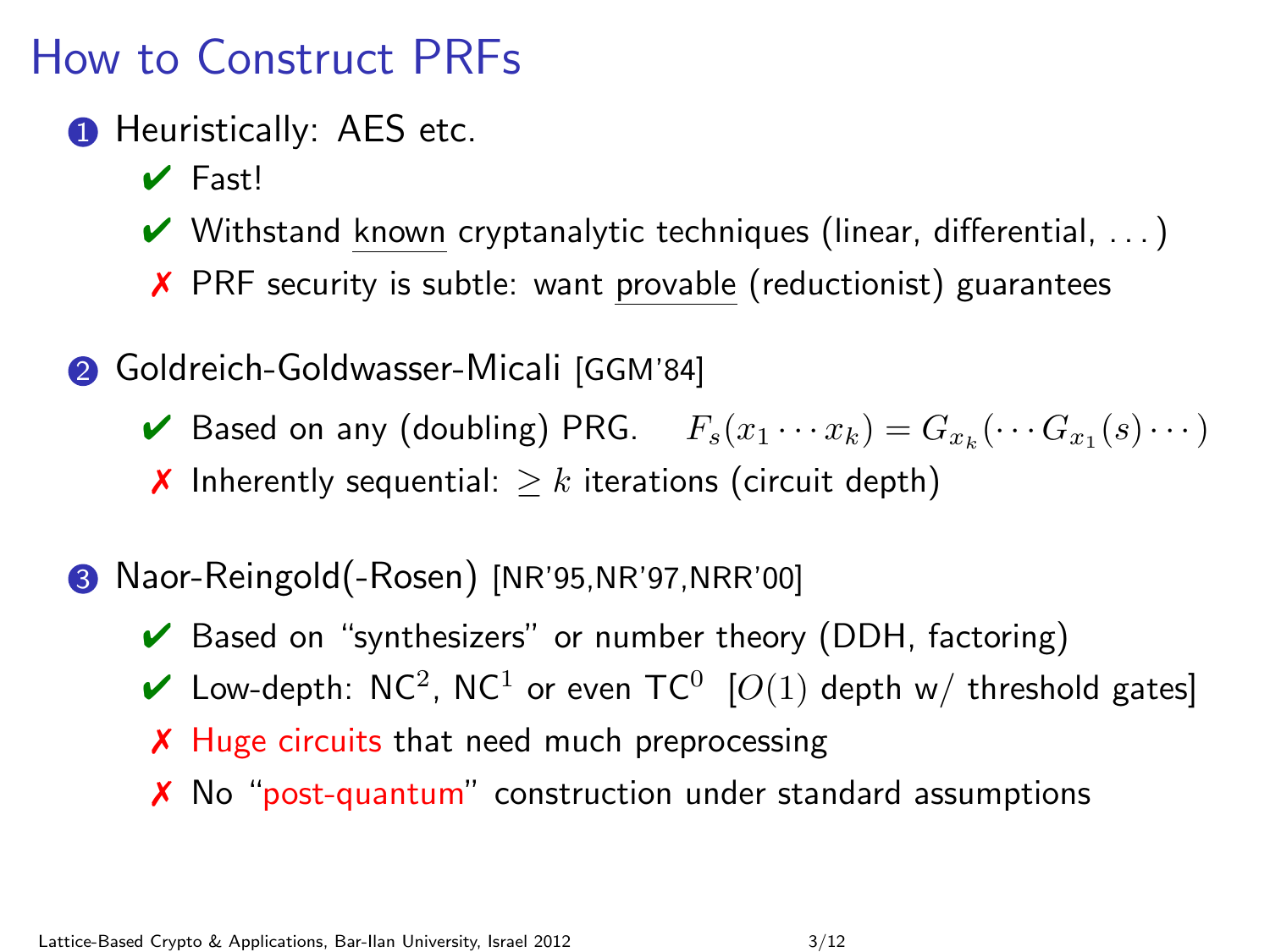#### The Hope

▶ Lattices  $\Rightarrow$  simple, highly parallel, practically efficient ... PRFs?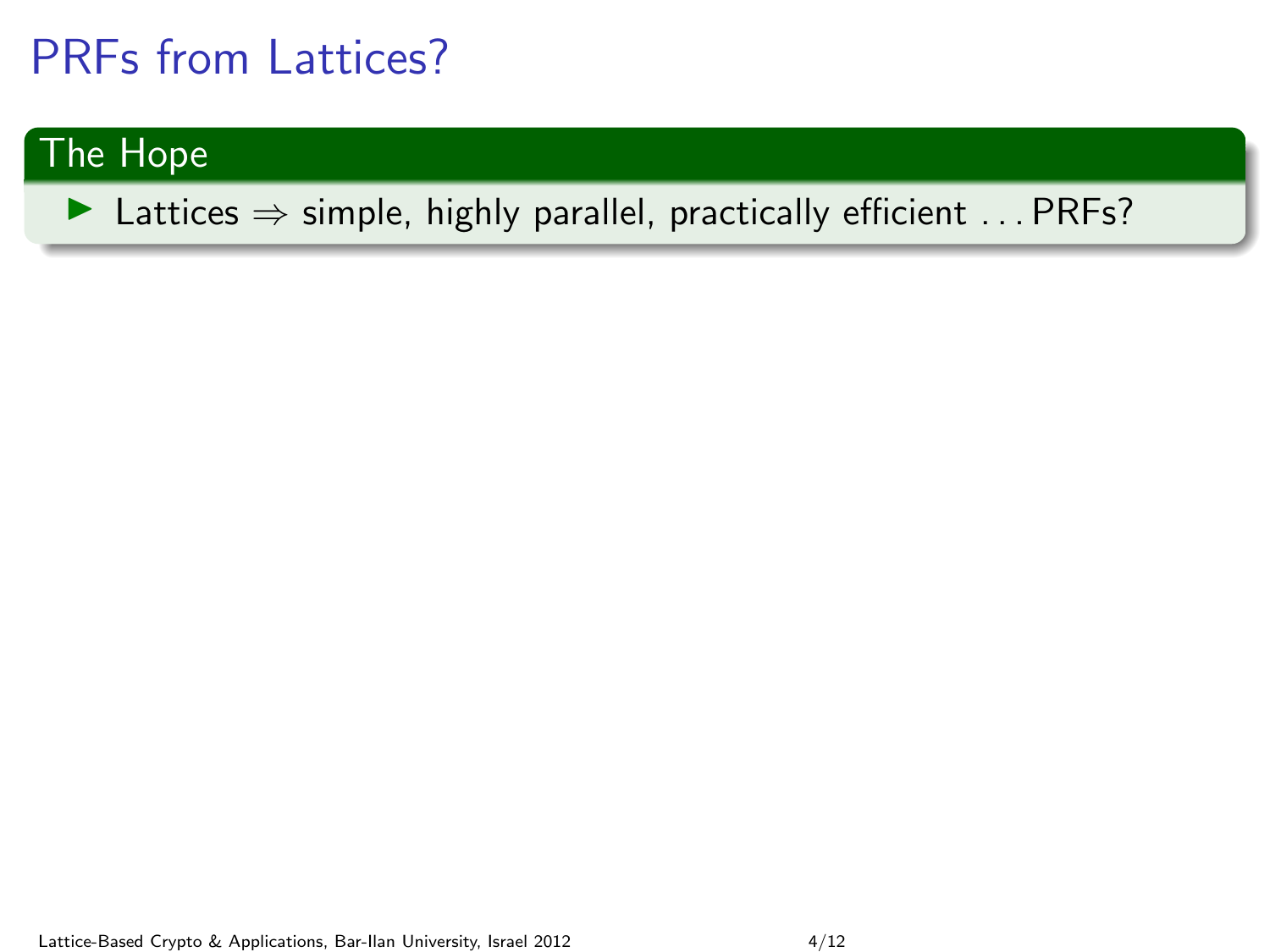#### The Hope

 $\triangleright$  Lattices  $\Rightarrow$  simple, highly parallel, practically efficient ... PRFs?

#### The Reality

✗ Only known PRF is generic GGM (not parallel or very efficient)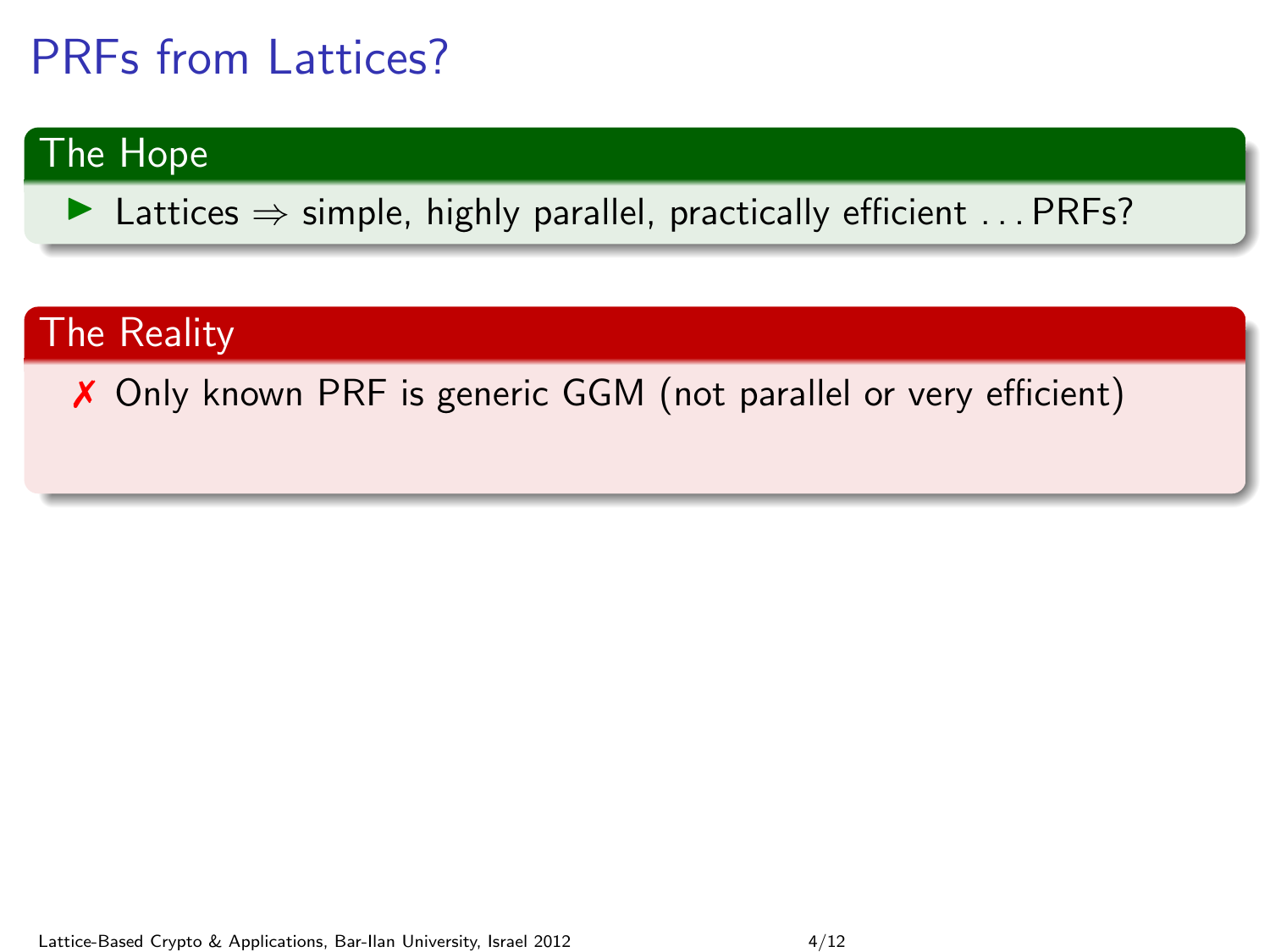#### The Hope

 $\triangleright$  Lattices  $\Rightarrow$  simple, highly parallel, practically efficient ... PRFs?

#### The Reality

✗ Only known PRF is generic GGM (not parallel or very efficient)

✗✗ We don't even have practical PRGs from lattices: biased errors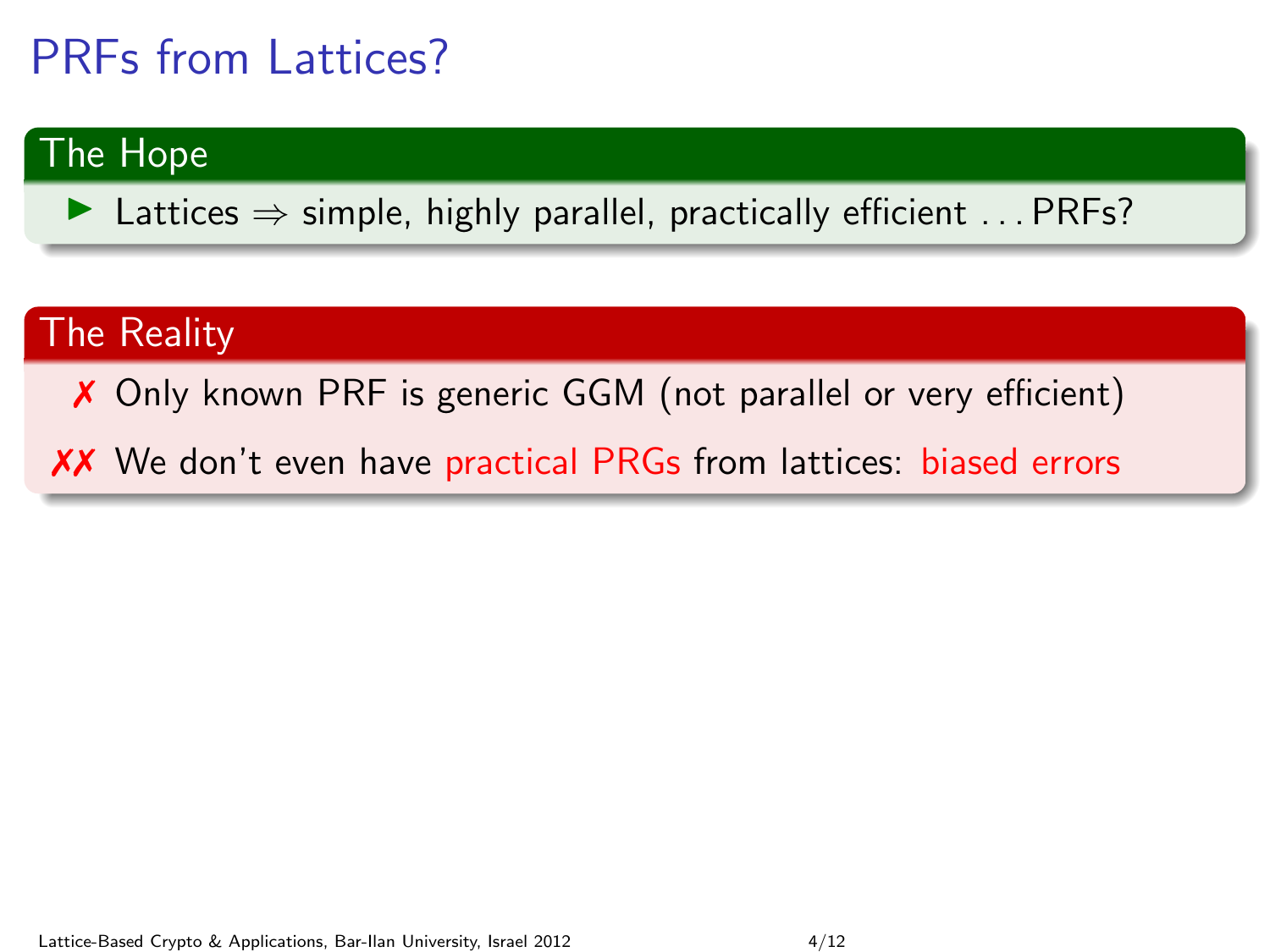#### The Hope

 $\triangleright$  Lattices  $\Rightarrow$  simple, highly parallel, practically efficient ... PRFs?

#### The Reality

✗ Only known PRF is generic GGM (not parallel or very efficient)

✗✗ We don't even have practical PRGs from lattices: biased errors

#### New Results [BPR'12]

**1** Low-depth, relatively small-circuit PRFs from lattices / (ring-)LWE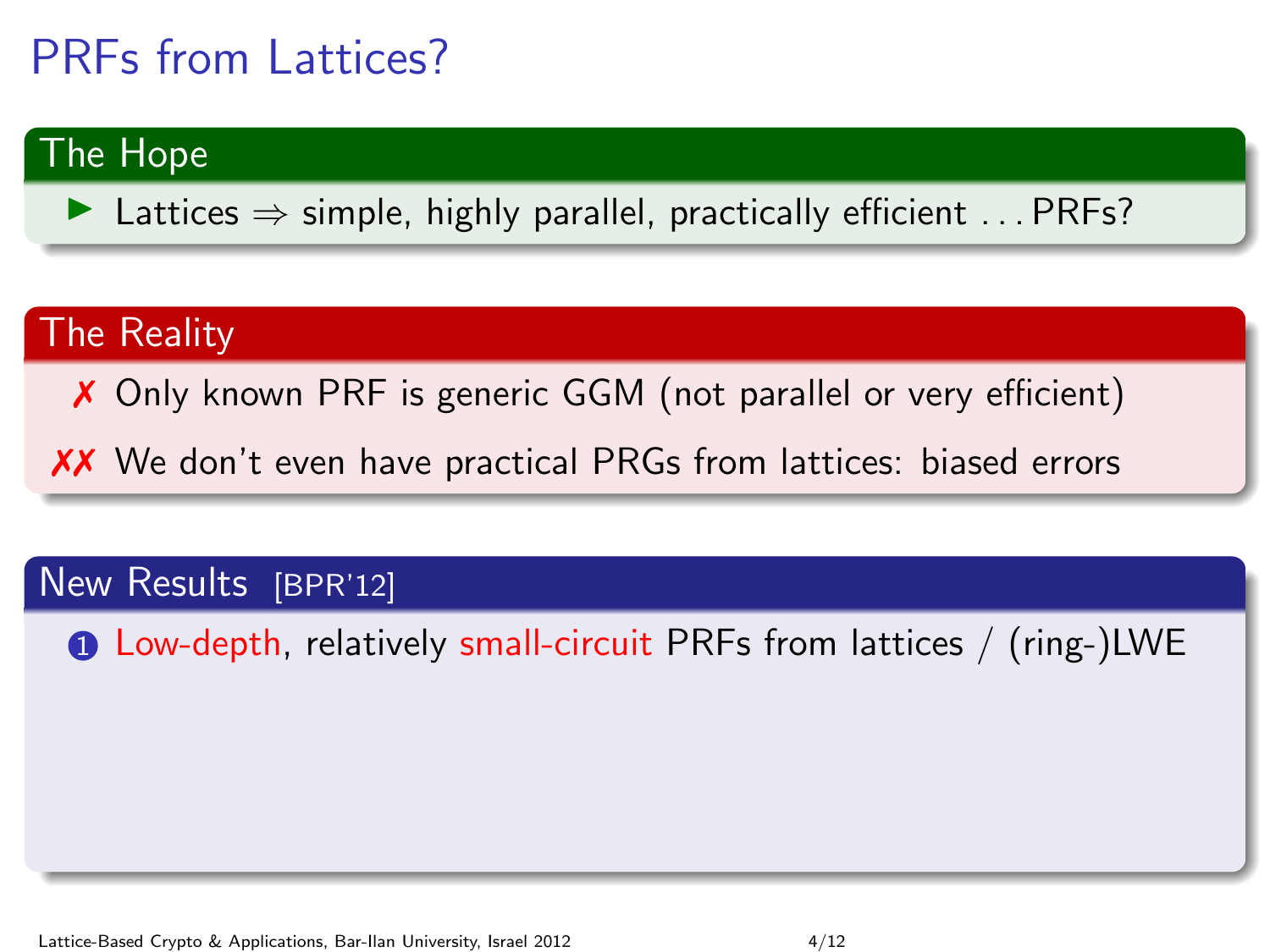#### The Hope

 $\triangleright$  Lattices  $\Rightarrow$  simple, highly parallel, practically efficient ... PRFs?

#### The Reality

✗ Only known PRF is generic GGM (not parallel or very efficient)

✗✗ We don't even have practical PRGs from lattices: biased errors

#### New Results [BPR'12]

1 Low-depth, relatively small-circuit PRFs from lattices / (ring-)LWE

- ★ Synthesizer-based PRF in TC $^1$   $\subseteq$  NC $^2$  *a la* [NR'95]
- ★ Direct construction in  $TC^0 \subseteq NC^1$  analogous to [NR'97,NRR'00]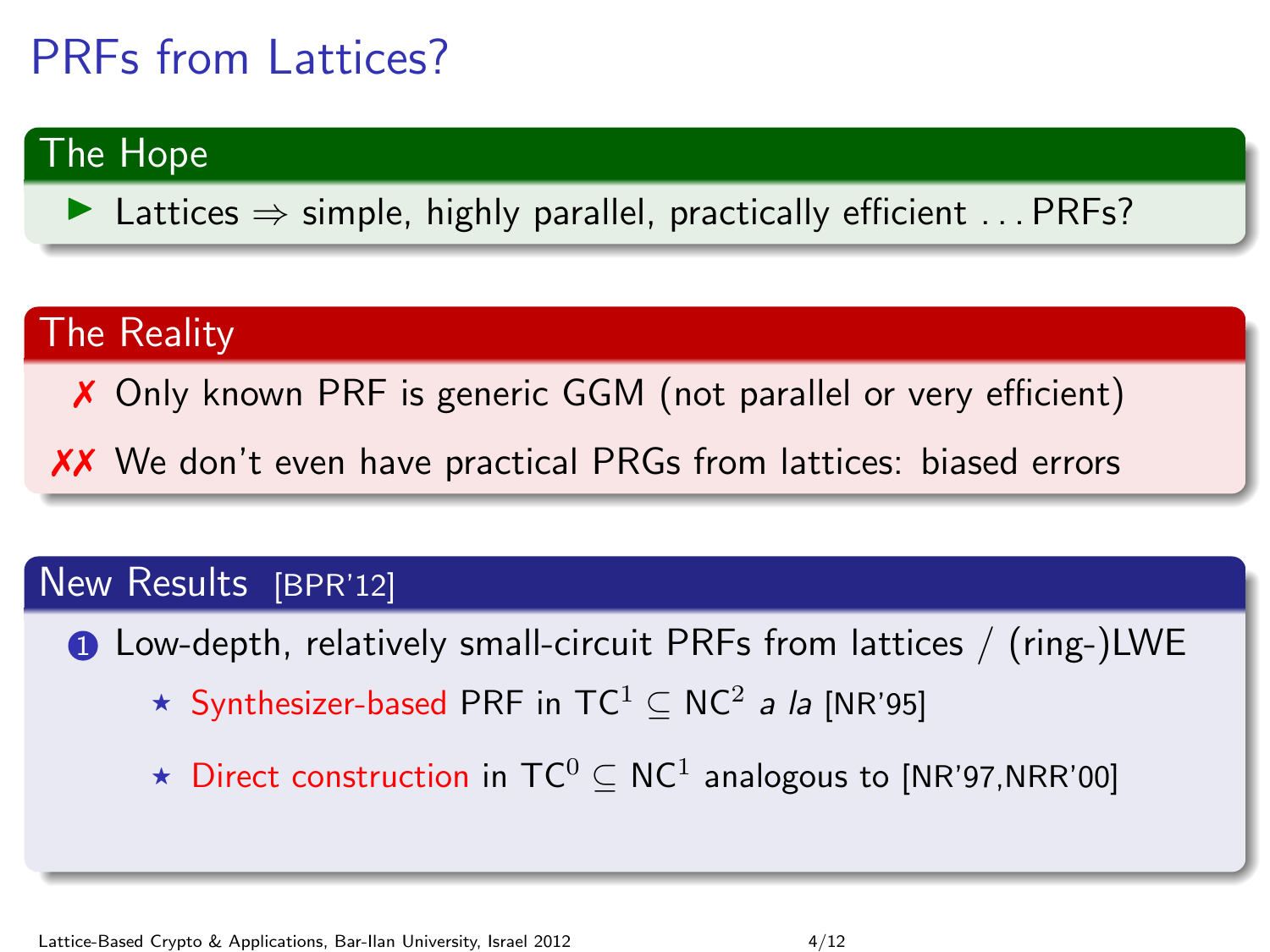#### The Hope

 $\triangleright$  Lattices  $\Rightarrow$  simple, highly parallel, practically efficient ... PRFs?

#### The Reality

✗ Only known PRF is generic GGM (not parallel or very efficient)

✗✗ We don't even have practical PRGs from lattices: biased errors

#### New Results [BPR'12]

1 Low-depth, relatively small-circuit PRFs from lattices / (ring-)LWE

- ★ Synthesizer-based PRF in TC $^1$   $\subseteq$  NC $^2$  *a la* [NR'95]
- ★ Direct construction in  $TC^0 \subseteq NC^1$  analogous to [NR'97,NRR'00]
- **2** Main technique: "derandomization" of LWE: deterministic errors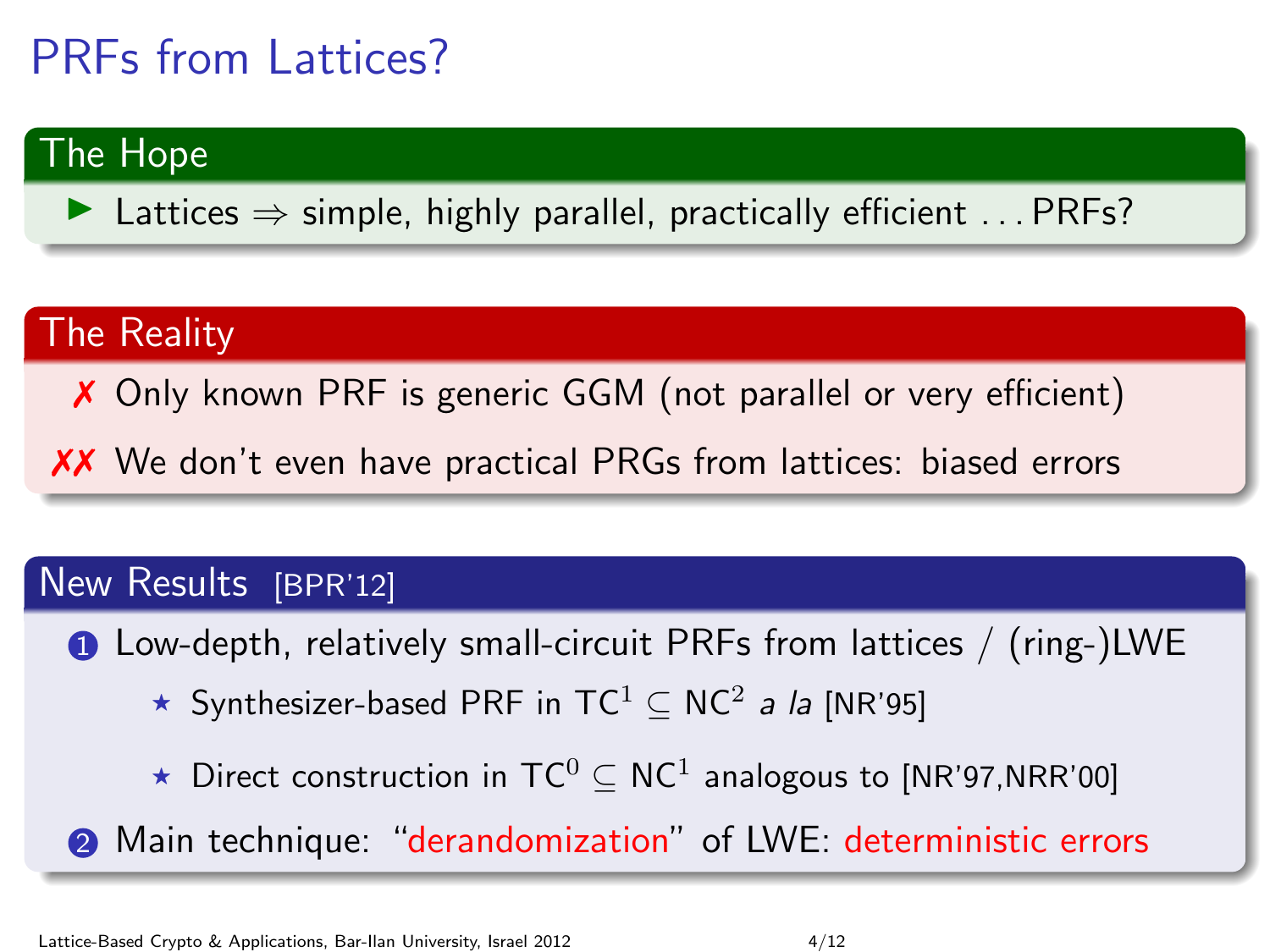#### Synthesizer

A deterministic function  $S: D \times D \to D$  s.t. for any  $m = \text{poly}:$ 

for uniform  $a_1, \ldots, a_m, b_1, \ldots, b_m \leftarrow D$ ,

$$
\{S(a_i, b_j)\}\,\stackrel{c}{\approx}\, \textsf{Unif}(D^{m\times m}).
$$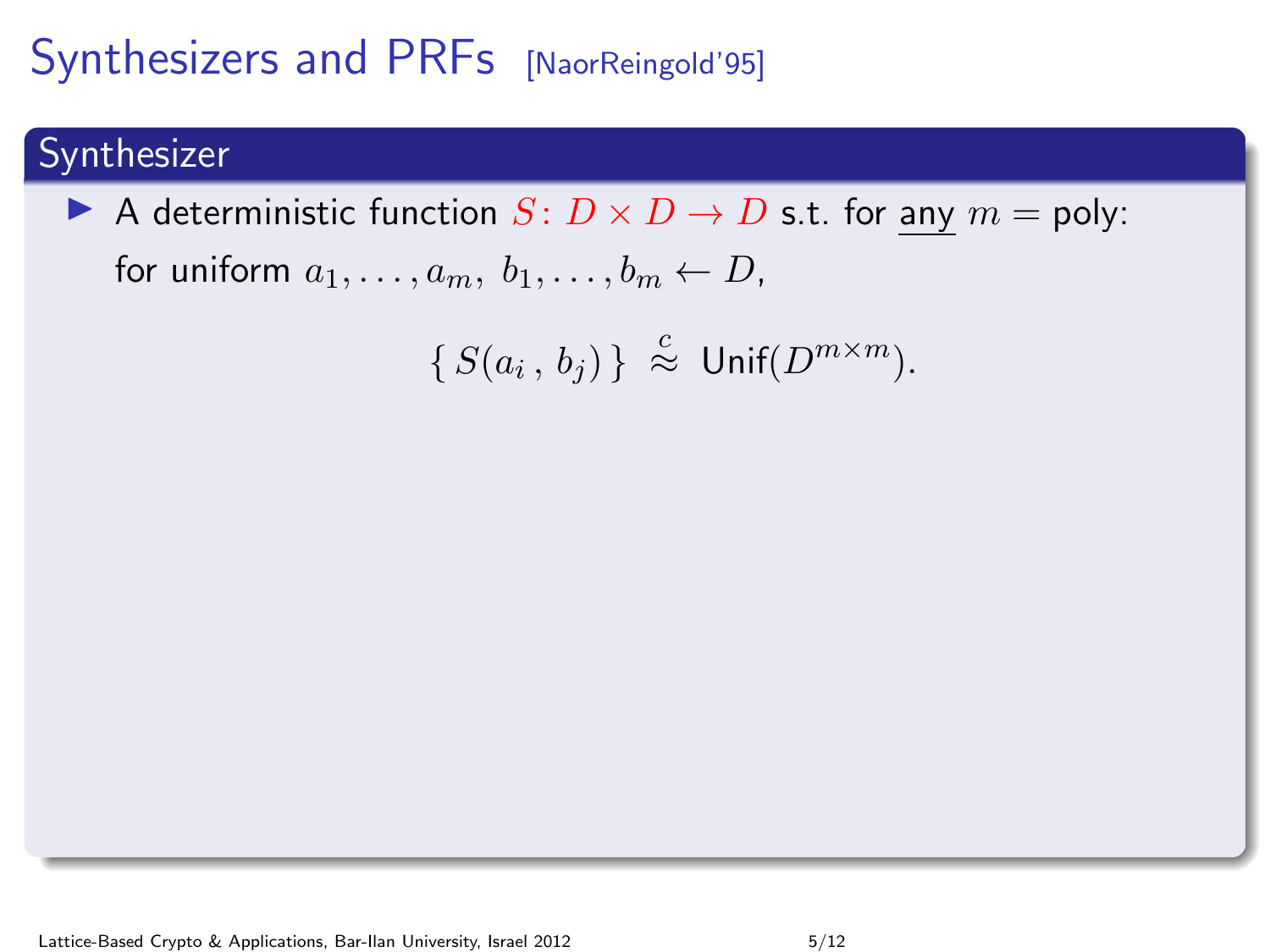#### Synthesizer

A deterministic function  $S: D \times D \to D$  s.t. for any  $m = \text{poly}$ : for uniform  $a_1, \ldots, a_m, b_1, \ldots, b_m \leftarrow D$ ,

$$
\{S(a_i, b_j)\}\overset{c}{\approx} \textsf{Unif}(D^{m \times m}).
$$

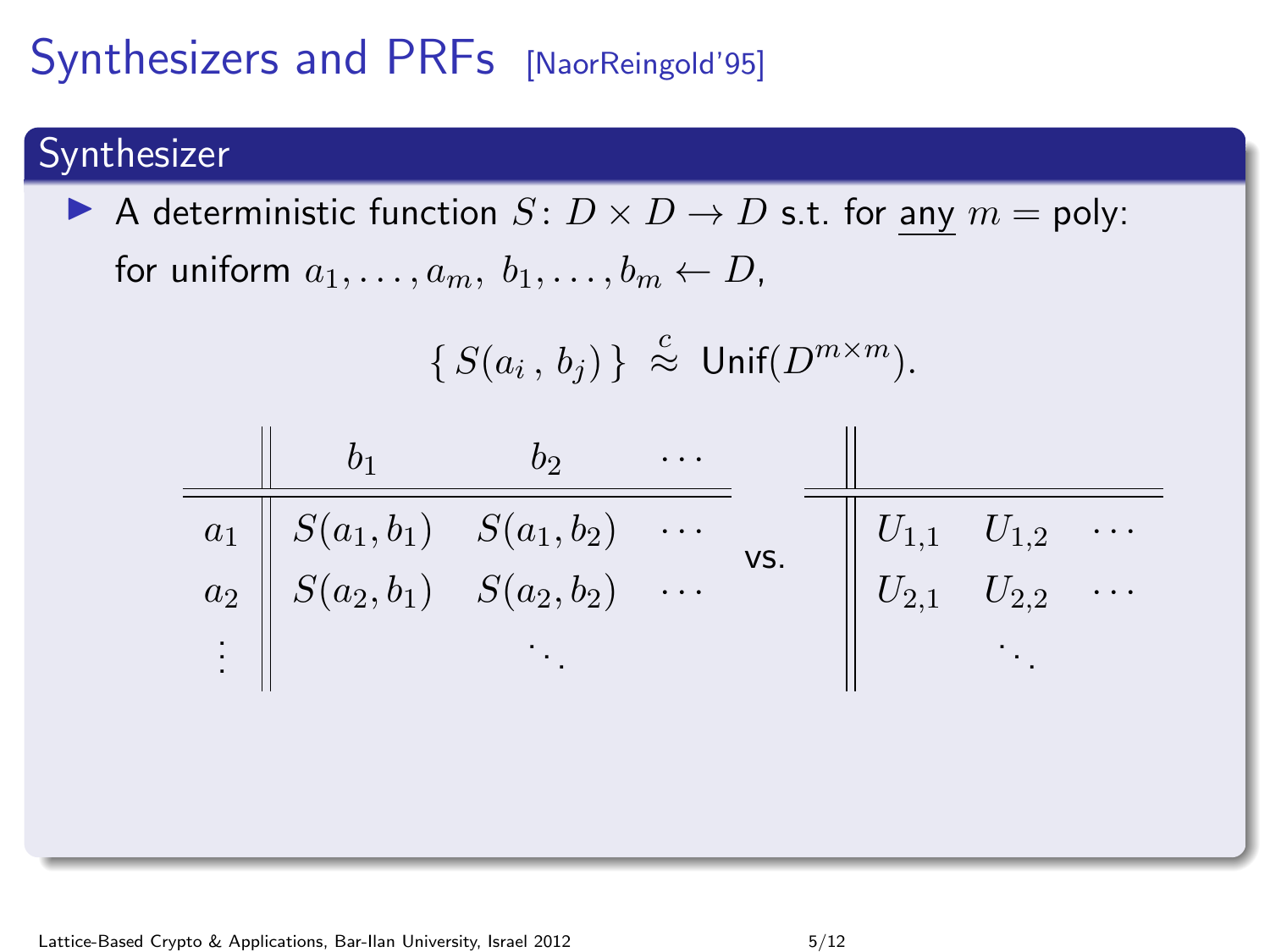#### Synthesizer

A deterministic function  $S: D \times D \to D$  s.t. for any  $m = \text{poly}$ : for uniform  $a_1, \ldots, a_m, b_1, \ldots, b_m \leftarrow D$ ,

$$
\{S(a_i, b_j)\}\overset{c}{\approx} \textsf{Unif}(D^{m \times m}).
$$

| $b_1$    | $b_2$         | ...           |          |
|----------|---------------|---------------|----------|
| $a_1$    | $S(a_1, b_1)$ | $S(a_1, b_2)$ | ...      |
| $a_2$    | $S(a_2, b_1)$ | $S(a_2, b_2)$ | ...      |
| $\vdots$ | $\vdots$      | $\vdots$      | $\vdots$ |

Alternative view: an (almost) length-squaring PRG with locality: maps  $D^{2m}\to D^{m^2}$ , and each output depends on only  $2$  inputs.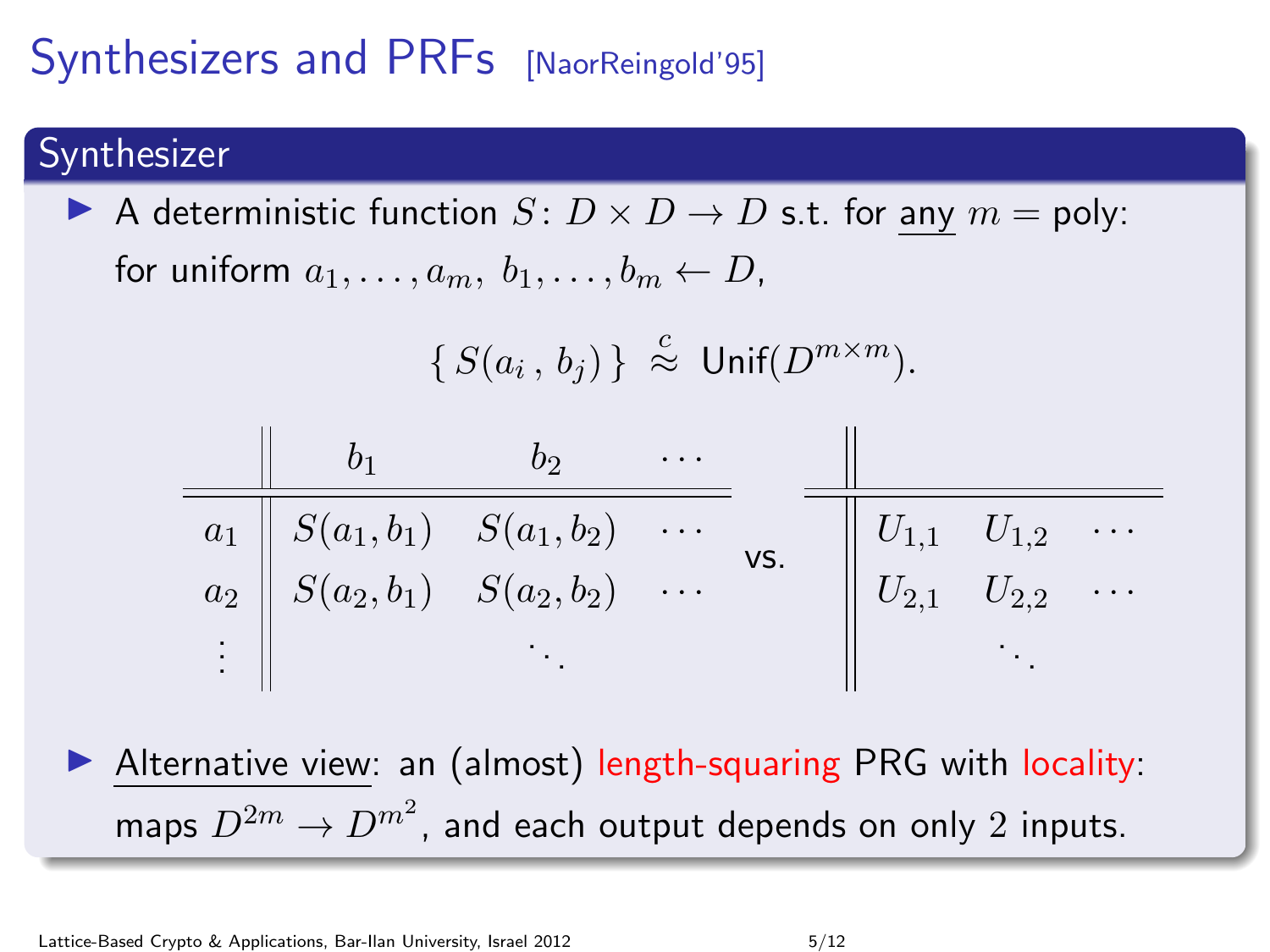#### PRF from Synthesizer, Recursively

▶ Synthesizer  $S: D \times D \to D$ , where  $\{S(a_i, b_j)\}\stackrel{c}{\approx} \textsf{Unif}(D^{m \times m})$ .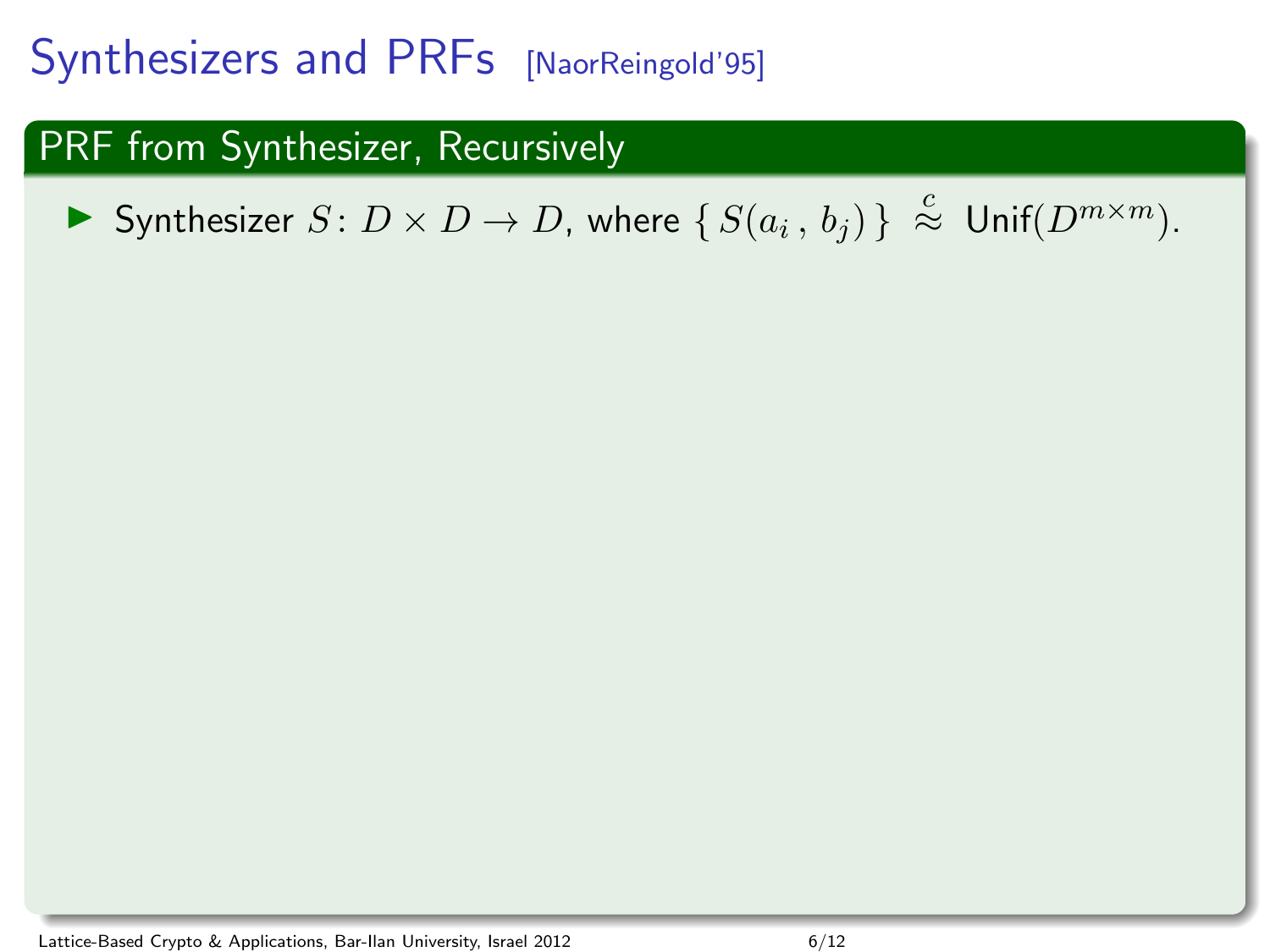#### PRF from Synthesizer, Recursively

▶ Synthesizer  $S: D \times D \to D$ , where  $\{S(a_i, b_j)\}\stackrel{c}{\approx} \textsf{Unif}(D^{m \times m})$ .

▶ Base case: "one-bit" PRF  $F_{s_0,s_1}(x) := s_x \in D$ .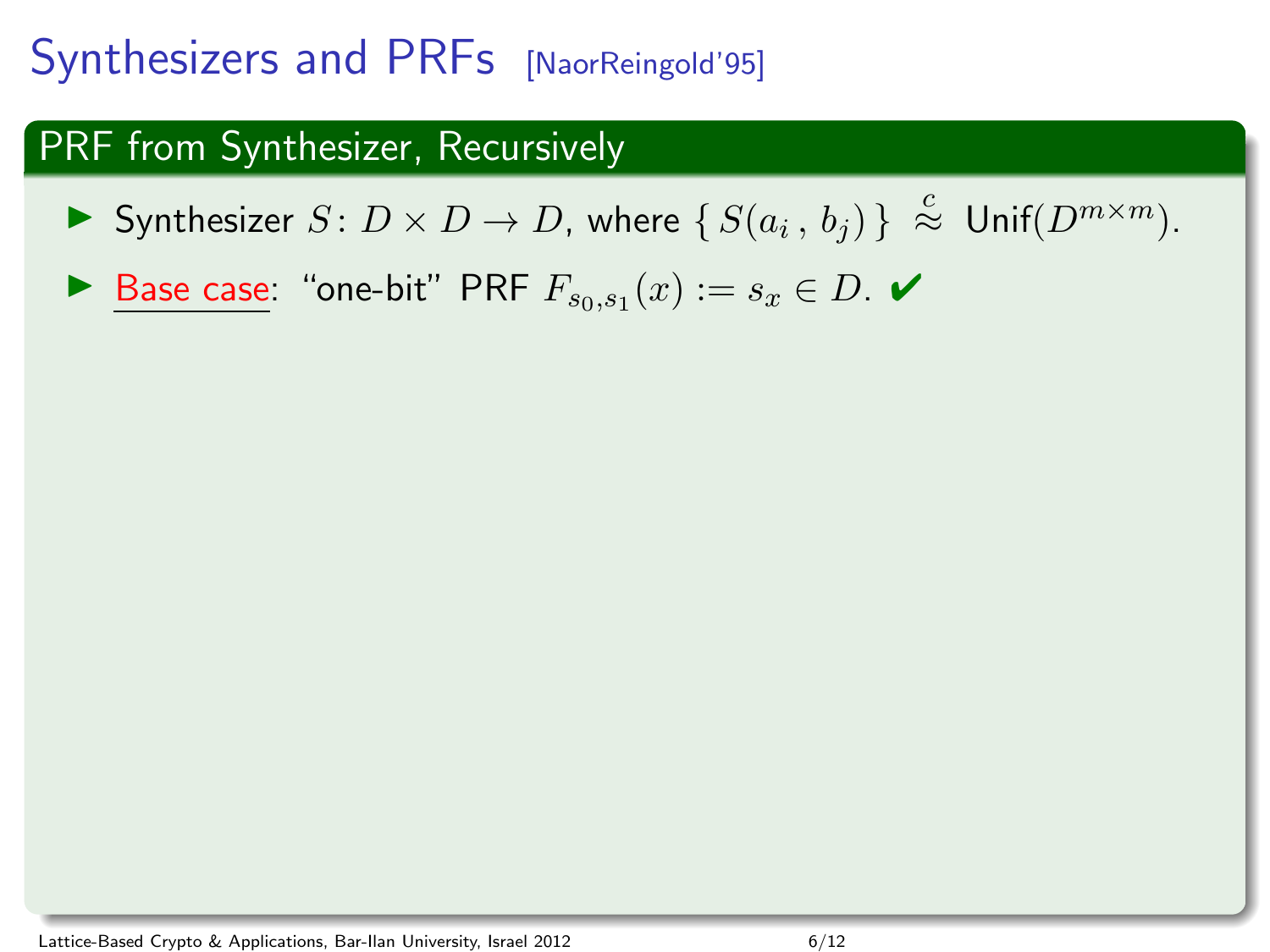#### PRF from Synthesizer, Recursively

- ▶ Synthesizer  $S: D \times D \to D$ , where  $\{S(a_i, b_j)\}\stackrel{c}{\approx} \textsf{Unif}(D^{m \times m})$ .
- ▶ Base case: "one-bit" PRF  $F_{s_0,s_1}(x) := s_x \in D$ .
- Input doubling: given k-bit PRF family  $\mathcal{F} = \{F: \{0,1\}^k \to D\},\$ define a  $\{0,1\}^{2k} \to D$  function with seed  $F_\ell, F_r \leftarrow \mathcal{F}$ :

$$
F_{(F_{\ell},F_r)}(x_{\ell}, x_r) = S(F_{\ell}(x_{\ell}), F_r(x_r)).
$$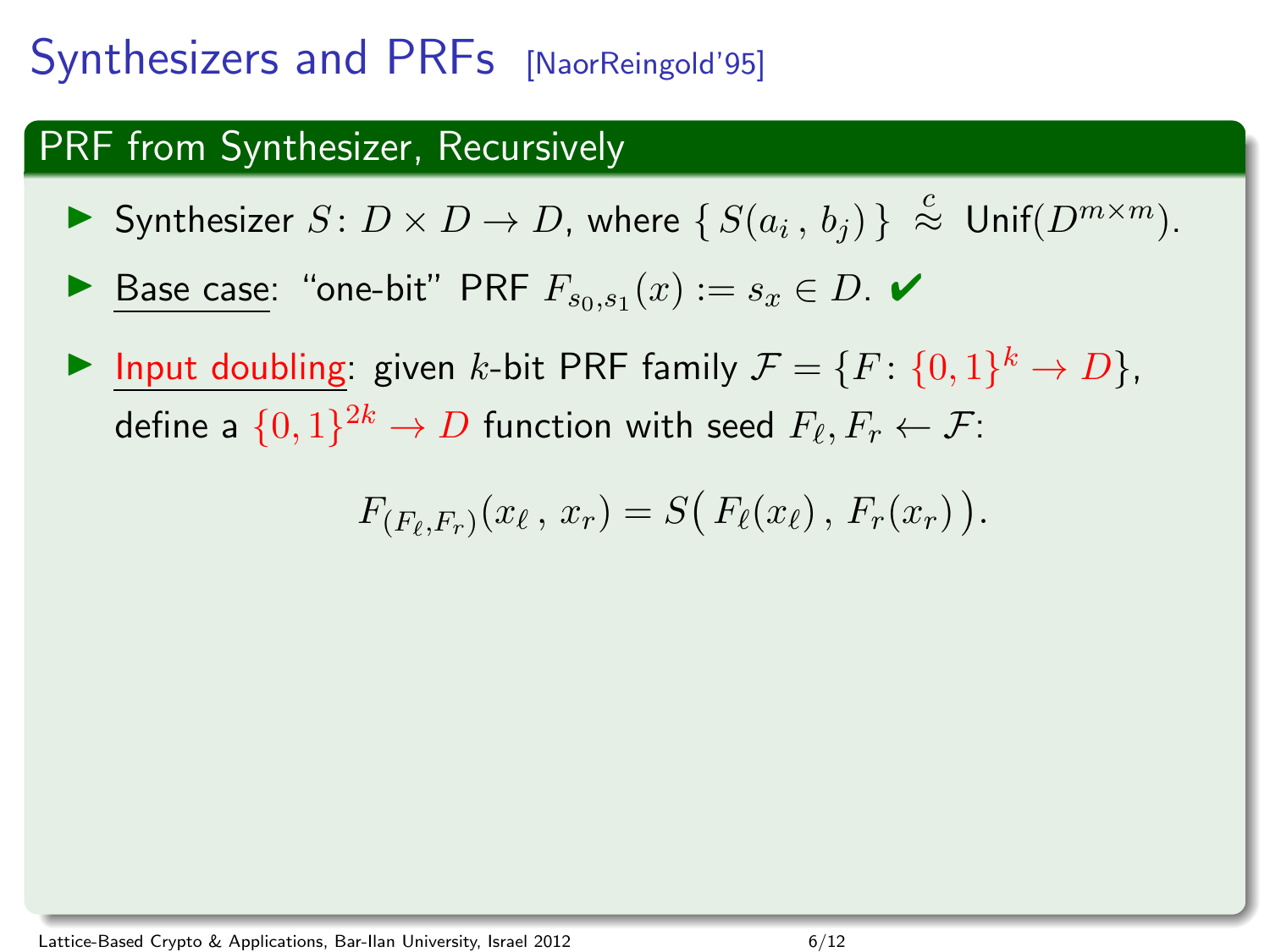#### PRF from Synthesizer, Recursively

- ▶ Synthesizer  $S: D \times D \to D$ , where  $\{S(a_i, b_j)\}\stackrel{c}{\approx} \textsf{Unif}(D^{m \times m})$ .
- ▶ Base case: "one-bit" PRF  $F_{s_0,s_1}(x) := s_x \in D$ .
- Input doubling: given k-bit PRF family  $\mathcal{F} = \{F: \{0,1\}^k \to D\}$ , define a  $\{0,1\}^{2k} \to D$  function with seed  $F_\ell, F_r \leftarrow \mathcal{F}$ :

$$
F_{(F_{\ell},F_r)}(x_{\ell}, x_r) = S(F_{\ell}(x_{\ell}), F_r(x_r)).
$$

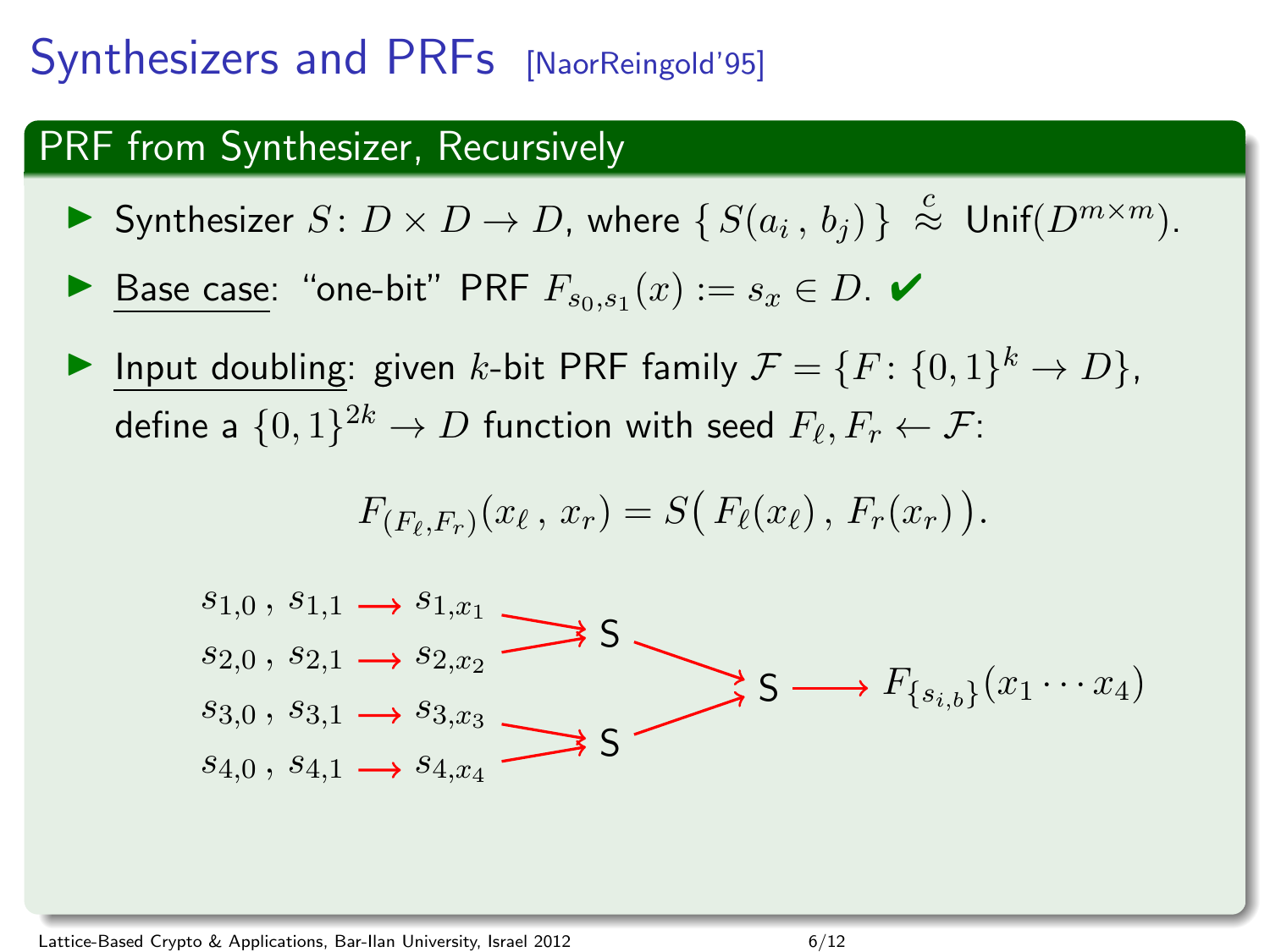#### PRF from Synthesizer, Recursively

- ▶ Synthesizer  $S: D \times D \to D$ , where  $\{S(a_i, b_j)\}\stackrel{c}{\approx} \textsf{Unif}(D^{m \times m})$ .
- ▶ Base case: "one-bit" PRF  $F_{s_0,s_1}(x) := s_x \in D$ .
- Input doubling: given k-bit PRF family  $\mathcal{F} = \{F: \{0,1\}^k \to D\}$ , define a  $\{0,1\}^{2k} \to D$  function with seed  $F_\ell, F_r \leftarrow \mathcal{F}$ :

$$
F_{(F_{\ell},F_r)}(x_{\ell}, x_r) = S(F_{\ell}(x_{\ell}), F_r(x_r)).
$$



Security: the queries  $F_{\ell}(x_{\ell})$  and  $F_{r}(x_{r})$  define (pseudo)random inputs  $a_1, a_2, \ldots \in D$  and  $b_1, b_2, \ldots \in D$  to synthesizer S.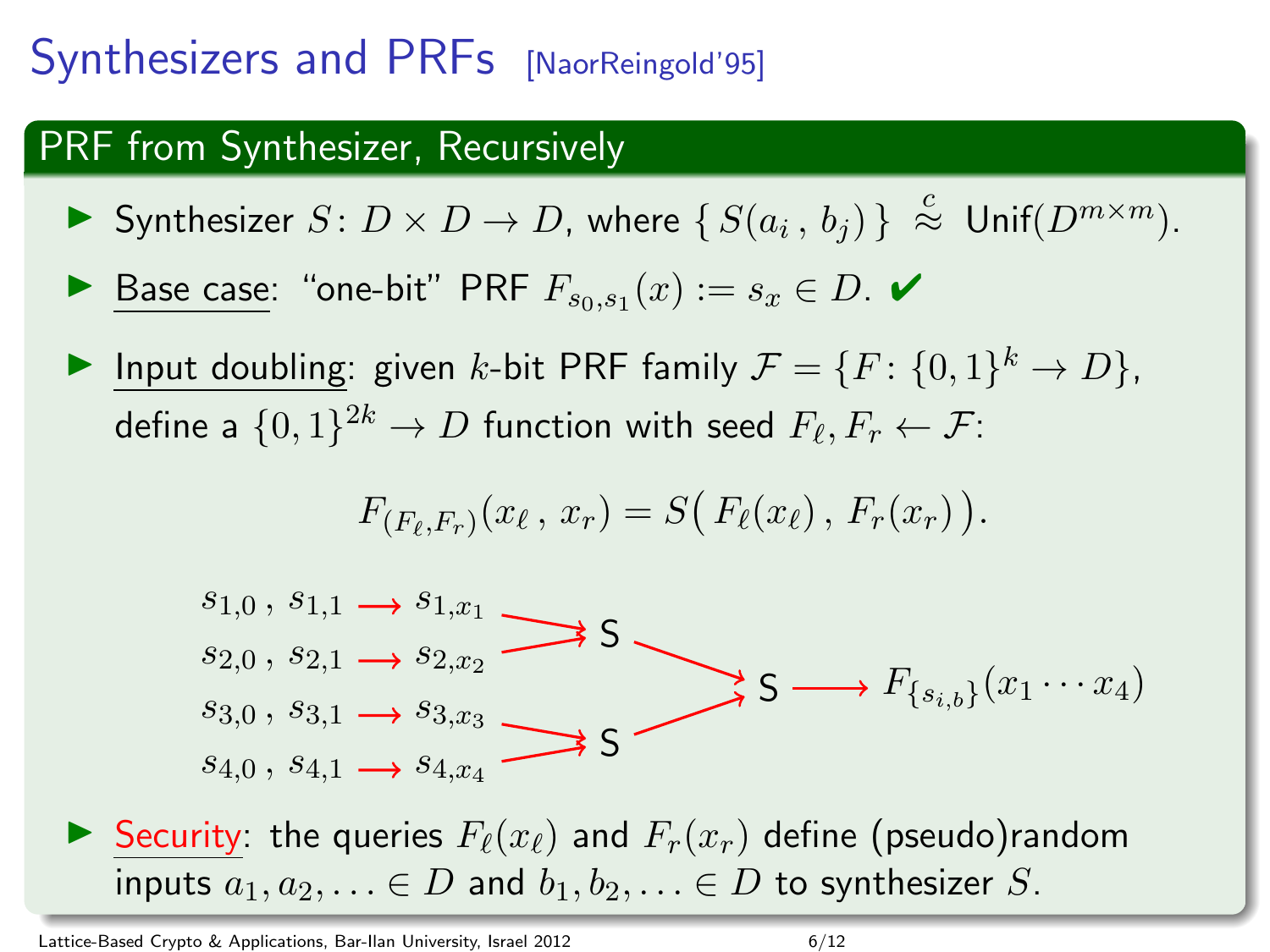► Hard to distinguish pairs  $(a_i \in \mathbb{Z}_q^n$ ,  $b_i = \langle a_i, s \rangle + e_i)$  from  $(a_i, b_i)$ .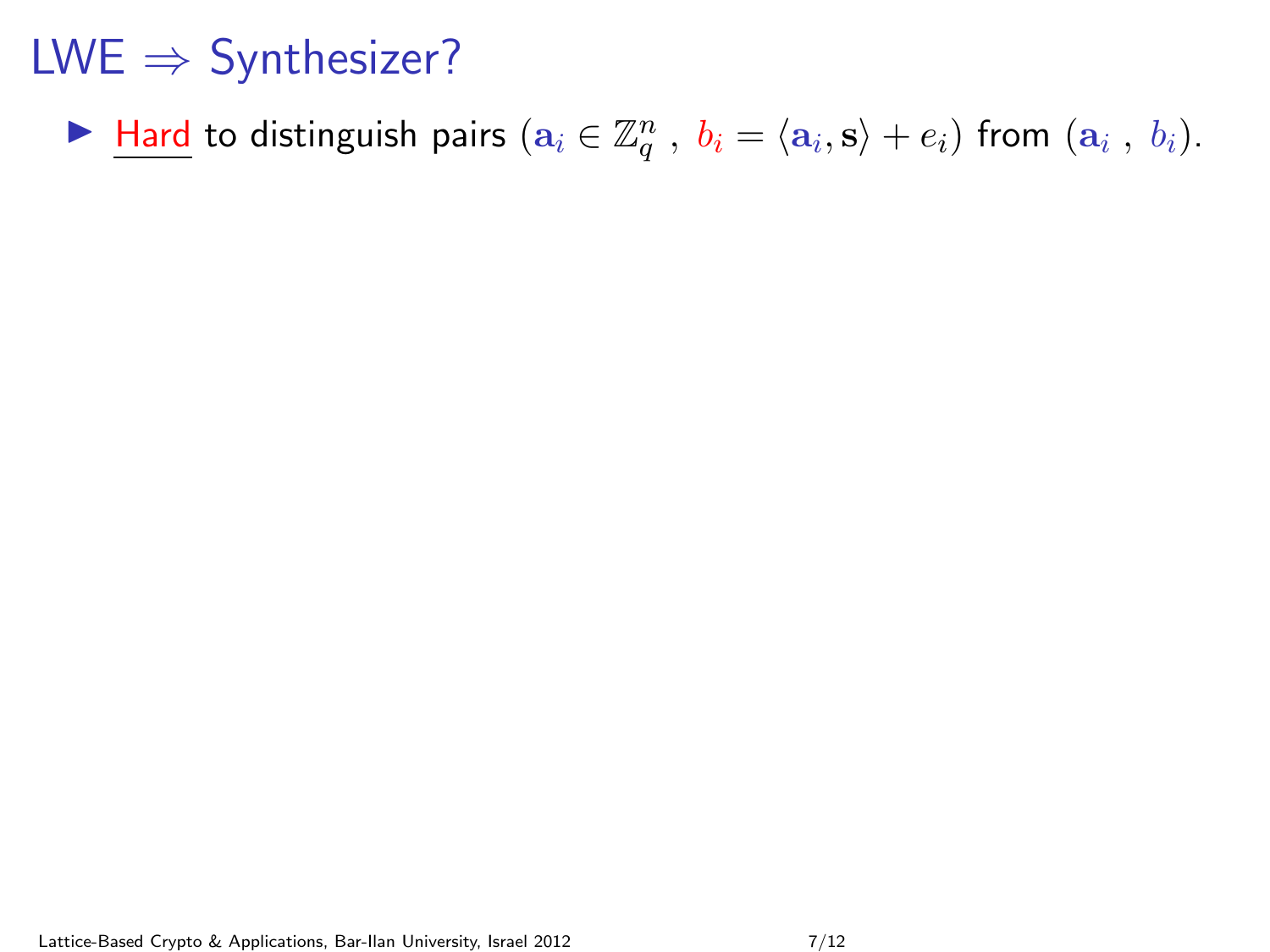► Hard to distinguish pairs  $(a_i \in \mathbb{Z}_q^n$ ,  $b_i = \langle a_i, s \rangle + e_i)$  from  $(a_i, b_i)$ .

 $\triangleright$  By hybrid argument, can't distinguish tuples

 $(\mathbf{A}_i \in \mathbb{Z}_q^{n \times n} , \ \mathbf{A}_i \cdot \mathbf{S}_1 + \mathbf{E}_{i,1} \in \mathbb{Z}_q^{n \times n} , \ \mathbf{A}_i \cdot \mathbf{S}_2 + \mathbf{E}_{i,2} \in \mathbb{Z}_q^{n \times n} , \ \ldots)$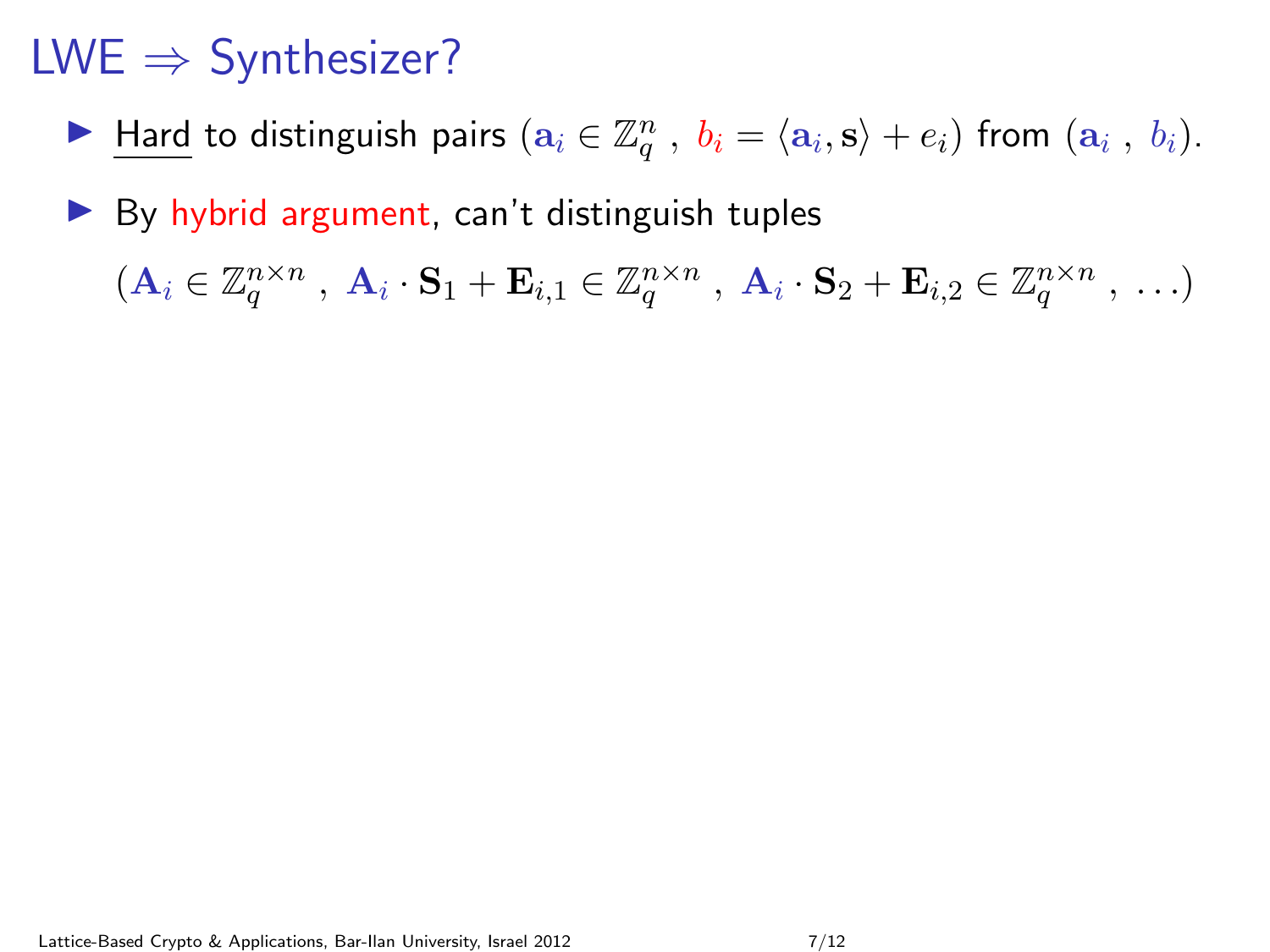► Hard to distinguish pairs  $(a_i \in \mathbb{Z}_q^n$ ,  $b_i = \langle a_i, s \rangle + e_i)$  from  $(a_i, b_i)$ .

 $\triangleright$  By hybrid argument, can't distinguish tuples

 $(\mathbf{A}_i \in \mathbb{Z}_q^{n \times n} , \ \mathbf{A}_i \cdot \mathbf{S}_1 + \mathbf{E}_{i,1} \in \mathbb{Z}_q^{n \times n} , \ \mathbf{A}_i \cdot \mathbf{S}_2 + \mathbf{E}_{i,2} \in \mathbb{Z}_q^{n \times n} , \ \ldots)$ 

#### An LWE-Based Synthesizer?

|      | $\mathbf{S}_1$                                                                                                                                                                                                                                                                                                                |  |
|------|-------------------------------------------------------------------------------------------------------------------------------------------------------------------------------------------------------------------------------------------------------------------------------------------------------------------------------|--|
|      |                                                                                                                                                                                                                                                                                                                               |  |
|      | $\begin{array}{ c c c c } \hline \mathbf{A}_1 & \mathbf{A}_1 \cdot \mathbf{S}_1 + \mathbf{E}_{1,1} & \mathbf{A}_1 \cdot \mathbf{S}_2 + \mathbf{E}_{1,2} & \cdots \ \hline \mathbf{A}_2 & \mathbf{A}_2 \cdot \mathbf{S}_1 + \mathbf{E}_{2,1} & \mathbf{A}_2 \cdot \mathbf{S}_2 + \mathbf{E}_{2,2} & \cdots \hline \end{array}$ |  |
| ÷ II |                                                                                                                                                                                                                                                                                                                               |  |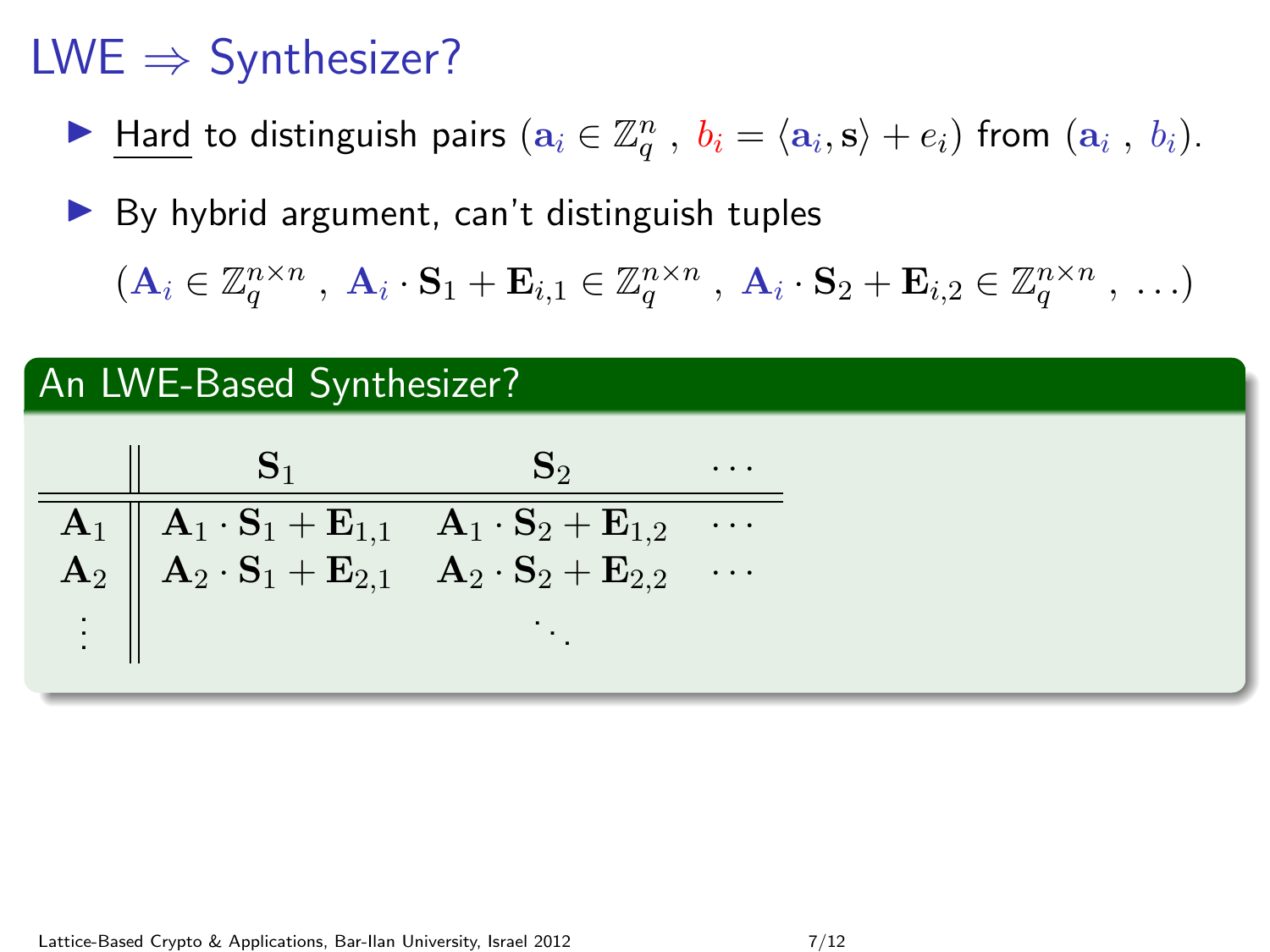- ► Hard to distinguish pairs  $(a_i \in \mathbb{Z}_q^n$ ,  $b_i = \langle a_i, s \rangle + e_i)$  from  $(a_i, b_i)$ .
- $\triangleright$  By hybrid argument, can't distinguish tuples

 $(\mathbf{A}_i \in \mathbb{Z}_q^{n \times n} , \ \mathbf{A}_i \cdot \mathbf{S}_1 + \mathbf{E}_{i,1} \in \mathbb{Z}_q^{n \times n} , \ \mathbf{A}_i \cdot \mathbf{S}_2 + \mathbf{E}_{i,2} \in \mathbb{Z}_q^{n \times n} , \ \ldots)$ 

#### An LWE-Based Synthesizer?

|                                                                                                                                                                                                                                              | $S_2$ | $\ldots \quad \mathbf{V} \ \left\{ \mathbf{A}_{i} \cdot \mathbf{S}_{j} + \mathbf{E}_{i,j} \right\} \stackrel{c}{\approx}$ |
|----------------------------------------------------------------------------------------------------------------------------------------------------------------------------------------------------------------------------------------------|-------|---------------------------------------------------------------------------------------------------------------------------|
| $\begin{array}{c cc} \bf{A}_1 & \bf{A}_1 \cdot \bf{S}_1 + \bf{E}_{1,1} & \bf{A}_1 \cdot \bf{S}_2 + \bf{E}_{1,2} & \cdots \\ \bf{A}_2 & \bf{A}_2 \cdot \bf{S}_1 + \bf{E}_{2,1} & \bf{A}_2 \cdot \bf{S}_2 + \bf{E}_{2,2} & \cdots \end{array}$ |       | Uniform, but                                                                                                              |
|                                                                                                                                                                                                                                              |       |                                                                                                                           |
|                                                                                                                                                                                                                                              |       |                                                                                                                           |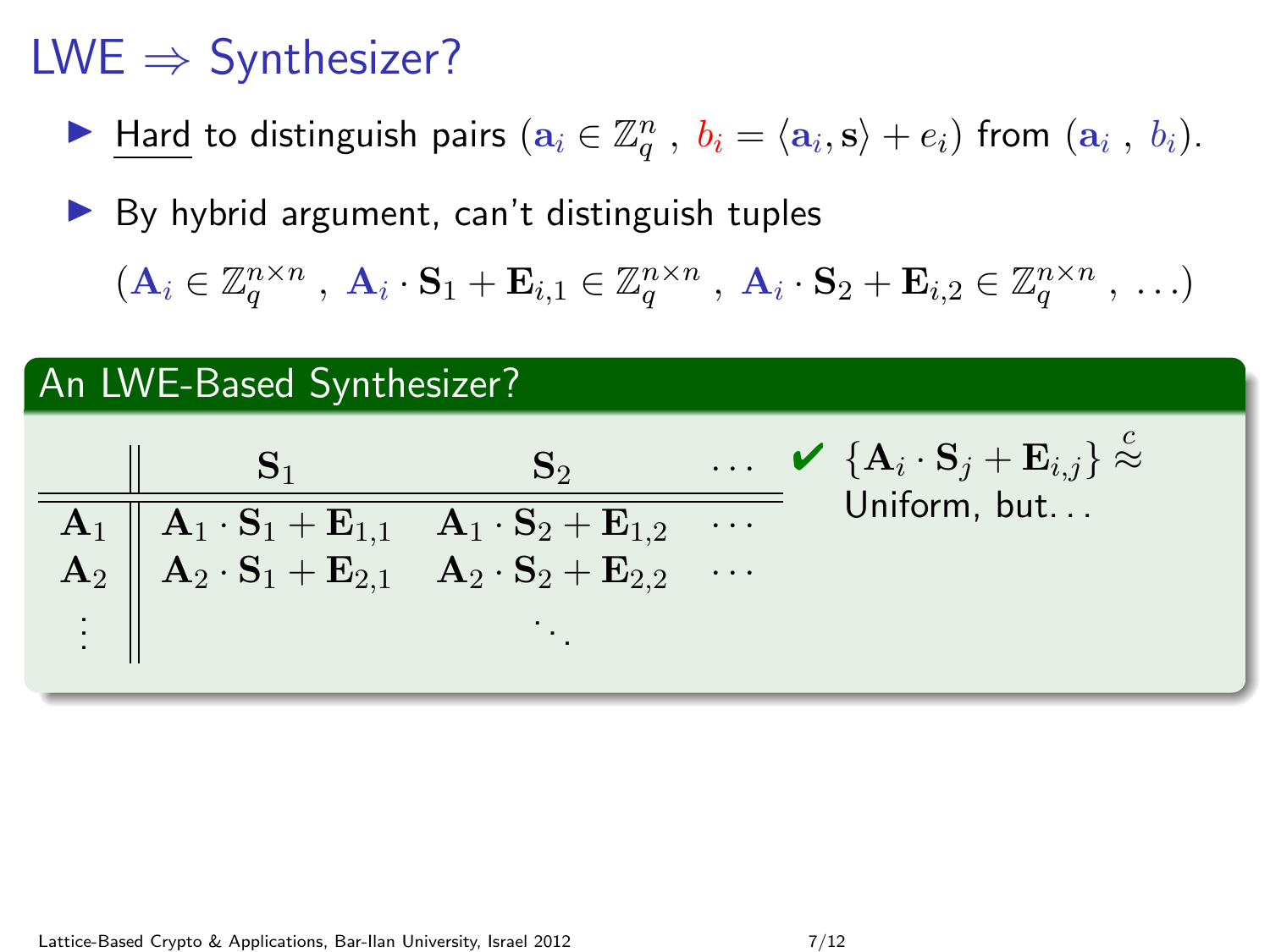- ► Hard to distinguish pairs  $(a_i \in \mathbb{Z}_q^n$ ,  $b_i = \langle a_i, s \rangle + e_i)$  from  $(a_i, b_i)$ .
- $\triangleright$  By hybrid argument, can't distinguish tuples

 $(\mathbf{A}_i \in \mathbb{Z}_q^{n \times n} , \ \mathbf{A}_i \cdot \mathbf{S}_1 + \mathbf{E}_{i,1} \in \mathbb{Z}_q^{n \times n} , \ \mathbf{A}_i \cdot \mathbf{S}_2 + \mathbf{E}_{i,2} \in \mathbb{Z}_q^{n \times n} , \ \ldots)$ 

#### An LWE-Based Synthesizer?

|  | $S_2$ | $\ldots \quad \checkmark \quad {\mathbf{A}_i \cdot \mathbf{S}_j + \mathbf{E}_{i,j} } \approx$                                                                                                                                                                                                                                                                                |
|--|-------|------------------------------------------------------------------------------------------------------------------------------------------------------------------------------------------------------------------------------------------------------------------------------------------------------------------------------------------------------------------------------|
|  |       | Uniform, but                                                                                                                                                                                                                                                                                                                                                                 |
|  |       | $\begin{array}{c cccc}\n\mathbf{A}_1 & \mathbf{A}_1 \cdot \mathbf{S}_1 + \mathbf{E}_{1,1} & \mathbf{A}_1 \cdot \mathbf{S}_2 + \mathbf{E}_{1,2} & \dots & \mathbf{Uniform, but} \\ \mathbf{A}_2 & \mathbf{A}_2 \cdot \mathbf{S}_1 + \mathbf{E}_{2,1} & \mathbf{A}_2 \cdot \mathbf{S}_2 + \mathbf{E}_{2,2} & \dots & \mathbf{X} \n\end{array}$ What about $\mathbf{E}_{i,j}$ ? |
|  |       | Synthesizer must be<br>deterministic                                                                                                                                                                                                                                                                                                                                         |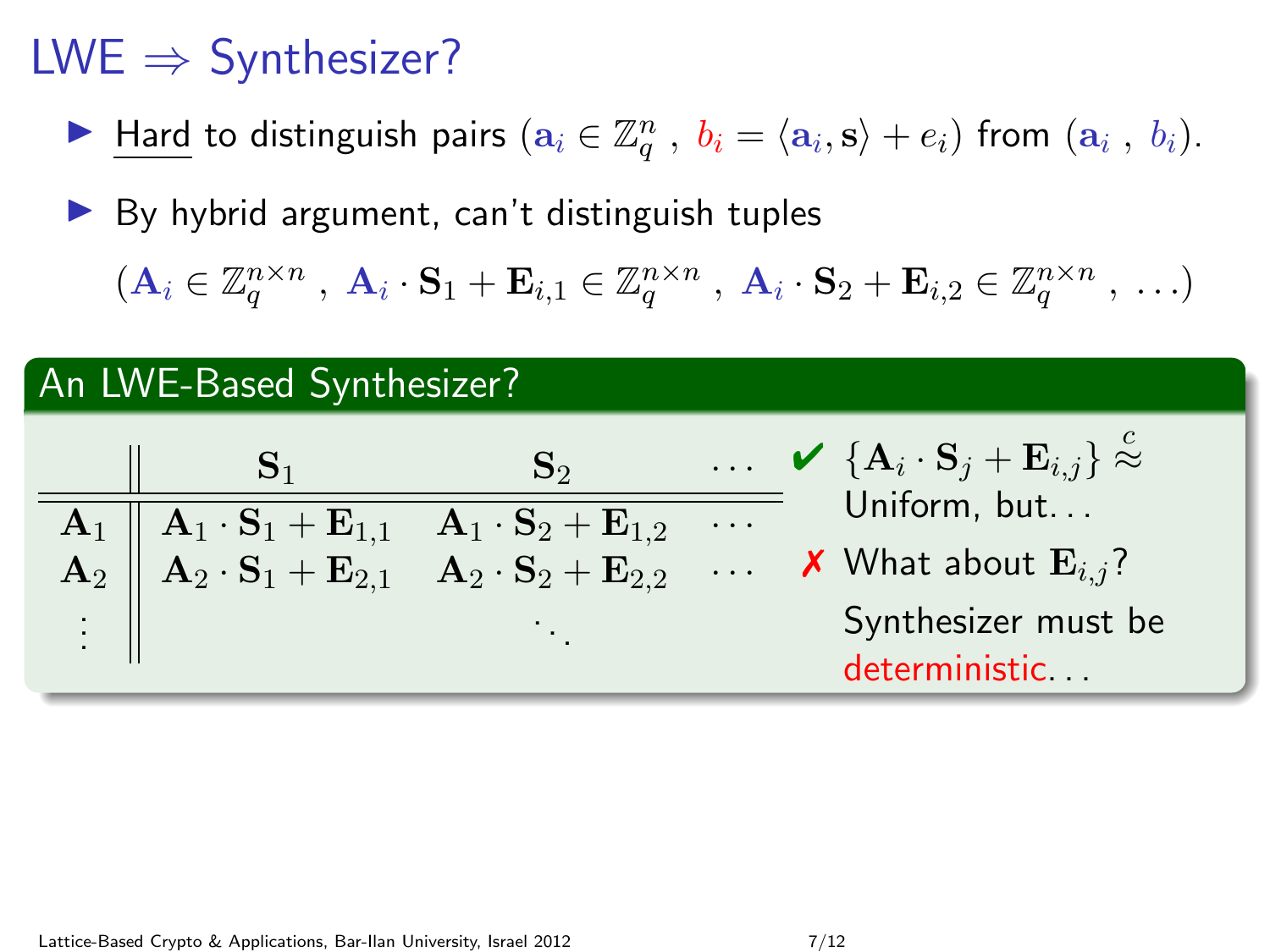$\blacktriangleright$  IDEA: generate errors deterministically by rounding  $\mathbb{Z}_q$  to a "sparse" subset (e.g. subgroup  $\mathbb{Z}_p$ ).

(Common in decryption to remove error.)

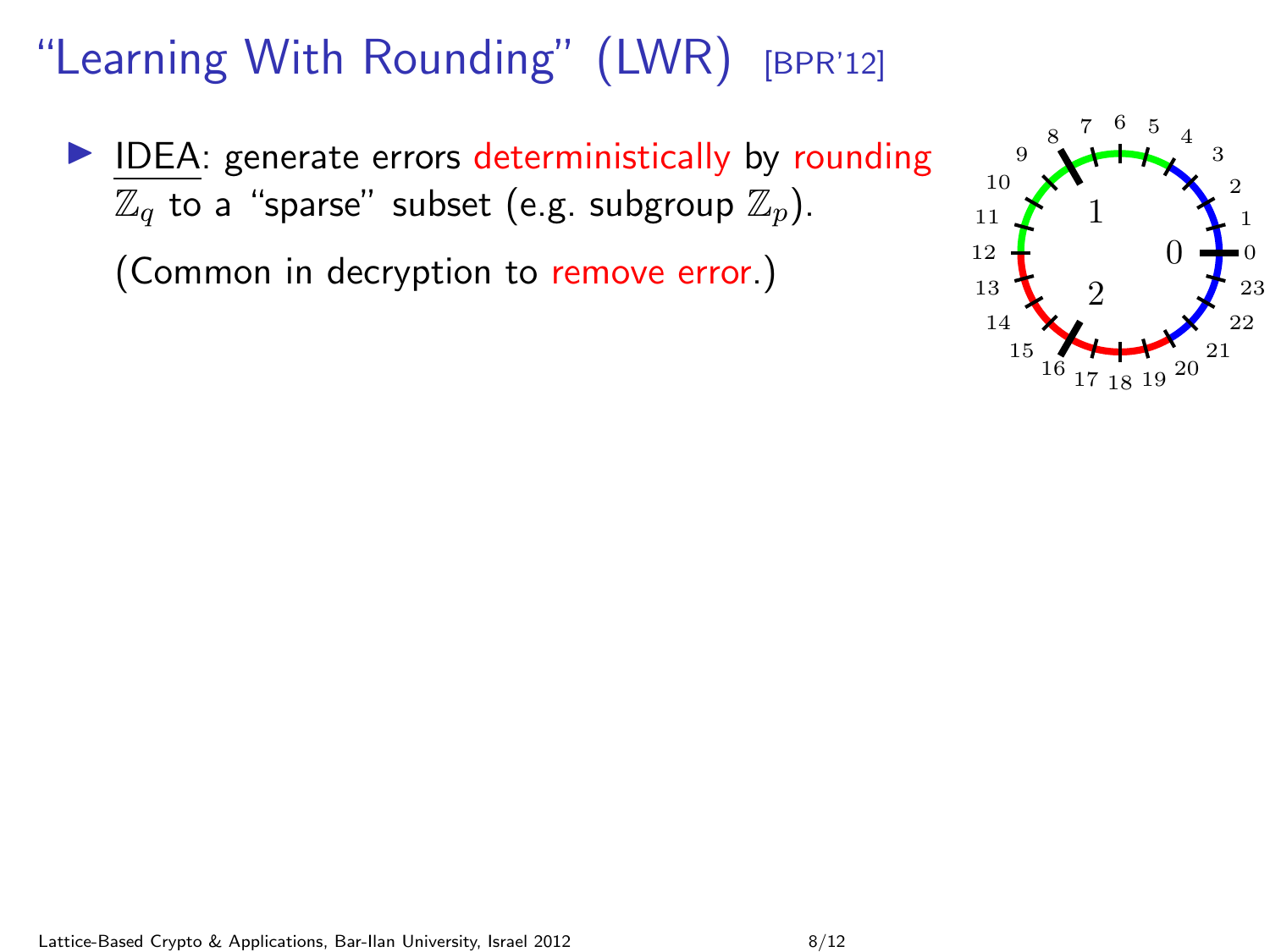$\blacktriangleright$  IDEA: generate errors deterministically by rounding  $\mathbb{Z}_q$  to a "sparse" subset (e.g. subgroup  $\mathbb{Z}_p$ ).

(Common in decryption to remove error.)

Let  $p < q$  and define  $|x|_p = |(p/q) \cdot x] \bmod p$ .

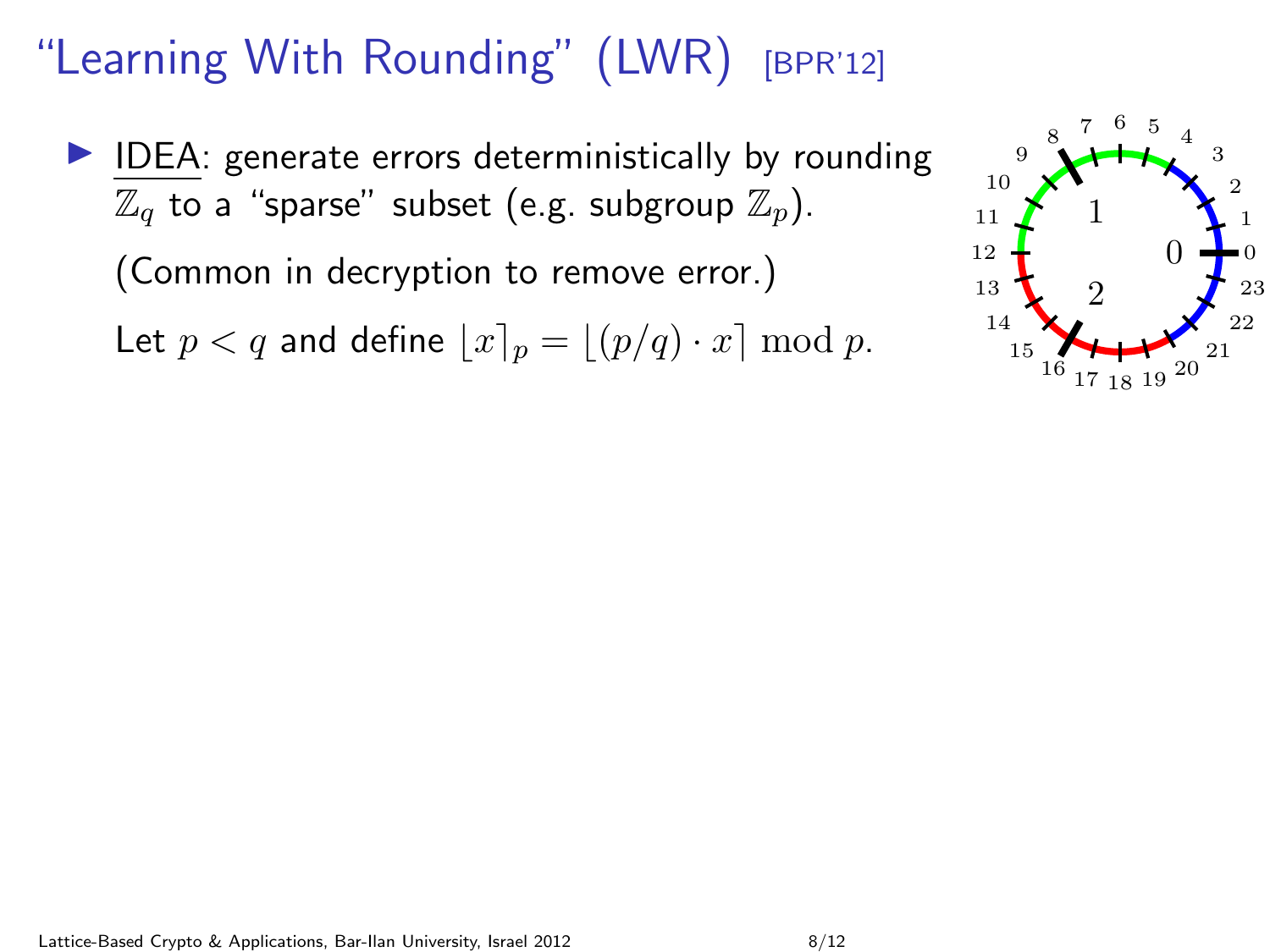$\blacktriangleright$  IDEA: generate errors deterministically by rounding  $\mathbb{Z}_q$  to a "sparse" subset (e.g. subgroup  $\mathbb{Z}_n$ ).

(Common in decryption to remove error.)

Let  $p < q$  and define  $|x|_p = |(p/q) \cdot x| \bmod p$ .



 $\blacktriangleright$  LWR problem: distinguish any  $m =$  poly pairs

 $(\mathbf{a}_i, \lfloor \langle \mathbf{a}_i, \mathbf{s} \rangle \rceil_p) \in \mathbb{Z}_q \times \mathbb{Z}_p$  from uniform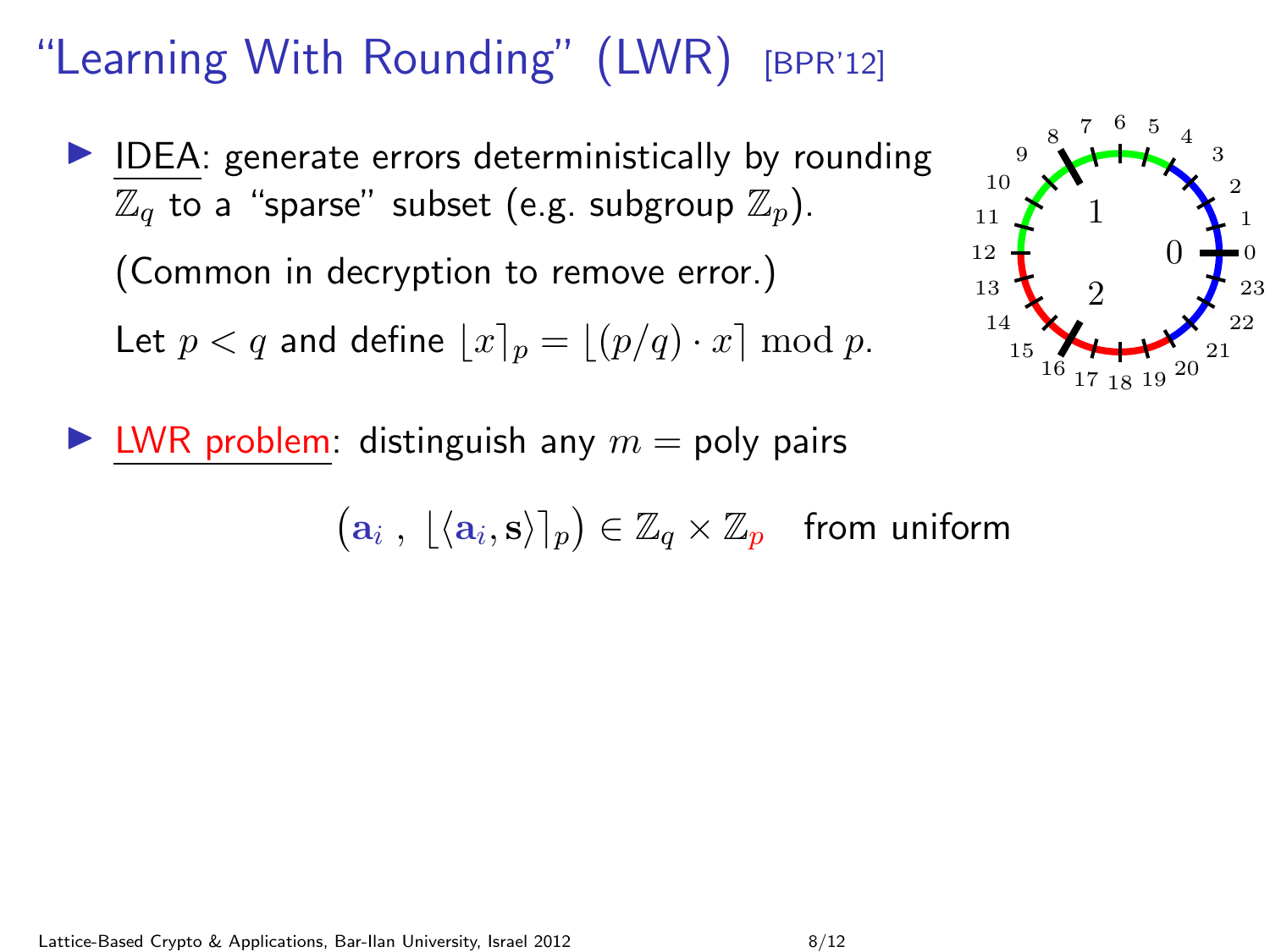$\blacktriangleright$  IDEA: generate errors deterministically by rounding  $\mathbb{Z}_q$  to a "sparse" subset (e.g. subgroup  $\mathbb{Z}_n$ ).

(Common in decryption to remove error.)

Let  $p < q$  and define  $|x|_p = |(p/q) \cdot x| \bmod p$ .



I LWR problem: distinguish any  $m =$  poly pairs

 $(\mathbf{a}_i, \lfloor \langle \mathbf{a}_i, \mathbf{s} \rangle \rceil_p) \in \mathbb{Z}_q \times \mathbb{Z}_p$  from uniform

Interpretation: LWE conceals low-order bits by adding small random error. LWR just discards those bits instead.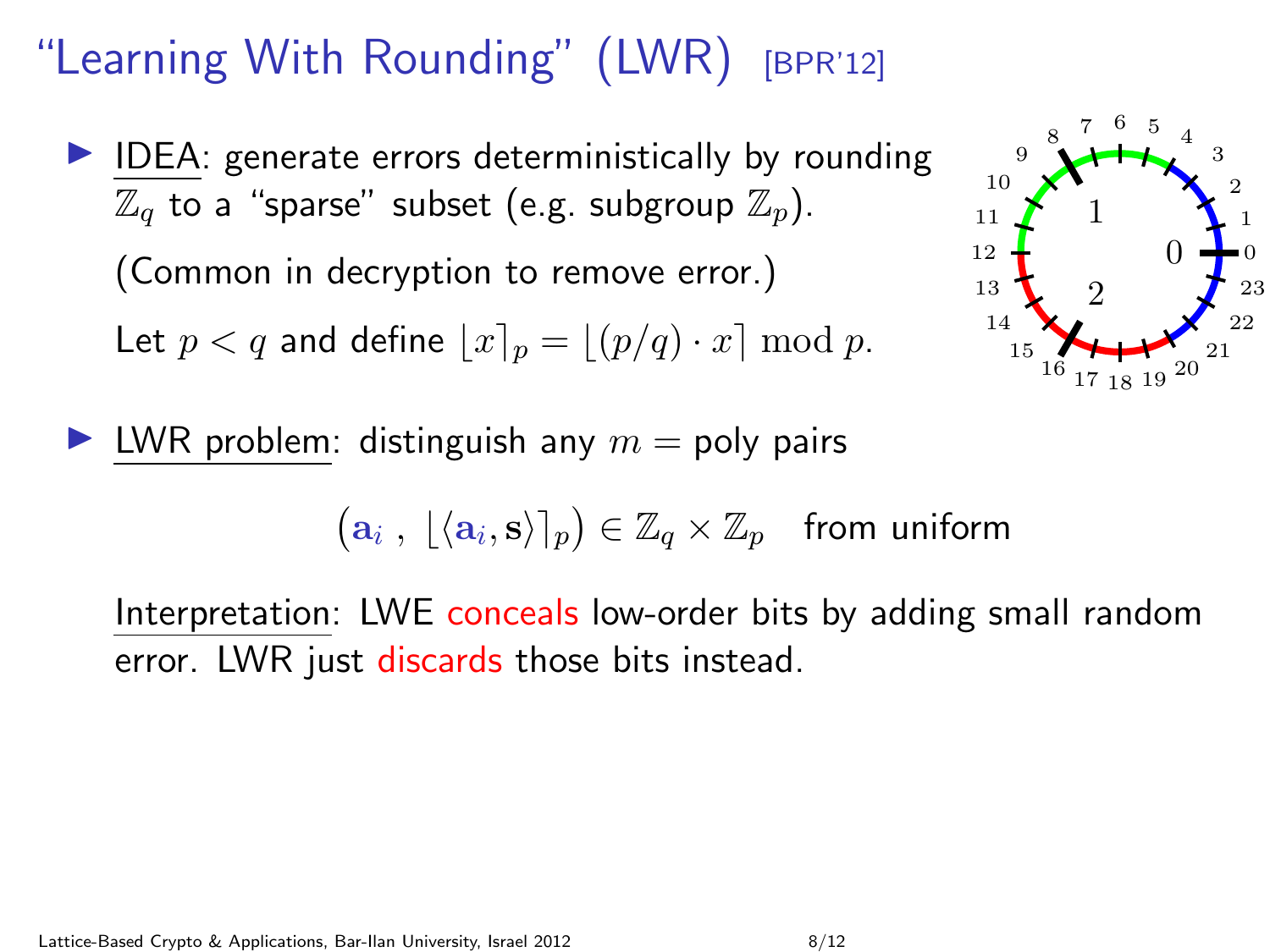$\blacktriangleright$  IDEA: generate errors deterministically by rounding  $\mathbb{Z}_q$  to a "sparse" subset (e.g. subgroup  $\mathbb{Z}_p$ ).

(Common in decryption to remove error.)

Let  $p < q$  and define  $|x|_p = |(p/q) \cdot x| \bmod p$ .



I LWR problem: distinguish any  $m =$  poly pairs

 $(\mathbf{a}_i, \lfloor \langle \mathbf{a}_i, \mathbf{s} \rangle \rceil_p) \in \mathbb{Z}_q \times \mathbb{Z}_p$  from uniform

Interpretation: LWE conceals low-order bits by adding small random error. LWR just discards those bits instead.

▶ We prove LWE  $\leq$  LWR for  $q \geq p \cdot n^{\omega(1)}$  [but it seems  $2^n$ -hard for  $q \geq p\sqrt{n}$ ]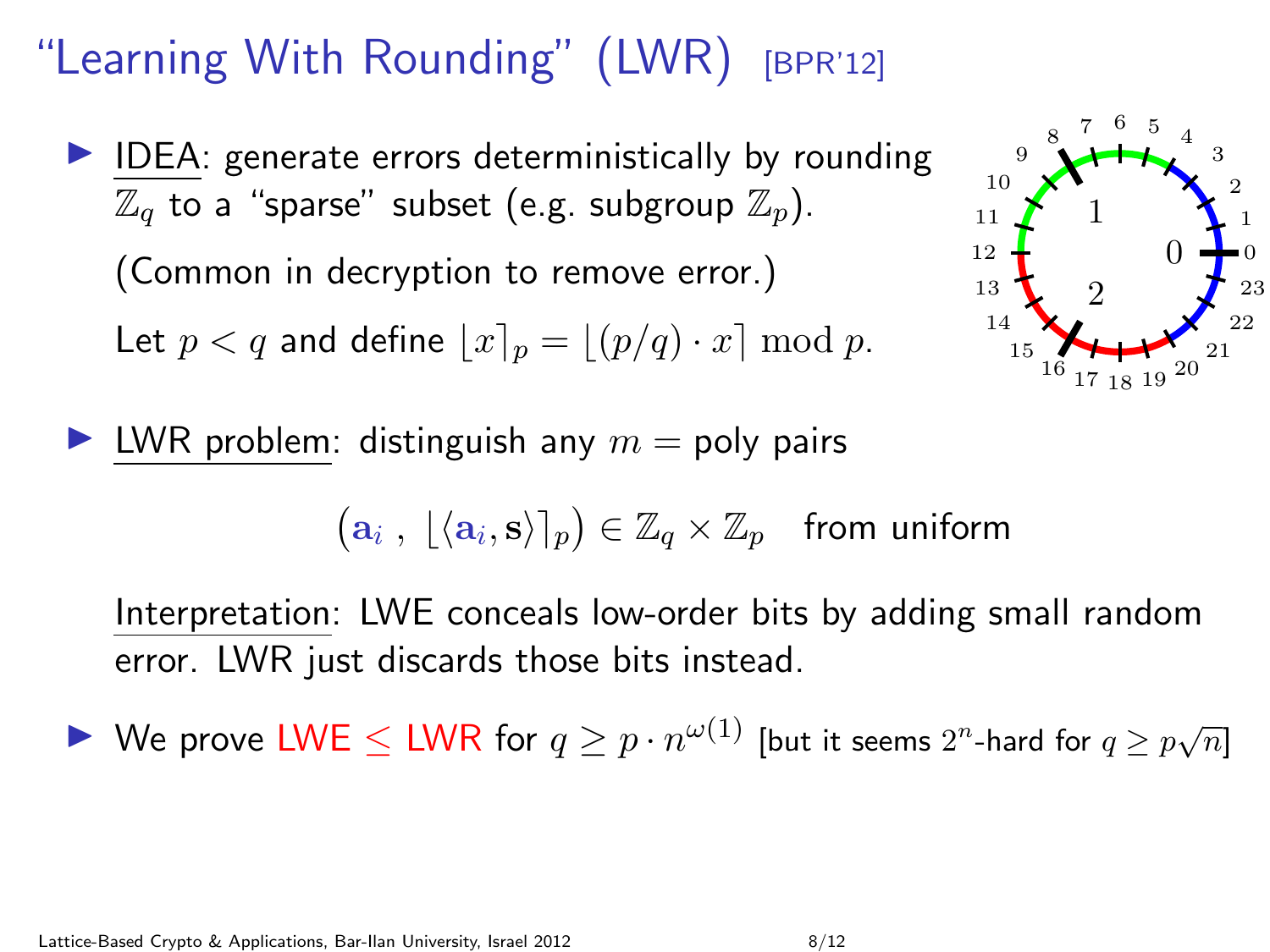$\blacktriangleright$  IDEA: generate errors deterministically by rounding  $\mathbb{Z}_q$  to a "sparse" subset (e.g. subgroup  $\mathbb{Z}_p$ ).

(Common in decryption to remove error.)

Let  $p < q$  and define  $|x|_p = |(p/q) \cdot x| \bmod p$ .



I LWR problem: distinguish any  $m =$  poly pairs

 $(\mathbf{a}_i, \lfloor \langle \mathbf{a}_i, \mathbf{s} \rangle \rceil_p) \in \mathbb{Z}_q \times \mathbb{Z}_p$  from uniform

Interpretation: LWE conceals low-order bits by adding small random error. LWR just discards those bits instead.

▶ We prove LWE  $\leq$  LWR for  $q \geq p \cdot n^{\omega(1)}$  [but it seems  $2^n$ -hard for  $q \geq p\sqrt{n}$ ] Proof idea: w.h.p.,  $(a, |\langle a, s \rangle + e]_n) = (a, |\langle a, s \rangle|_n)$ and  $(a, |\text{Unif}(\mathbb{Z}_a)|_n) = (a, \text{Unif}(\mathbb{Z}_n))$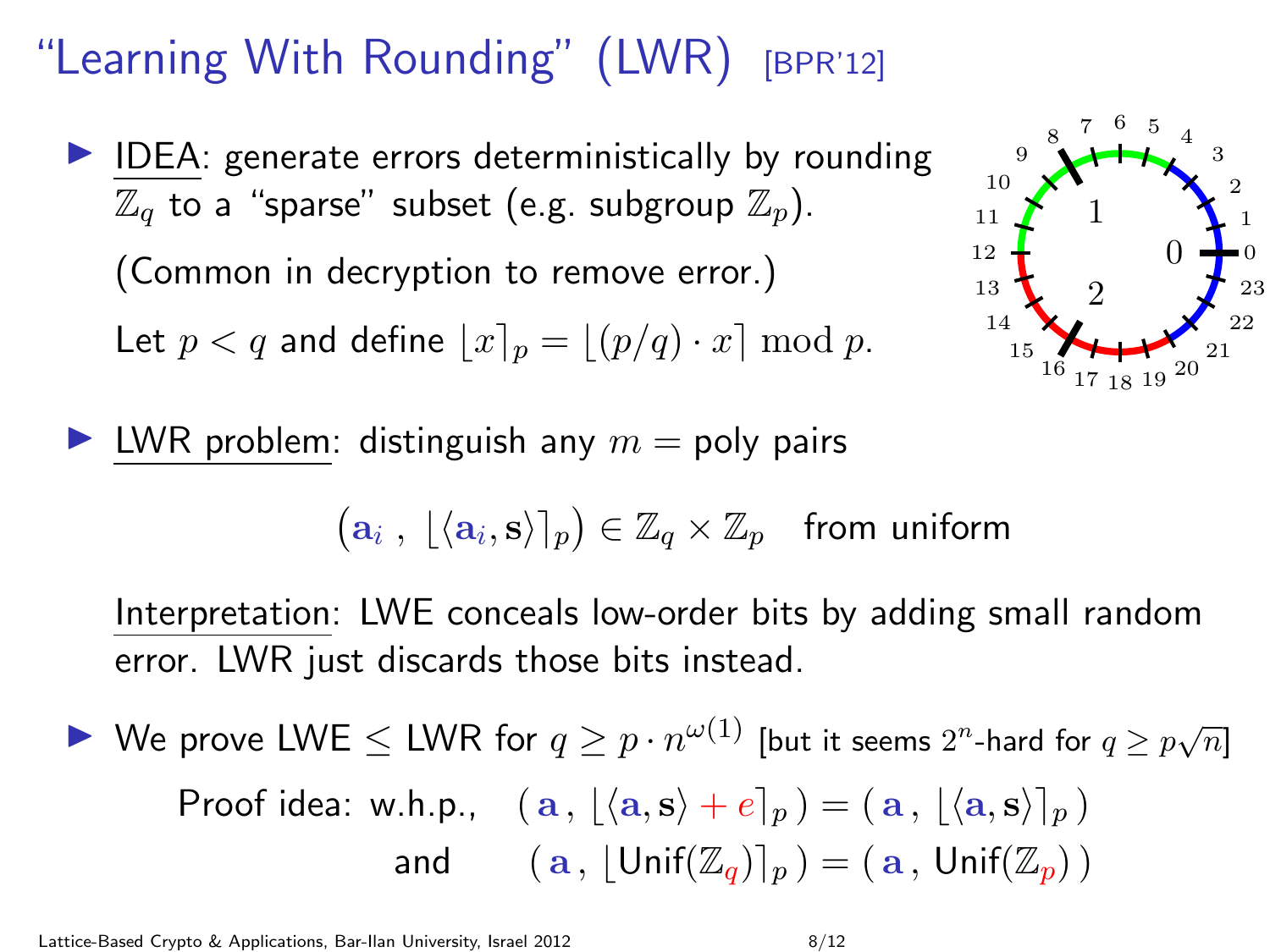### LWR-Based Synthesizer & PRF

Synthesizer  $S: \mathbb{Z}_q^{n \times n} \times \mathbb{Z}_q^{n \times n} \to \mathbb{Z}_p^{n \times n}$  is  $S(\mathbf{A}, \mathbf{S}) = [\mathbf{A} \cdot \mathbf{S}]_p$ .

(Note: range  $\mathbb{Z}_p$  is slightly smaller than domain  $\mathbb{Z}_q$ . Only limits composition.)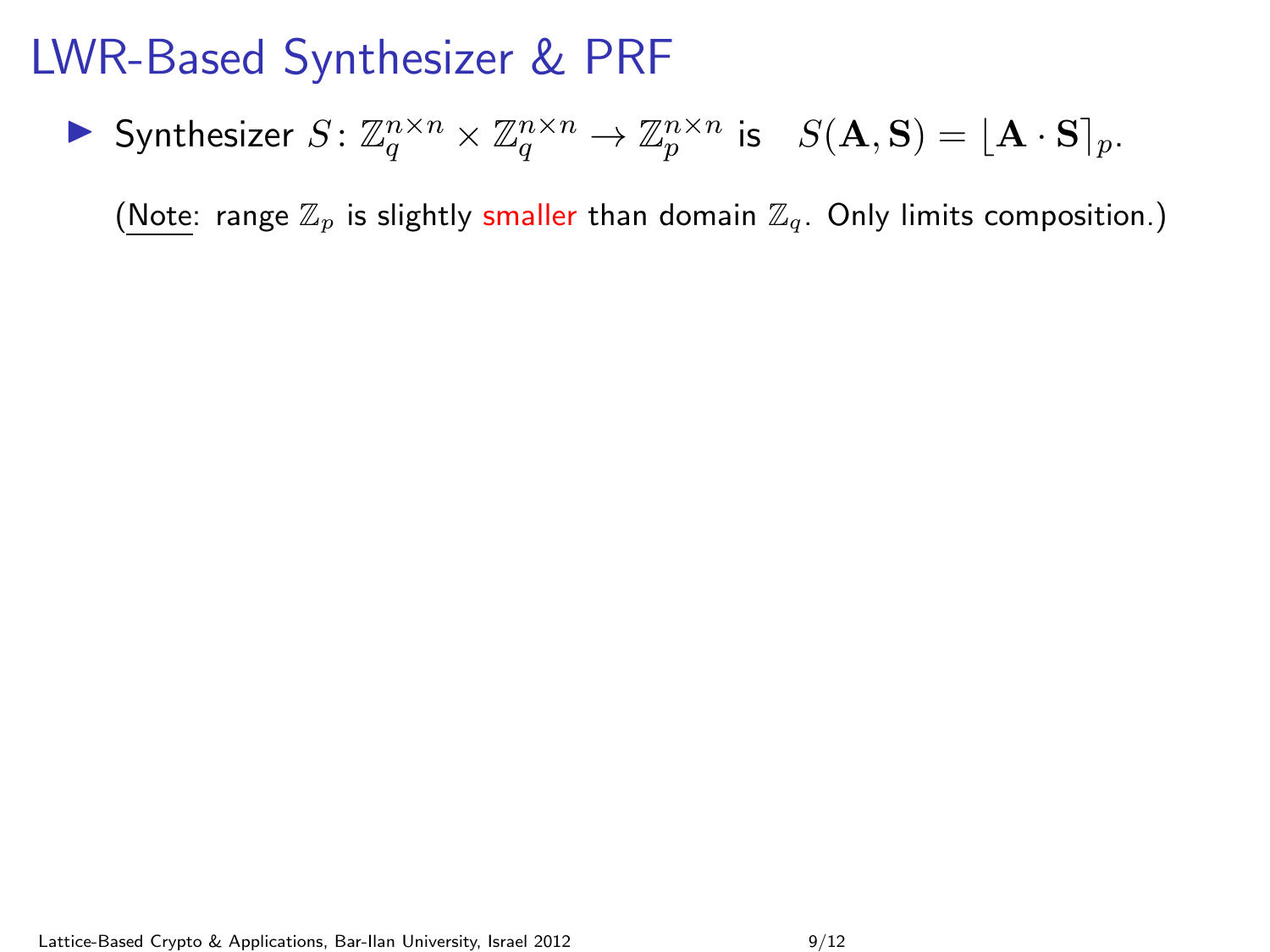### LWR-Based Synthesizer & PRF

Synthesizer  $S: \mathbb{Z}_q^{n \times n} \times \mathbb{Z}_q^{n \times n} \to \mathbb{Z}_p^{n \times n}$  is  $S(\mathbf{A}, \mathbf{S}) = [\mathbf{A} \cdot \mathbf{S}]_p$ .

(Note: range  $\mathbb{Z}_n$  is slightly smaller than domain  $\mathbb{Z}_q$ . Only limits composition.)

#### $\mathsf{PRF}$  on Domain  $\{0,1\}^{k=2^d}$

- $\triangleright$  "Tower" of public moduli  $q_d > q_{d-1} > \cdots > q_0$ .
- Secret key is  $2k$  square matrices  $S_{i,b}$  over  $\mathbb{Z}_{q_d}$  for  $i \in [k]$ ,  $b \in \{0,1\}$ .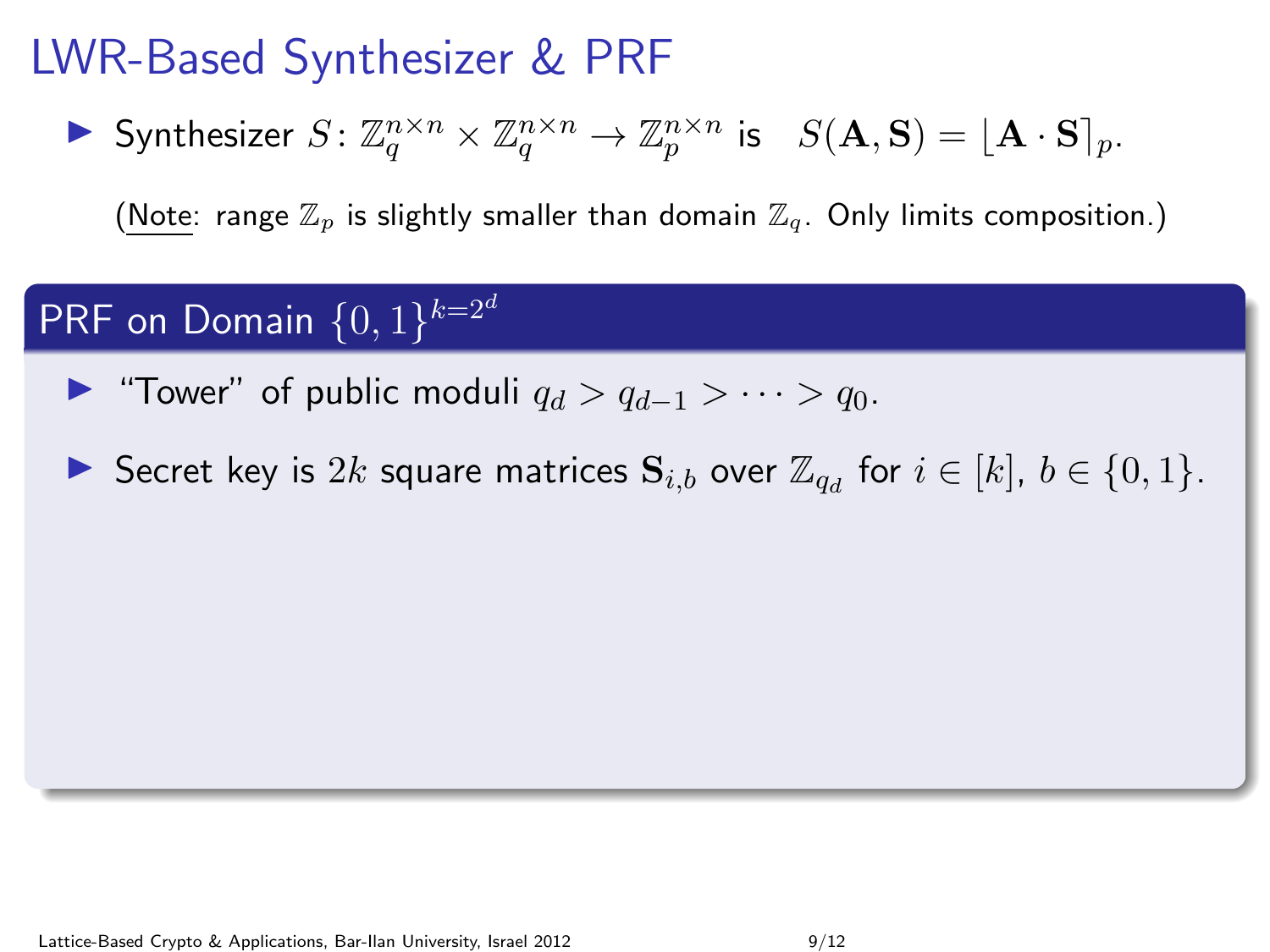### LWR-Based Synthesizer & PRF

Synthesizer  $S: \mathbb{Z}_q^{n \times n} \times \mathbb{Z}_q^{n \times n} \to \mathbb{Z}_p^{n \times n}$  is  $S(\mathbf{A}, \mathbf{S}) = [\mathbf{A} \cdot \mathbf{S}]_p$ .

(Note: range  $\mathbb{Z}_n$  is slightly smaller than domain  $\mathbb{Z}_q$ . Only limits composition.)

#### $\mathsf{PRF}$  on Domain  $\{0,1\}^{k=2^d}$

- $\triangleright$  "Tower" of public moduli  $q_d > q_{d-1} > \cdots > q_0$ .
- Secret key is  $2k$  square matrices  $S_{i,b}$  over  $\mathbb{Z}_{q_d}$  for  $i \in [k]$ ,  $b \in \{0,1\}$ .

 $\blacktriangleright$  Depth  $d = \lg k$  tree of LWR synthesizers:

$$
F_{\{\mathbf{S}_{i,b}\}}(x_1 \cdots x_8) = \begin{bmatrix} \begin{bmatrix} 1 & 0 & 0 \\ 0 & 1 & 0 \\ 0 & 1 & 0 \\ 0 & 1 & 0 \\ 0 & 0 & 0 \\ 0 & 0 & 0 \end{bmatrix} & \begin{bmatrix} 0 & 0 & 0 \\ 0 & 0 & 0 \\ 0 & 0 & 0 \\ 0 & 0 & 0 \\ 0 & 0 & 0 \end{bmatrix} & \begin{bmatrix} 0 & 0 & 0 \\ 0 & 0 & 0 \\ 0 & 0 & 0 \\ 0 & 0 & 0 \end{bmatrix} & \begin{bmatrix} 0 & 0 & 0 \\ 0 & 0 & 0 \\ 0 & 0 & 0 \\ 0 & 0 & 0 \end{bmatrix} & \begin{bmatrix} 0 & 0 & 0 \\ 0 & 0 & 0 \\ 0 & 0 & 0 \\ 0 & 0 & 0 \end{bmatrix} & \begin{bmatrix} 0 & 0 & 0 \\ 0 & 0 & 0 \\ 0 & 0 & 0 \\ 0 & 0 & 0 \end{bmatrix} & \begin{bmatrix} 0 & 0 & 0 \\ 0 & 0 & 0 \\ 0 & 0 & 0 \\ 0 & 0 & 0 \end{bmatrix} & \begin{bmatrix} 0 & 0 & 0 \\ 0 & 0 & 0 \\ 0 & 0 & 0 \\ 0 & 0 & 0 \end{bmatrix} & \begin{bmatrix} 0 & 0 & 0 \\ 0 & 0 & 0 \\ 0 & 0 & 0 \\ 0 & 0 & 0 \end{bmatrix} & \begin{bmatrix} 0 & 0 & 0 \\ 0 & 0 & 0 \\ 0 & 0 & 0 \\ 0 & 0 & 0 \end{bmatrix} & \begin{bmatrix} 0 & 0 & 0 \\ 0 & 0 & 0 \\ 0 & 0 & 0 \\ 0 & 0 & 0 \end{bmatrix} & \begin{bmatrix} 0 & 0 & 0 \\ 0 & 0 & 0 \\ 0 & 0 & 0 \\ 0 & 0 & 0 \end{bmatrix} & \begin{bmatrix} 0 & 0 & 0 \\ 0 & 0 & 0 \\ 0 & 0 & 0 \\ 0 & 0 & 0 \end{bmatrix} & \begin{bmatrix} 0 & 0 & 0 \\ 0 & 0 & 0 \\ 0 & 0 & 0 \\ 0 & 0 & 0 \end{bmatrix} & \begin{bmatrix} 0 & 0 & 0 \\ 0 & 0 & 0 \\ 0 & 0
$$

Lattice-Based Crypto & Applications, Bar-Ilan University, Israel 2012 9/12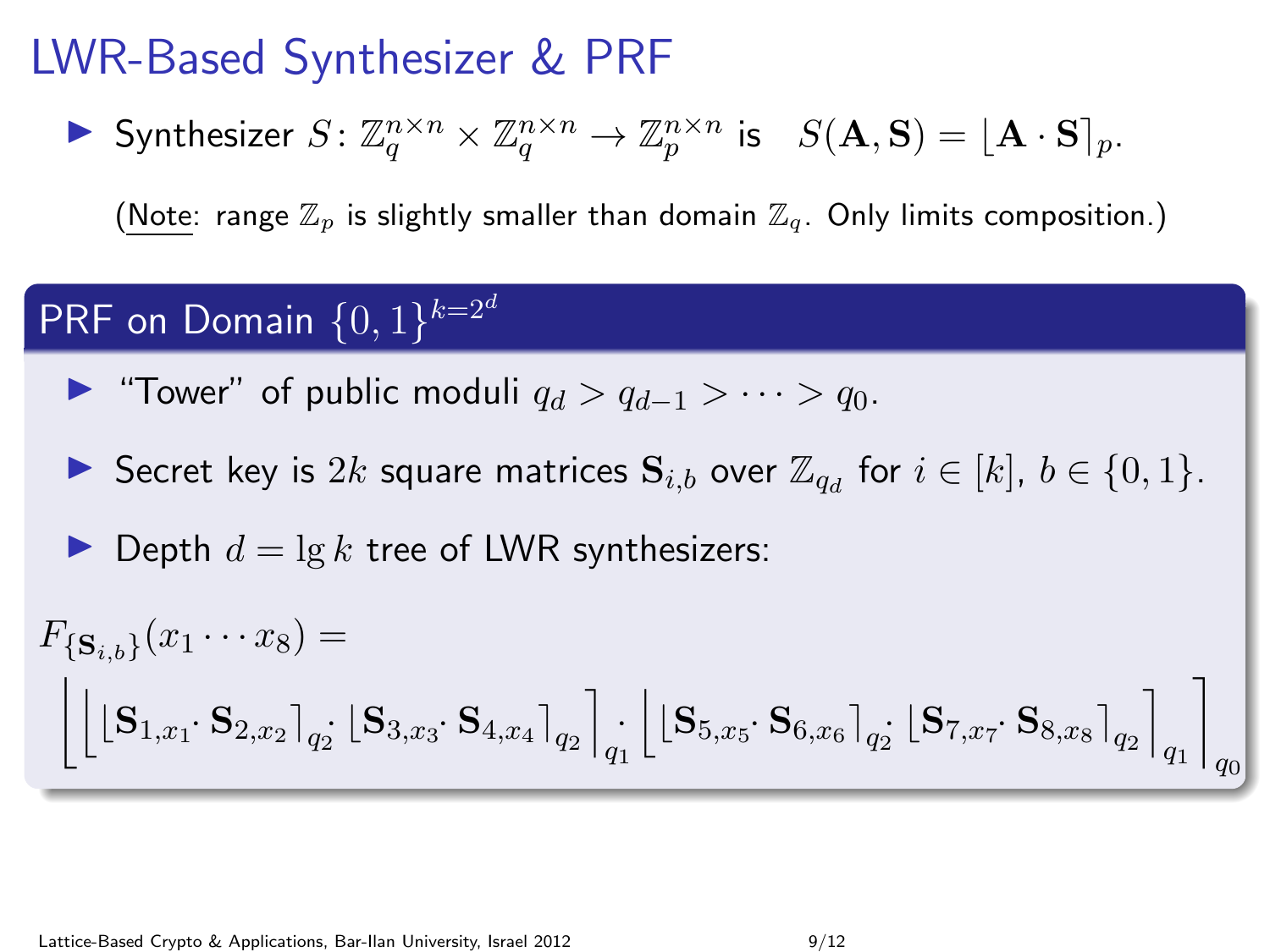Synth-based PRF is  $\log k$  levels of NC<sup>1</sup> synthesizers  $\Rightarrow$  NC<sup>2</sup>.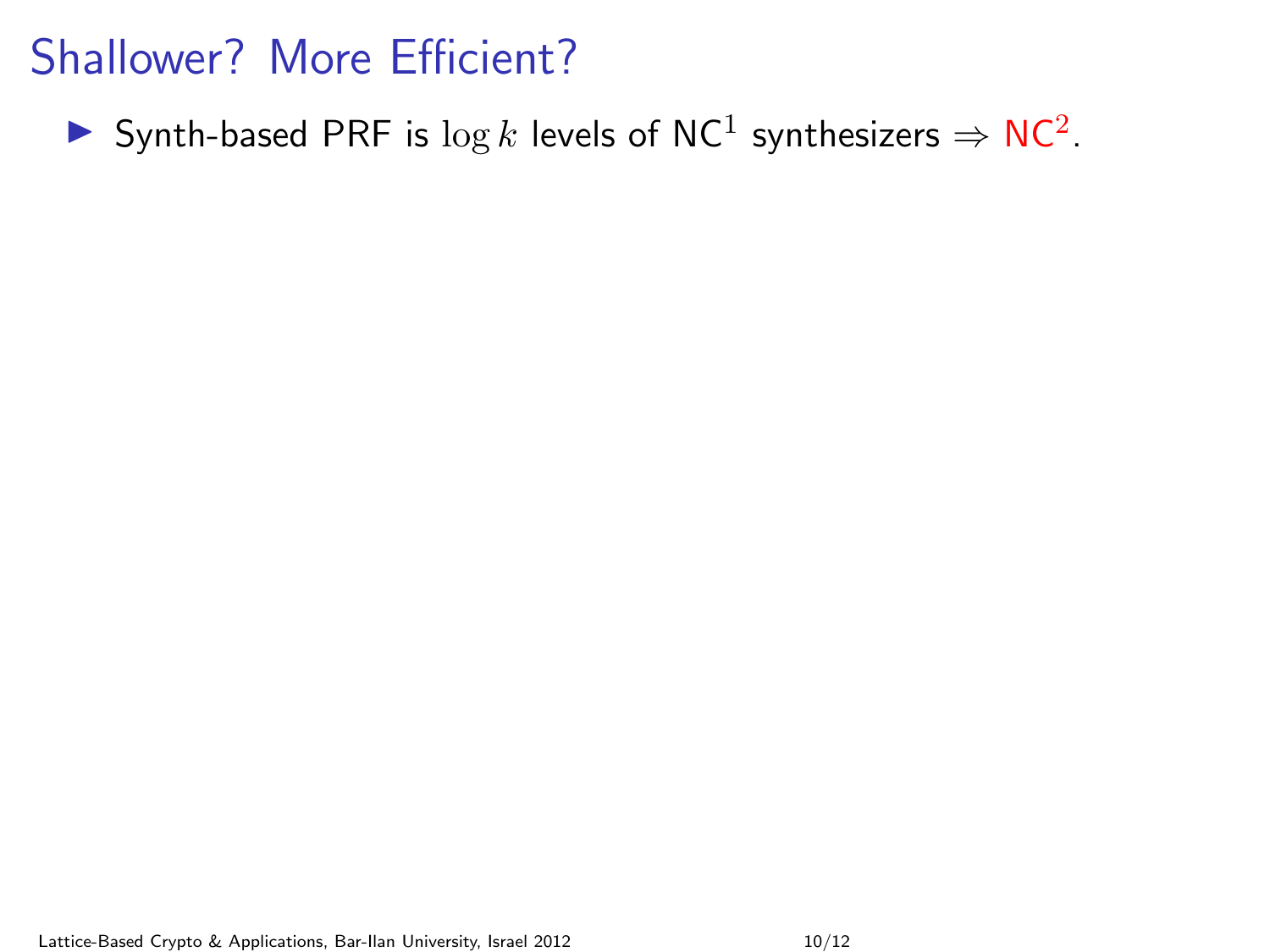- Synth-based PRF is  $\log k$  levels of NC<sup>1</sup> synthesizers  $\Rightarrow$  NC<sup>2</sup>.
- ▶ [NR'97,NRR'00]: direct PRFs from DDH / factoring, in  $TC^0 \subseteq NC^1$ .

$$
F_{g,s_1,\ldots,s_k}(x_1\cdots x_k)=g^{\prod s_i^{x_i}}
$$

(Computing this in  $\mathsf{TC}^0$  needs huge circuits, though...)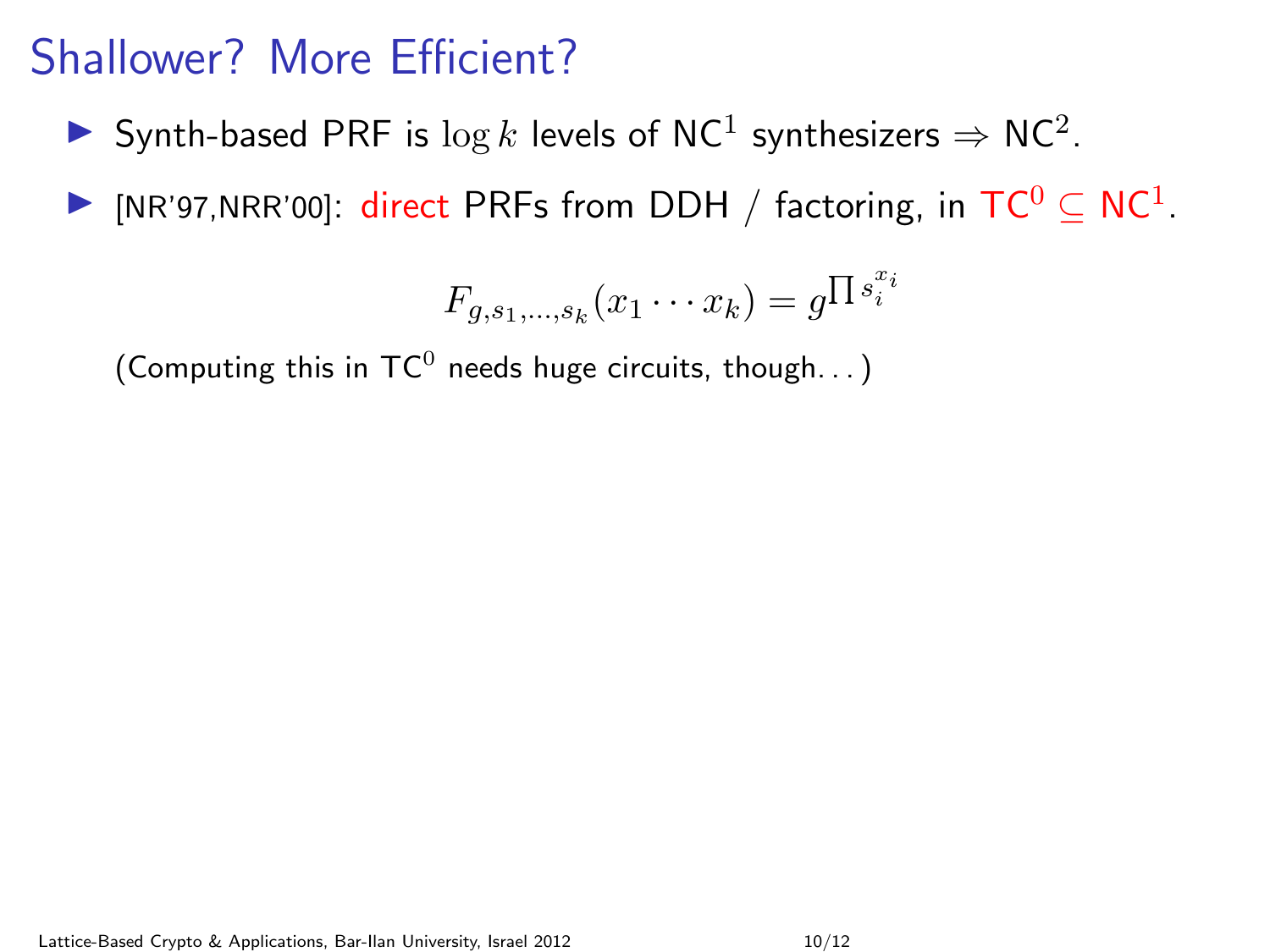- Synth-based PRF is  $\log k$  levels of NC<sup>1</sup> synthesizers  $\Rightarrow$  NC<sup>2</sup>.
- ▶ [NR'97,NRR'00]: direct PRFs from DDH / factoring, in  $TC^0 \subseteq NC^1$ .

$$
F_{g,s_1,\ldots,s_k}(x_1\cdots x_k)=g^{\prod s_i^{x_i}}
$$

(Computing this in  $\mathsf{TC}^0$  needs huge circuits, though...)

#### Direct LWE-Based Construction

- $\blacktriangleright$  Public moduli  $q > p$ .
- Secret key is uniform A and short  $S_1, \ldots, S_k$  over  $\mathbb{Z}_q$ .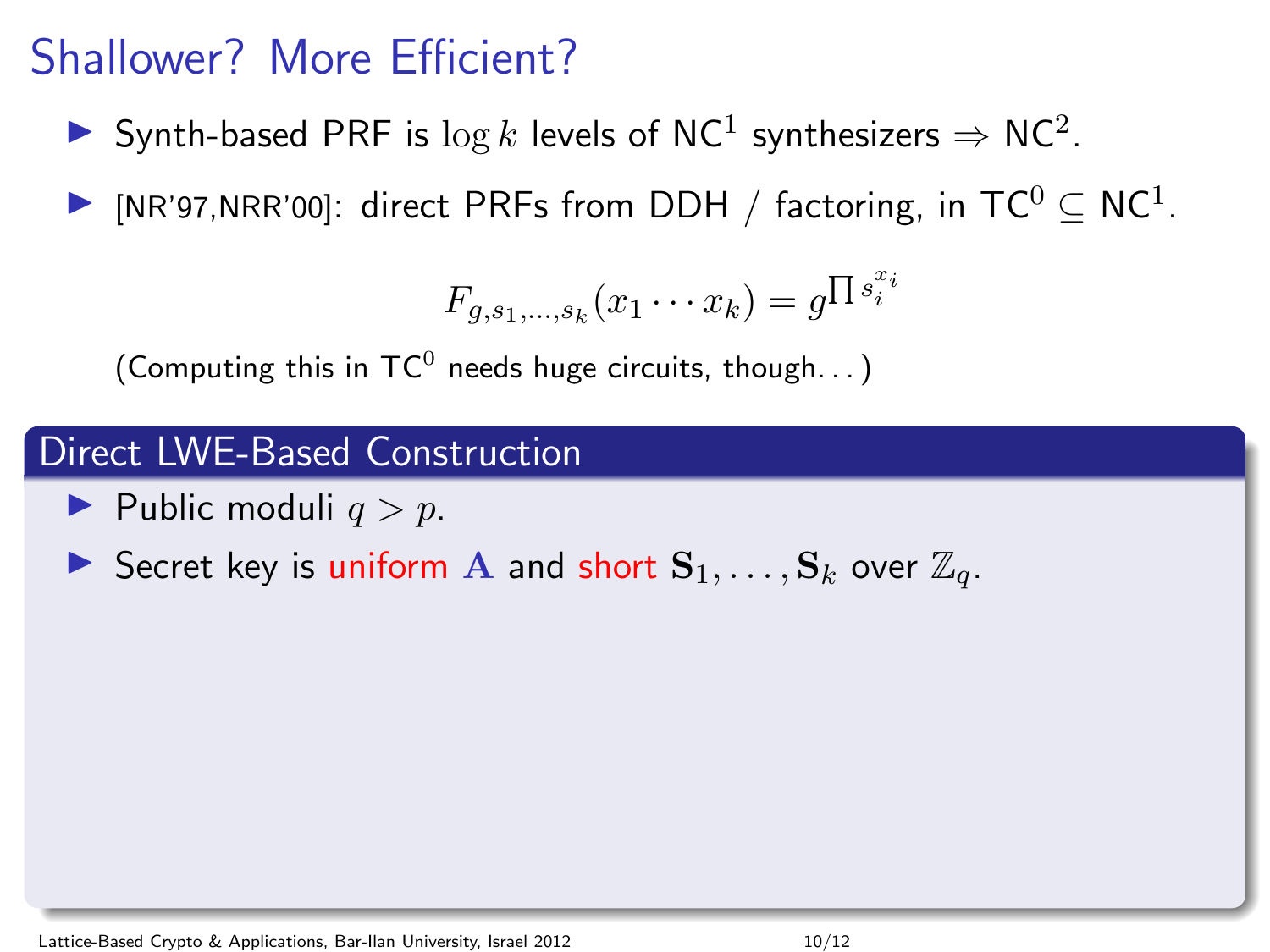- Synth-based PRF is  $\log k$  levels of NC<sup>1</sup> synthesizers  $\Rightarrow$  NC<sup>2</sup>.
- ▶ [NR'97,NRR'00]: direct PRFs from DDH / factoring, in  $TC^0 \subseteq NC^1$ .

$$
F_{g,s_1,\ldots,s_k}(x_1\cdots x_k)=g^{\prod s_i^{x_i}}
$$

(Computing this in  $\mathsf{TC}^0$  needs huge circuits, though...)

#### Direct LWE-Based Construction

- $\blacktriangleright$  Public moduli  $q > p$ .
- Secret key is uniform A and short  $S_1, \ldots, S_k$  over  $\mathbb{Z}_q$ .
- ▶ "Rounded subset-product" function:

$$
F_{\mathbf{A},\mathbf{S}_1,\dots,\mathbf{S}_k}(x_1\cdots x_k) = \left\lfloor \mathbf{A} \cdot \prod_{i=1}^k \mathbf{S}_i^{x_i} \bmod q \right\rfloor_p
$$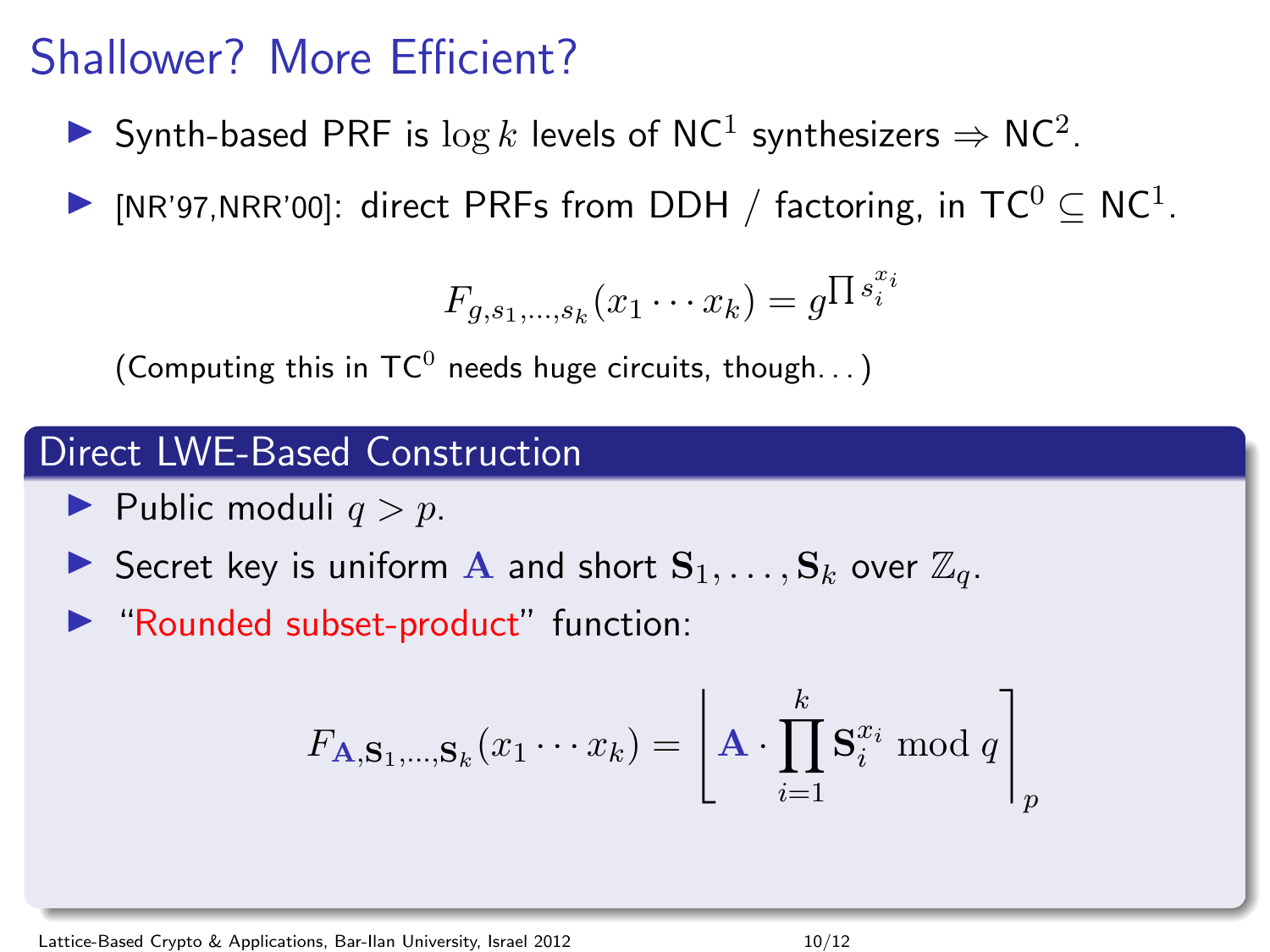- Synth-based PRF is  $\log k$  levels of NC<sup>1</sup> synthesizers  $\Rightarrow$  NC<sup>2</sup>.
- ▶ [NR'97,NRR'00]: direct PRFs from DDH / factoring, in  $TC^0 \subseteq NC^1$ .

$$
F_{g,s_1,\ldots,s_k}(x_1\cdots x_k)=g^{\prod s_i^{x_i}}
$$

(Computing this in  $\mathsf{TC}^0$  needs huge circuits, though...)

#### Direct LWE-Based Construction

- $\blacktriangleright$  Public moduli  $q > p$ .
- Secret key is uniform A and short  $S_1, \ldots, S_k$  over  $\mathbb{Z}_q$ .
- ▶ "Rounded subset-product" function:

$$
F_{\mathbf{A},\mathbf{S}_1,\ldots,\mathbf{S}_k}(x_1\cdots x_k) = \left\lfloor \mathbf{A} \cdot \prod_{i=1}^k \mathbf{S}_i^{x_i} \bmod q \right\rfloor_p
$$

Ring variant has small(ish)  $\mathsf{TC}^0$  circuit, practical implementation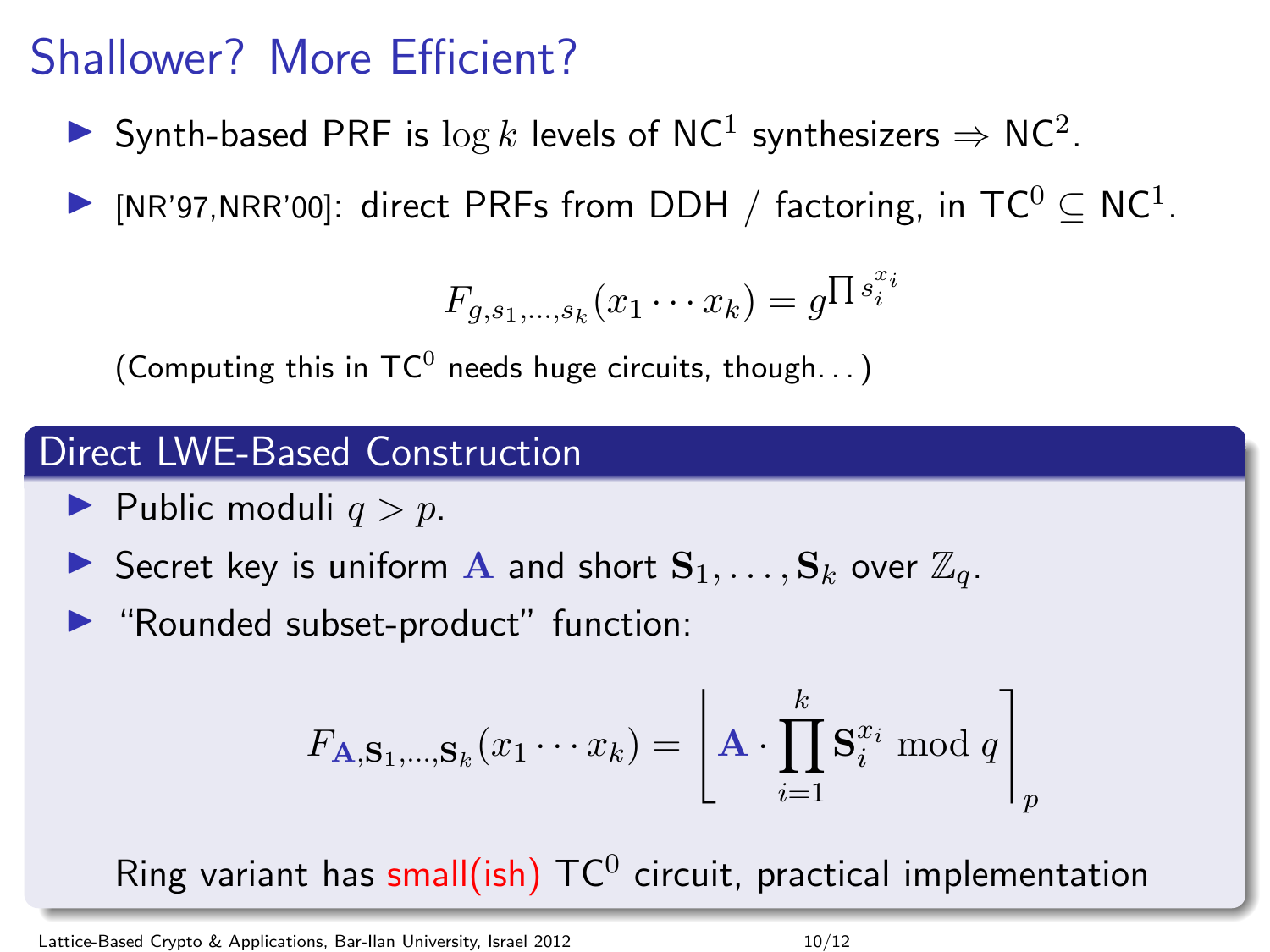Seed is uniform A over  $\mathbb{Z}_q$  and short  $\mathbf{S}_1, \ldots, \mathbf{S}_k$ .

$$
F_{\mathbf{A},\mathbf{S}_1,\ldots,\mathbf{S}_k}(x_1\cdots x_k) = \left\lfloor \mathbf{A}\mathbf{S}_1^{x_1}\cdots\mathbf{S}_k^{x_k} \bmod q \right\rfloor_p
$$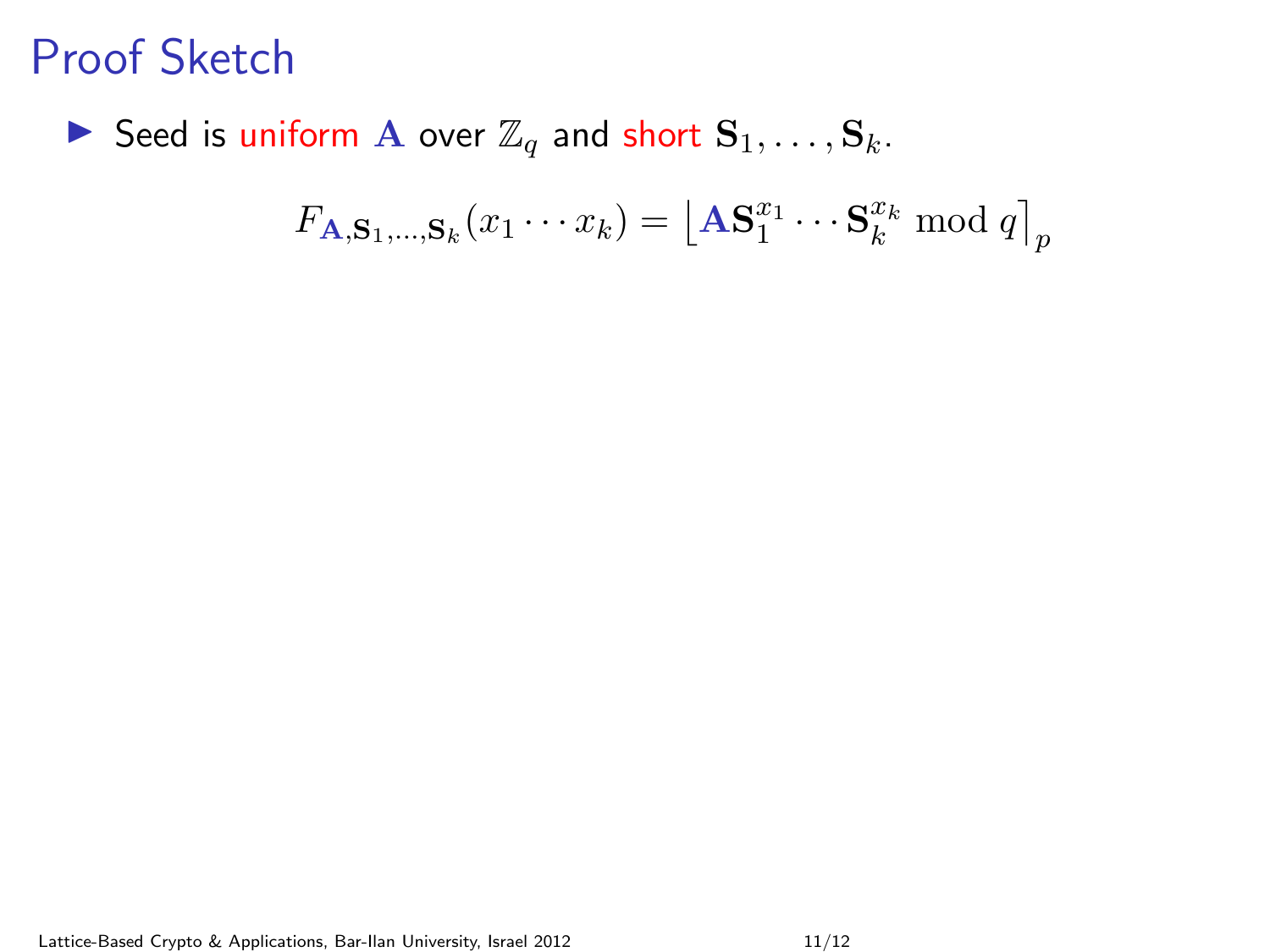Seed is uniform A over  $\mathbb{Z}_q$  and short  $\mathbf{S}_1, \ldots, \mathbf{S}_k$ .

$$
F_{\mathbf{A},\mathbf{S}_1,\ldots,\mathbf{S}_k}(x_1\cdots x_k) = \lfloor \mathbf{A}\mathbf{S}_1^{x_1}\cdots\mathbf{S}_k^{x_k} \bmod q \rfloor_p
$$

I Like the LWE  $\leq$  LWR proof, but "souped up" to handle queries.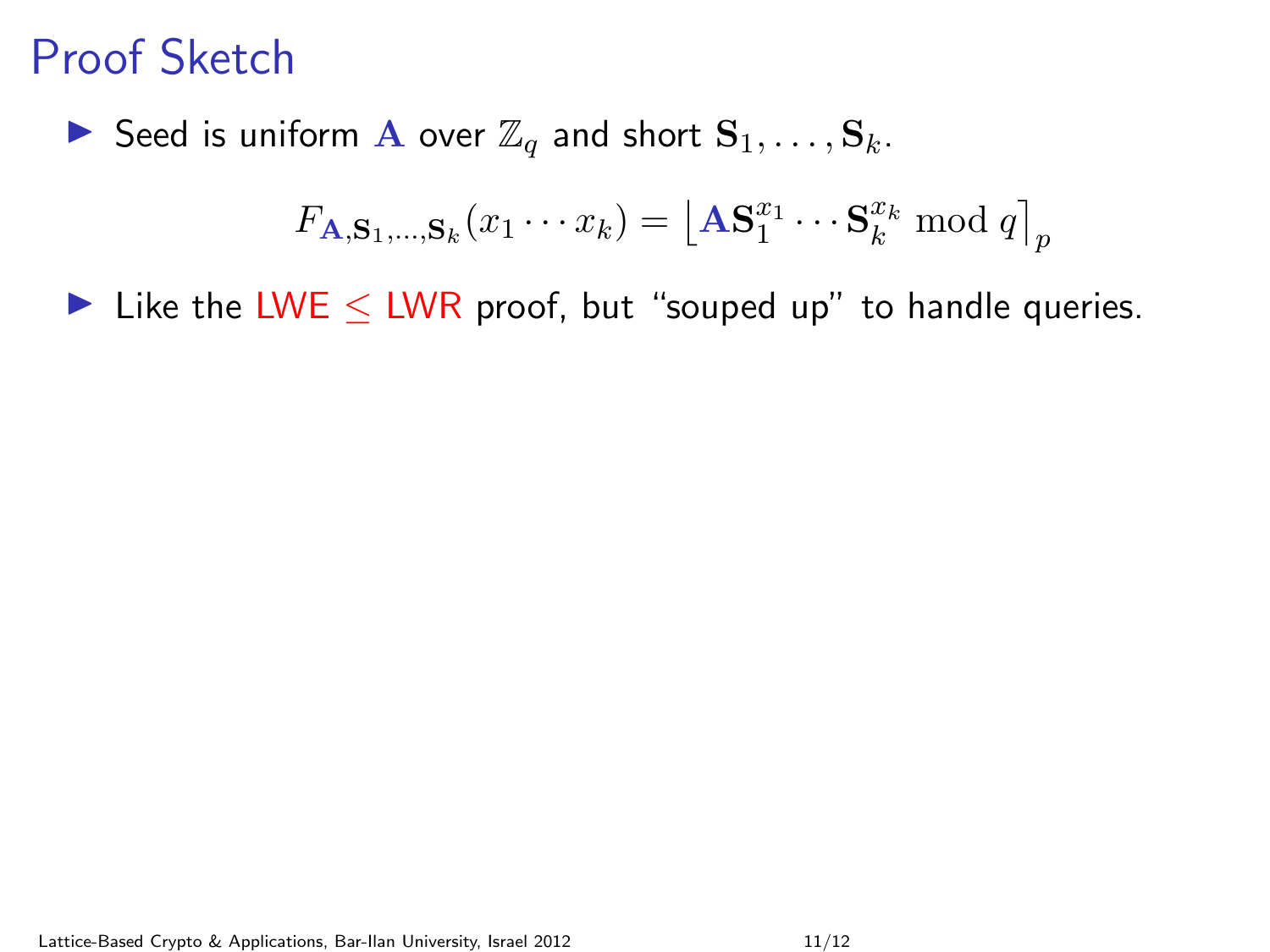Seed is uniform A over  $\mathbb{Z}_q$  and short  $\mathbf{S}_1, \ldots, \mathbf{S}_k$ .

$$
F_{\mathbf{A},\mathbf{S}_1,\ldots,\mathbf{S}_k}(x_1\cdots x_k) = \left\lfloor \mathbf{A}\mathbf{S}_1^{x_1}\cdots\mathbf{S}_k^{x_k} \bmod q \right\rfloor_p
$$

I Like the LWE  $\leq$  LWR proof, but "souped up" to handle queries. Thought experiment: answer queries with

$$
\tilde{F}(x) := \left[ (\mathbf{A}\mathbf{S}_1^{x_1} + x_1 \mathbf{E})\mathbf{S}_2^{x_2} \cdots \mathbf{S}_k^{x_k} \right]_p = \left[ \mathbf{A} \prod_{i=1}^k \mathbf{S}_i^{x_i} + x_1 \mathbf{E} \prod_{i=2}^k \mathbf{S}_i^{x_i} \right]_p
$$

W.h.p.,  $\tilde{F}(x) = F(x)$  on all queries due to "small" error & rounding.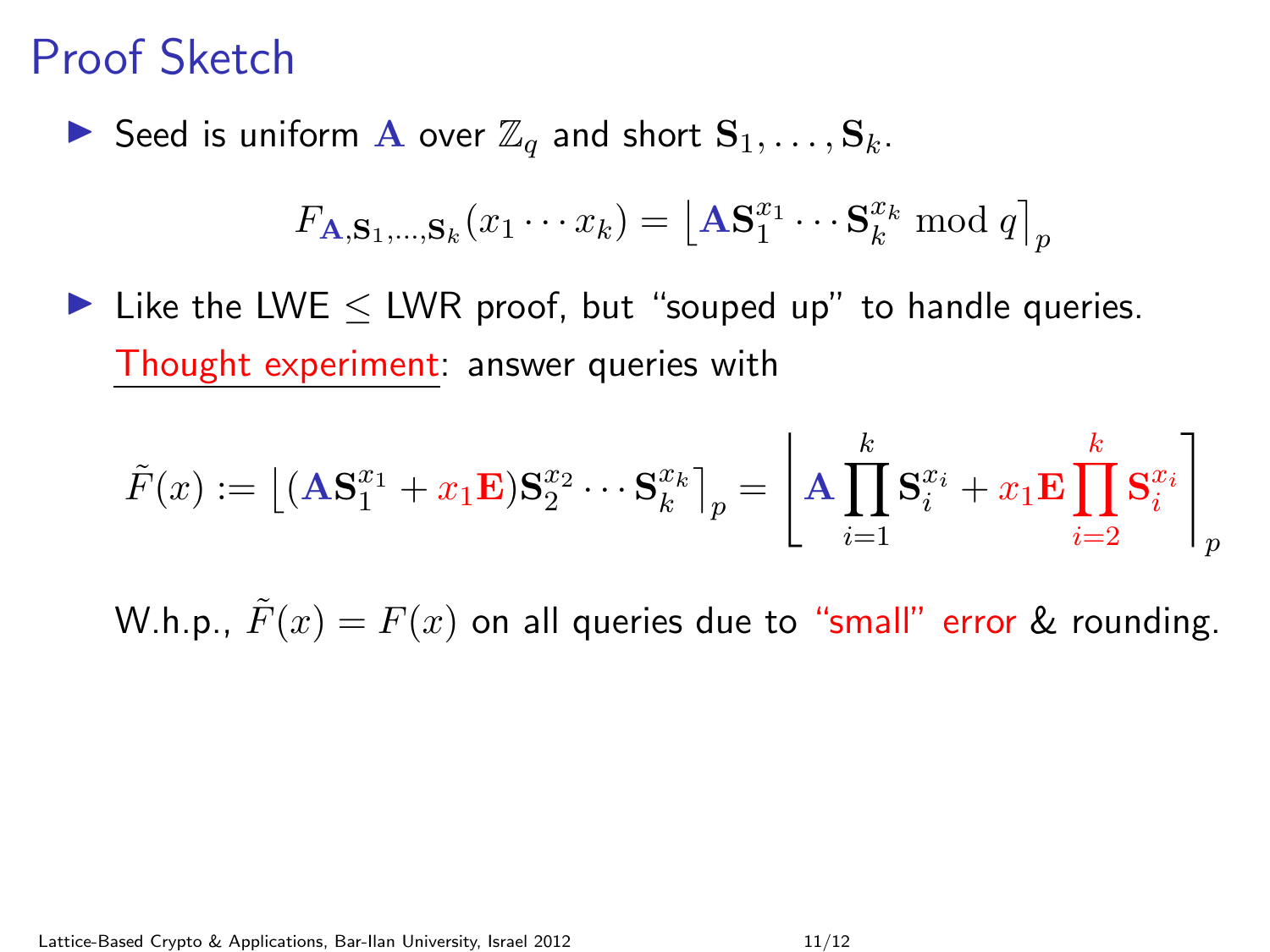Seed is uniform A over  $\mathbb{Z}_q$  and short  $\mathbf{S}_1, \ldots, \mathbf{S}_k$ .

$$
F_{\mathbf{A},\mathbf{S}_1,\ldots,\mathbf{S}_k}(x_1\cdots x_k) = \left\lfloor \mathbf{A}\mathbf{S}_1^{x_1}\cdots\mathbf{S}_k^{x_k} \bmod q \right\rfloor_p
$$

I Like the LWE  $\leq$  LWR proof, but "souped up" to handle queries. Thought experiment: answer queries with

$$
\tilde{F}(x):=\big\lfloor(\mathbf{AS}^{x_1}_1+x_1\mathbf{E})\mathbf{S}^{x_2}_2\cdots\mathbf{S}^{x_k}_k\big\rfloor_p=\left\lfloor\mathbf{A}\prod_{i=1}^k\mathbf{S}^{x_i}_i+x_1\mathbf{E}\prod_{i=2}^k\mathbf{S}^{x_i}_i\right\rfloor_p
$$

W.h.p.,  $\tilde{F}(x) = F(x)$  on all queries due to "small" error & rounding.

 $\blacktriangleright$  Using LWE, replace  $(\mathbf{A}, \mathbf{AS}_1 + \mathbf{E})$  with uniform  $(\mathbf{A}_0, \mathbf{A}_1)$ 

 $\Rightarrow$  New function  $F'(x) = \lfloor \mathbf{A}_{x_1} \mathbf{S}_2^{x_2} \cdots \mathbf{S}_k^{x_k} \rceil_p.$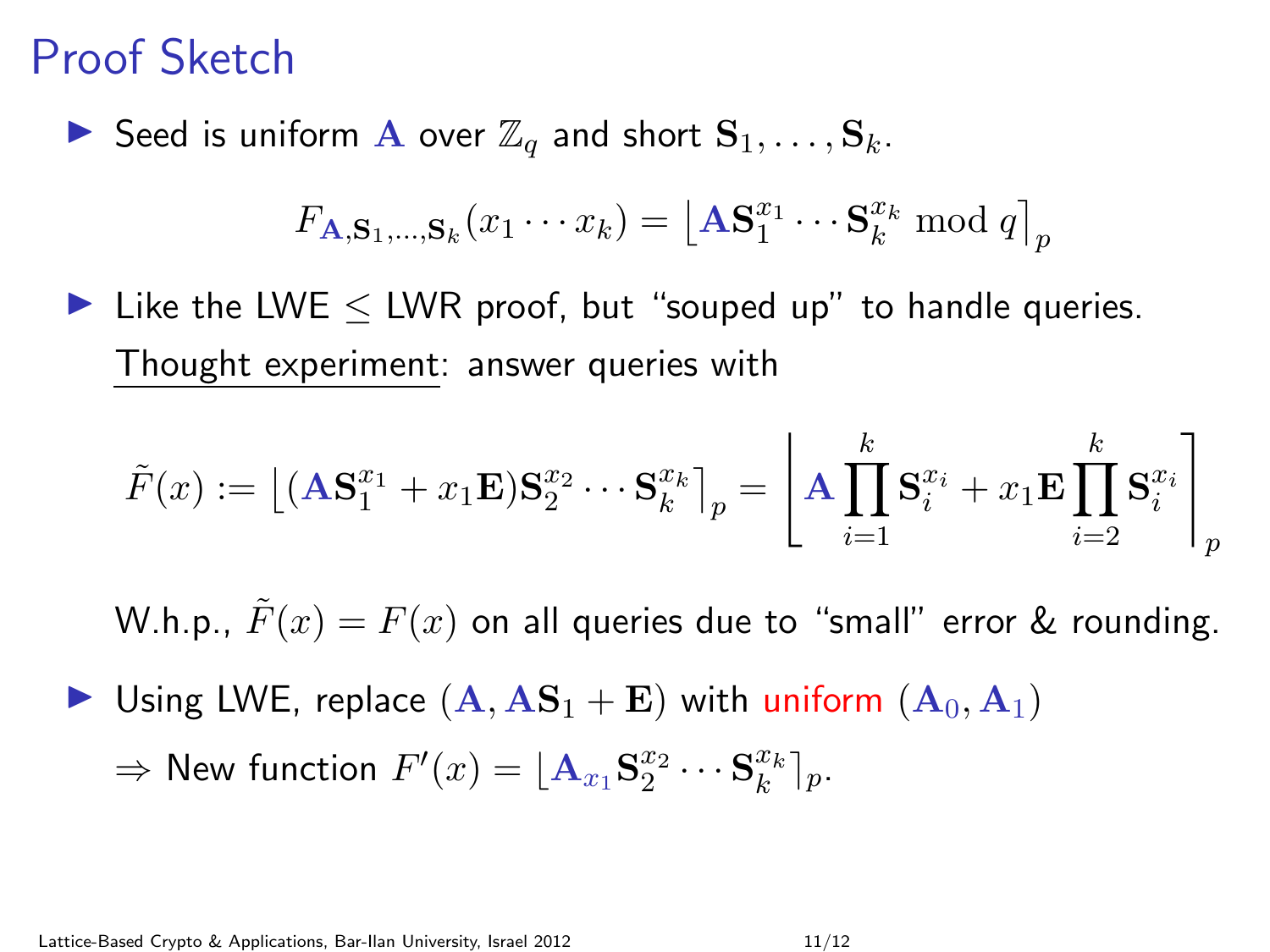Seed is uniform A over  $\mathbb{Z}_q$  and short  $\mathbf{S}_1, \ldots, \mathbf{S}_k$ .

$$
F_{\mathbf{A},\mathbf{S}_1,\ldots,\mathbf{S}_k}(x_1\cdots x_k) = \left\lfloor \mathbf{A}\mathbf{S}_1^{x_1}\cdots\mathbf{S}_k^{x_k} \bmod q \right\rfloor_p
$$

I Like the LWE  $\leq$  LWR proof, but "souped up" to handle queries. Thought experiment: answer queries with

$$
\tilde{F}(x) := \left\lfloor (\mathbf{A}\mathbf{S}_1^{x_1} + x_1\mathbf{E})\mathbf{S}_2^{x_2} \cdots \mathbf{S}_k^{x_k}\right\rfloor_p = \left\lfloor \mathbf{A} \prod_{i=1}^k \mathbf{S}_i^{x_i} + x_1\mathbf{E} \prod_{i=2}^k \mathbf{S}_i^{x_i}\right\rfloor_p
$$

W.h.p.,  $\tilde{F}(x) = F(x)$  on all queries due to "small" error & rounding.

- $\blacktriangleright$  Using LWE, replace  $(\mathbf{A}, \mathbf{AS}_1 + \mathbf{E})$  with uniform  $(\mathbf{A}_0, \mathbf{A}_1)$  $\Rightarrow$  New function  $F'(x) = \lfloor \mathbf{A}_{x_1} \mathbf{S}_2^{x_2} \cdots \mathbf{S}_k^{x_k} \rceil_p.$
- Repeat for  $S_2, S_3, \ldots$  to get  $F''''''(x) = \lfloor A_x \rfloor_p = U(x)$ .  $\Box$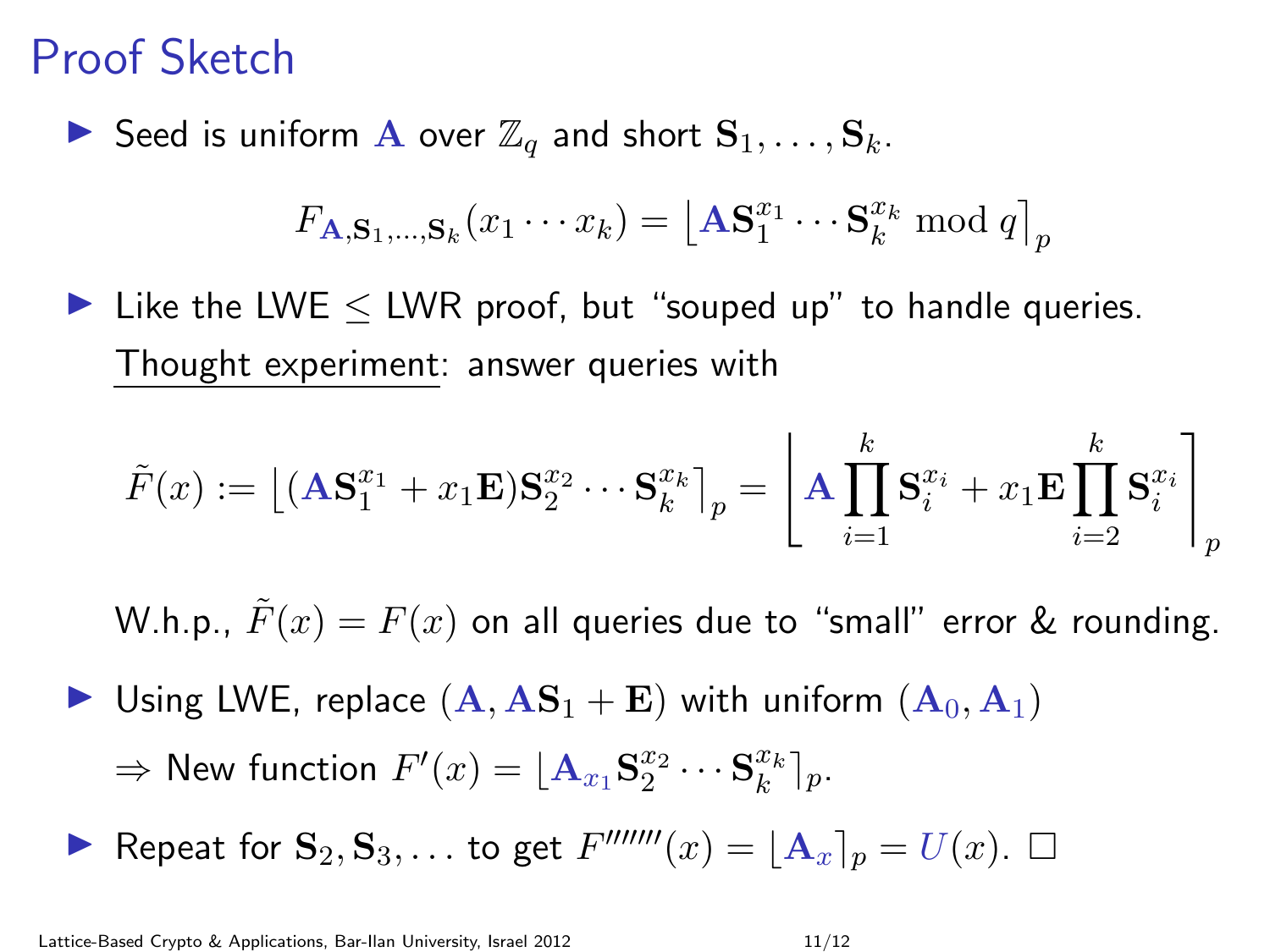▶ Better hardness for LWR, e.g. for  $q/p = \sqrt{n}$ ?

(The proof from LWE relies on approx factor and modulus  $=n^{\omega(1)}.$ )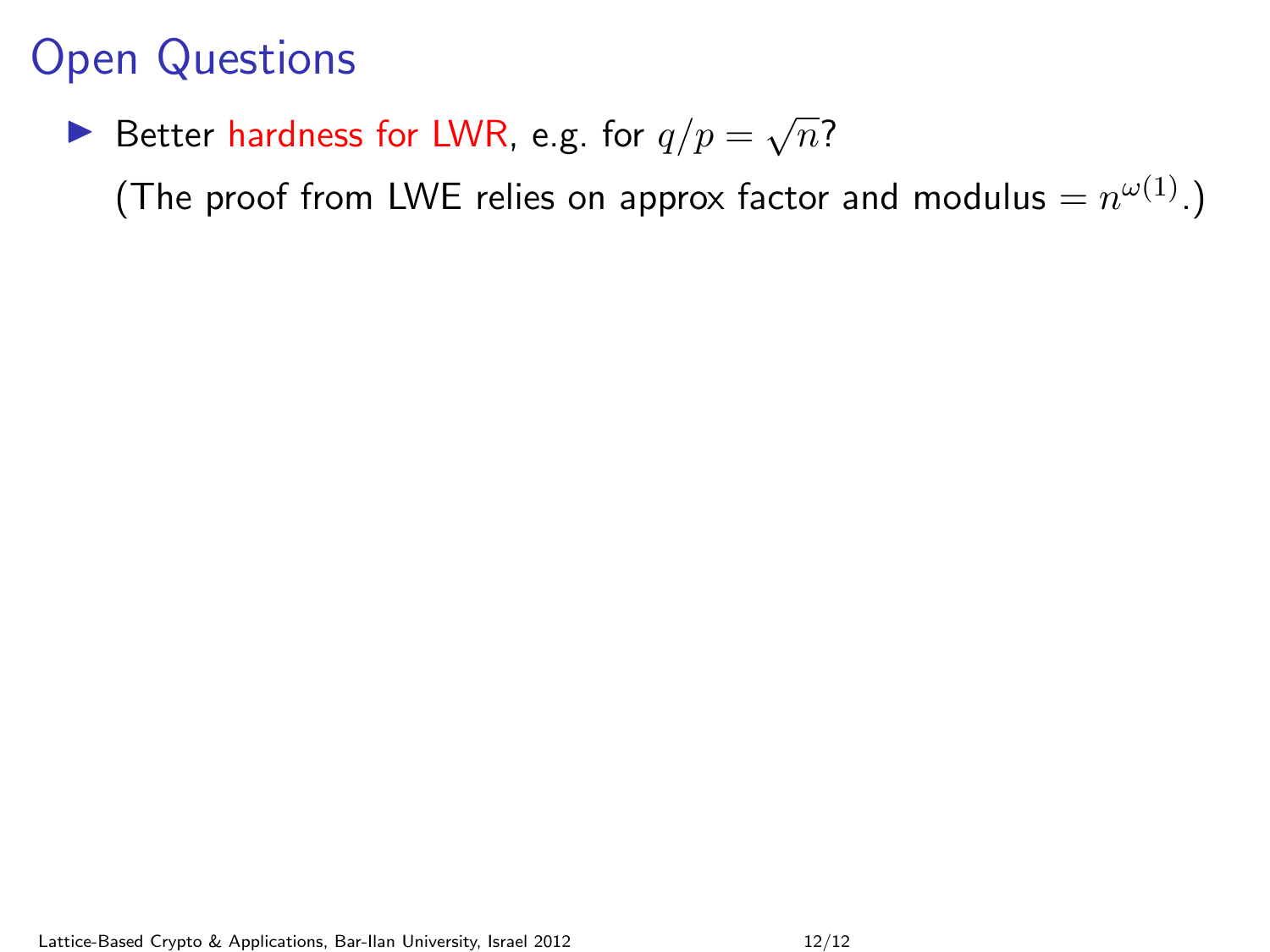- ▶ Better hardness for LWR, e.g. for  $q/p = \sqrt{n}$ ? (The proof from LWE relies on approx factor and modulus  $=n^{\omega(1)}.$ )
- Synth-based PRF relies on approx factor and modulus  $n^{\Theta(\log k)}$ . Direct construction relies on approx factor and modulus  $n^{\Theta(k)}.$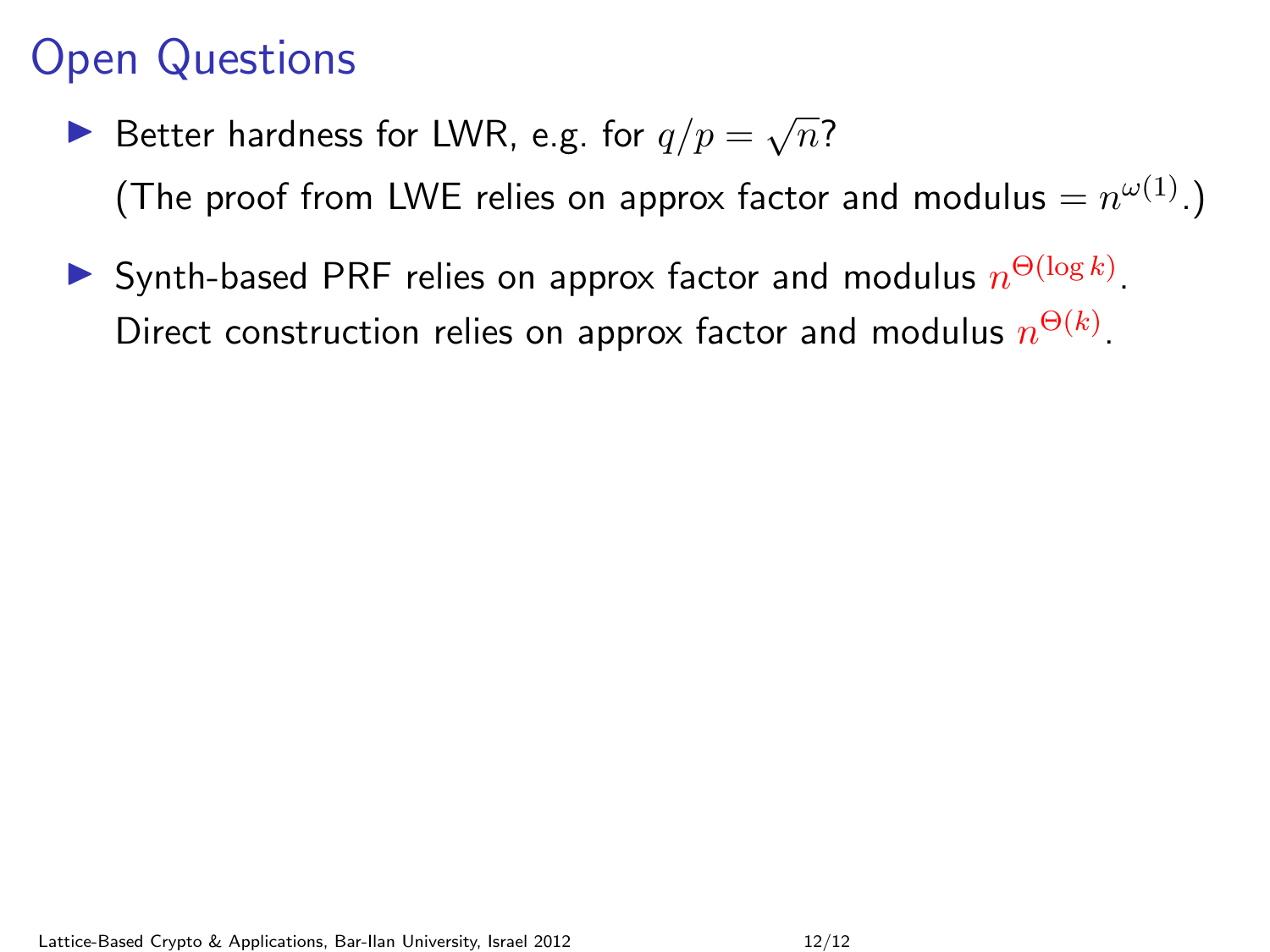- ▶ Better hardness for LWR, e.g. for  $q/p = \sqrt{n}$ ? (The proof from LWE relies on approx factor and modulus  $=n^{\omega(1)}.$ )
- Synth-based PRF relies on approx factor and modulus  $n^{\Theta(\log k)}$ . Direct construction relies on approx factor and modulus  $n^{\Theta(k)}.$ Conjecture (?): direct PRF is secure for integral  $q/p = \text{poly}(n)$ .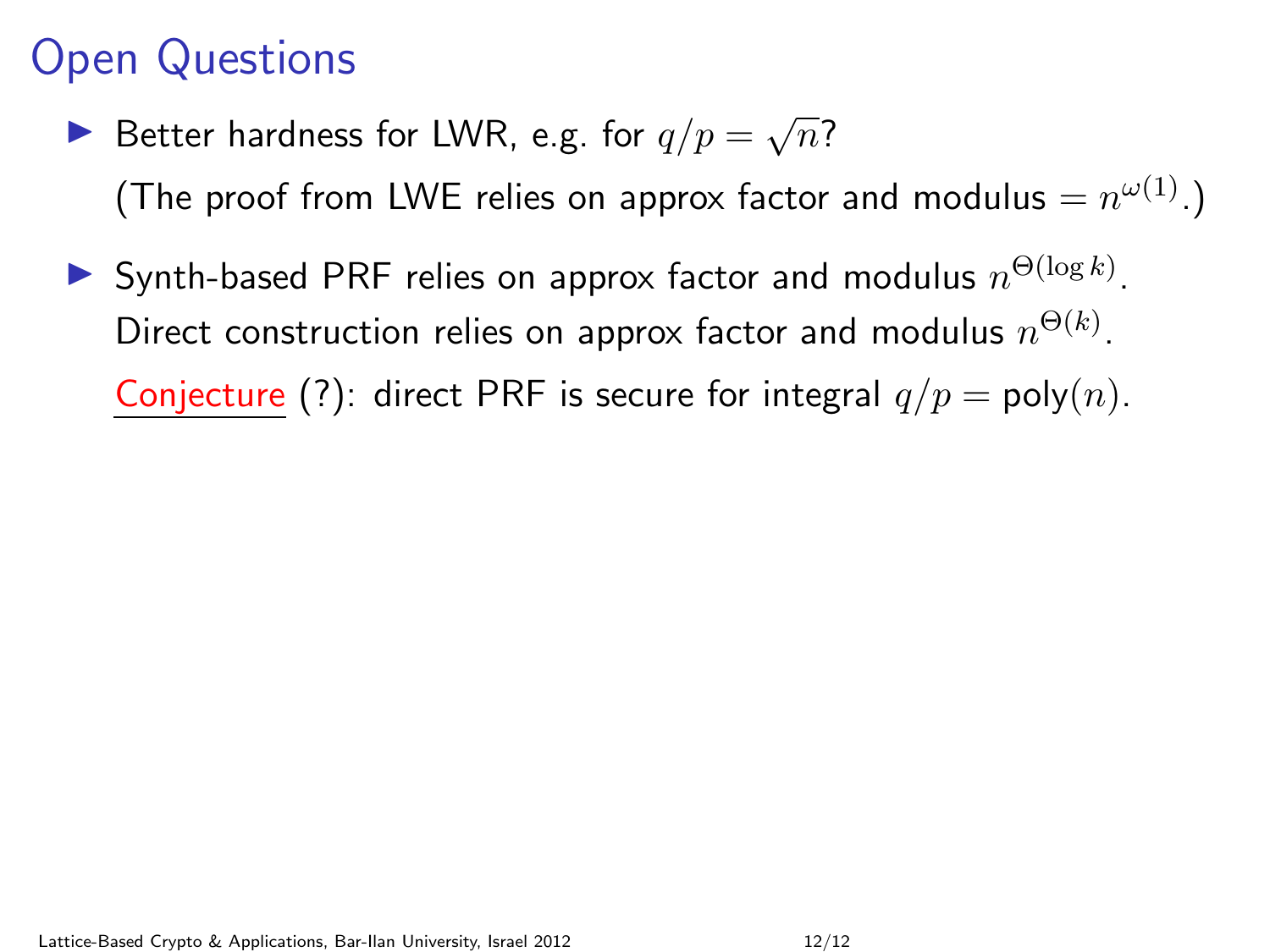- ▶ Better hardness for LWR, e.g. for  $q/p = \sqrt{n}$ ? (The proof from LWE relies on approx factor and modulus  $=n^{\omega(1)}.$ )
- Synth-based PRF relies on approx factor and modulus  $n^{\Theta(\log k)}$ . Direct construction relies on approx factor and modulus  $n^{\Theta(k)}.$ Conjecture (?): direct PRF is secure for integral  $q/p = \text{poly}(n)$ .
- $\blacktriangleright$  Efficient PRFs from subset-sum/LPN?